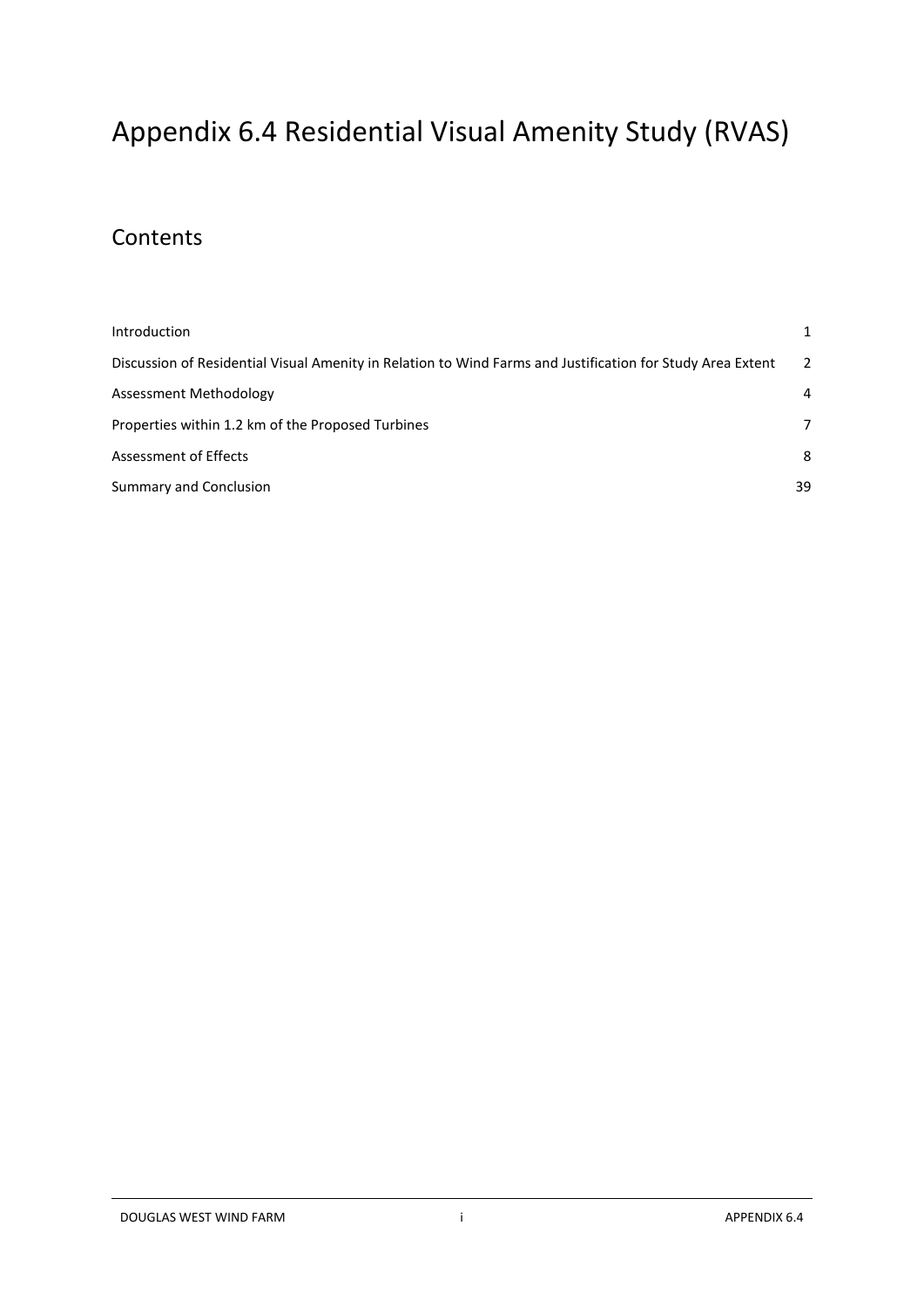This page is intentionally blank.

DOUGLAS WEST WIND FARM **ii APPENDIX 6.4**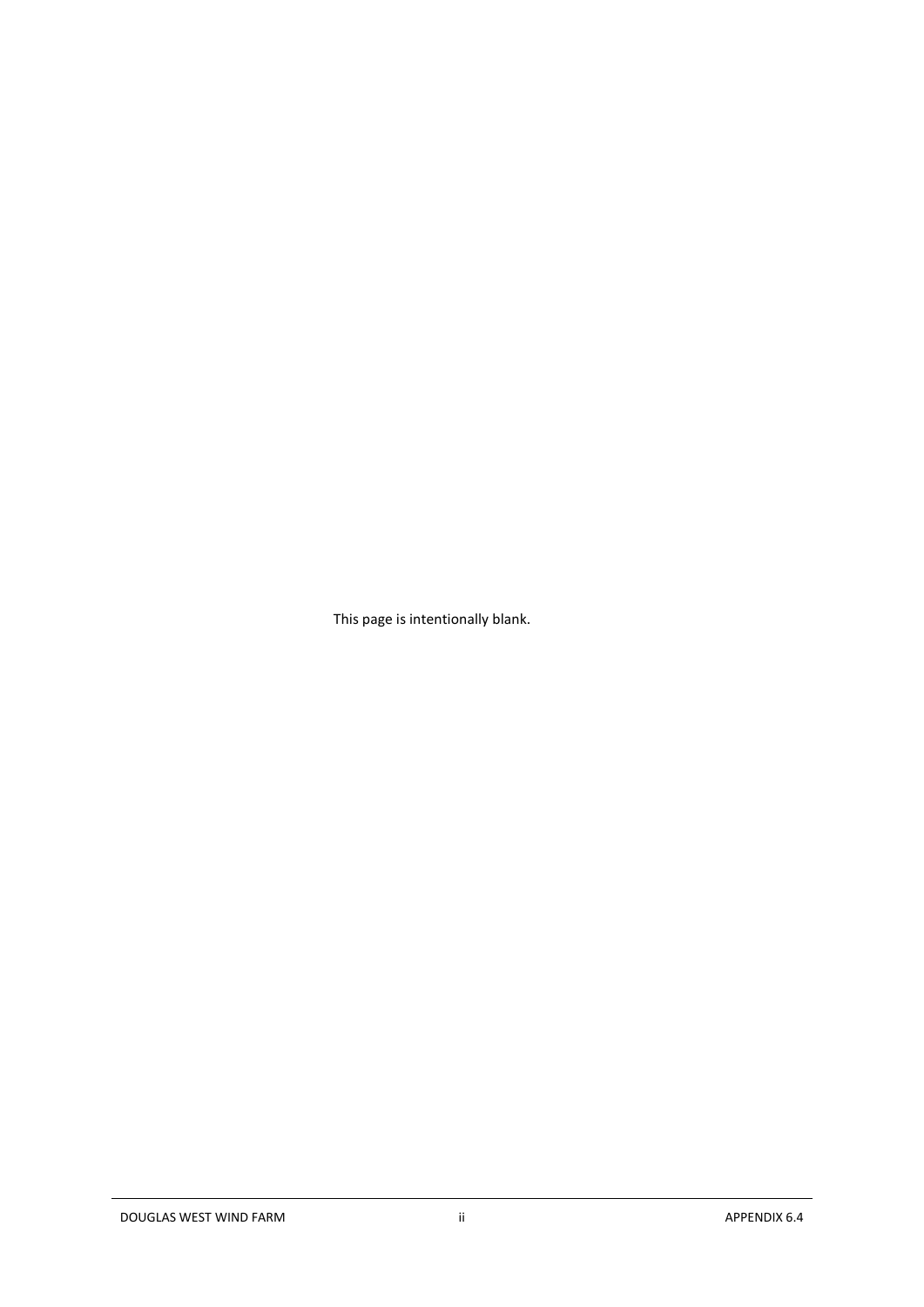# APPENDIX 6.4 Residential Visual Amenity Study (RVAS)

## <span id="page-2-0"></span>*Introduction*

This appendix to the LVIA presents a detailed Residential Visual Amenity Study (RVAS) of the Revised Development. It considers the potential visual effects of the Revised Development experienced by residents of the nearest properties to the site (i.e. within 1.2 km of the proposed turbines locations). The RVAS identifies if any of these residents would experience a significant effect on any view from their property (the dwelling or its curtilage) during the operational period of the Revised Development, and specifically details which views would be affected.

It is important to stress that this appendix solely considers the visual component of residential amenity and that any consideration of residential amenity in the broader sense must also take account of any noise and shadow flicker effects, which are addressed elsewhere within the Environmental Statement (ES) (Chapters 9 and 15 respectively). Therefore, this RVAS does not comment on the acceptability of the Revised Development: it does however provide a reasoned professional opinion on the likely visual effect on living conditions of the nearest residents.

It should be noted that this study is limited to a consideration of the potential visual impacts that residents might experience within their property, i.e. their dwelling and its curtilage. It is acknowledged that the occupiers of most dwellings experience the wider landscape in passing on a regular basis as they go about their day to day activities and that the components of this wider landscape also influence their broader sense of amenity. Residents of certain properties considered within this RVAS would most likely have views of the Revised Development on a regular basis as they leave and approach their properties through the wider landscape.

It was beyond the scope of this study to determine trends in the day to day activities of the residents in the study area, or to define the features and qualities of the surrounding landscape which influence residents' broader amenity. Whilst not discounting this issue, based on previous wind farm appeal decisions, it appears that greatest weight is usually given to impacts on views from the dwelling itself and its curtilage, as these impacts are likely to have the greatest influence on living conditions. Beyond their property, residents are considered to experience visual effects as users of local roads, footpaths etc. These effects are assessed as such within the main Landscape and Visual Chapter.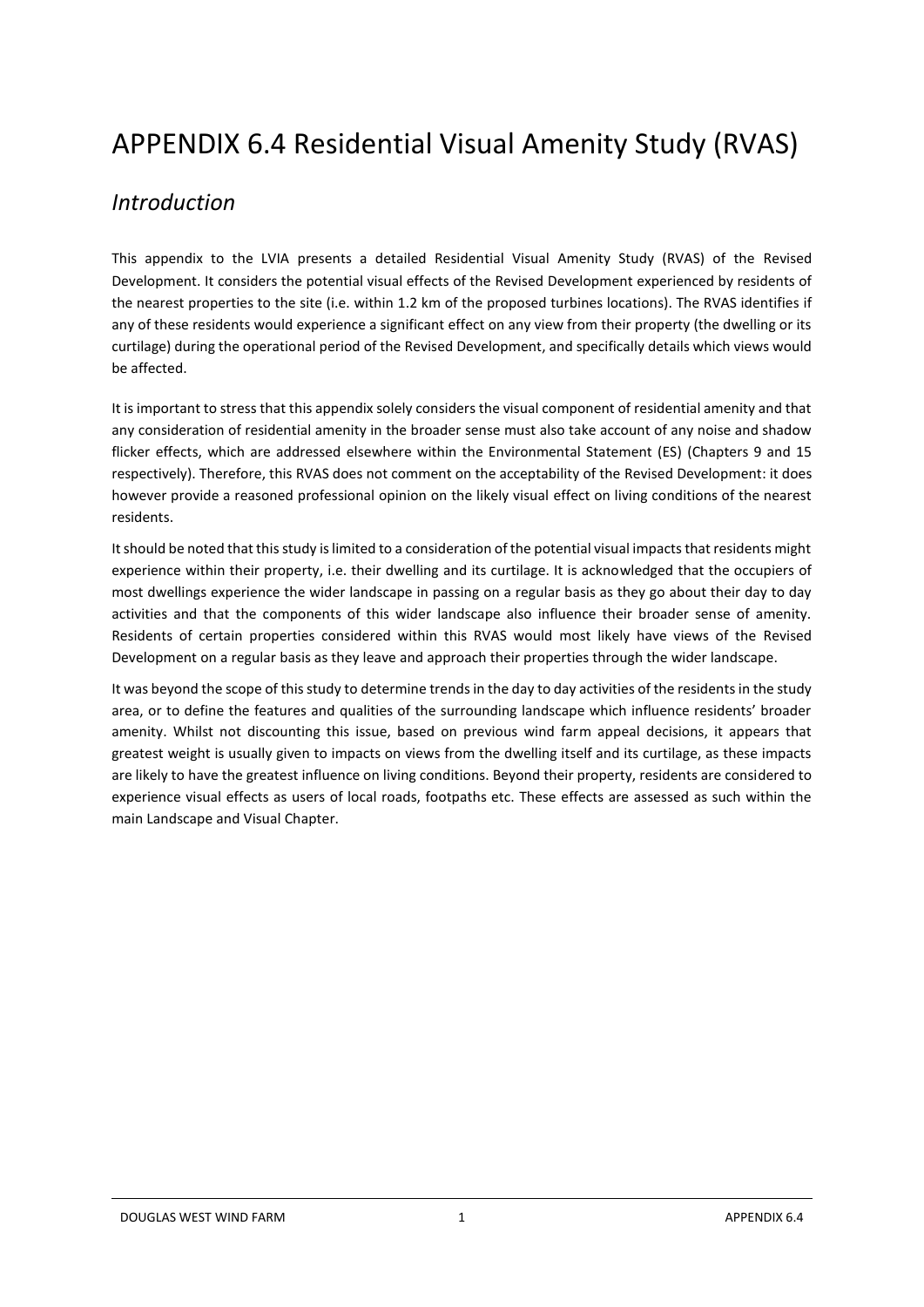# <span id="page-3-0"></span>*Discussion of Residential Visual Amenity in Relation to Wind Farms and Justification for Study Area Extent*

It is a long held planning principle that there is no right to a view. However, it has been established through several previous wind farm appeal decisions that in certain circumstances wind turbines can have an overbearing, overwhelming or oppressive effect on residential visual amenity such that a property would become widely regarded to be an unattractive place in which to live and in these circumstances wind turbines can have a detrimental effect on living conditions which may not be in the public interest.

Several planning inspectors have clarified that where turbines have an 'overbearing' effect on residential visual amenity this may be a material consideration in determining the appeal.

A commonly cited appeal decision which captures this principle is that relating to the five turbine, Enifer Downs Wind Farm in which the inspector noted:

*"In most cases, the outlook from a private property is a private interest, not a public one, and the public at large may attach very different value judgements to the visual and other qualities of wind turbines than those who face living close to them.…… However, when turbines are present in such number, size and proximity that they represent an unpleasantly overwhelming and unavoidable presence in main views from a house or garden, there is every likelihood that the property concerned would come to be widely regarded as an unattractive and thus unsatisfactory (but not necessarily uninhabitable) place in which to live. It is not in the public interest to create such living conditions where they did not exist before." (APP/X2220/A/08/2071880)*

It should be noted that just because a property experiences a significant visual effect it does not necessarily follow that there would be an 'overbearing' effect on the property. Again there are several appeal decisions which clarify this point.

At the Inquiry for the Next Generation Ltd five turbine wind farm at Burnham-on-Sea, Somerset, the Planning Inspector concluded:

*"It is a well held planning principle that there is no "right to a view" such that an attractive or cherished outlook from a private property can be protected from development that would adversely affect it. The fact that the proposed wind turbines would be seen from a number of dwellings in the surrounding area, and in some cases would be prominent and would significantly change views of the countryside, is not determinative in itself." (APP/V3310/A/06/2031158)*

At the Inquiry for the dismantling of 15 turbines and the erection of a 10 turbine wind farm at Carland Cross, Cornwall (Scottish Power Renewables (UK) Ltd), the Planning Inspector concluded as follows:

*"Thus, I do not consider that simply being able to see a turbine or turbines from a particular window or part of the garden of a house is sufficient reason to find the visual impact unacceptable (even though a particular occupier might find it objectionable)." (APP/D0840/A/09/2103026)*

In relation to the inquiry at Burnthouse Farm for the erection of 3 turbines, the Secretary of State confirmed in July 2011:

*"The Secretary of State agrees with the Inspector that serious harm to living conditions which might lead to a recommendation for planning permission to be refused, in the public interest, is a more stringent requirement than the identification of a significant adverse impact. He further agrees that when assessing the effect on visual outlook, it is helpful to pose the question 'would the proposal affect the outlook of these residents to such an extent, i.e. be so unpleasant, overwhelming and oppressive that this would become an unattractive place to live?" (APP/D05151/N/10/2131194)*

In Scotland, potentially due to the contrasts in landscape, settlement pattern and encouragement towards wind farm developments in less populated areas, the contention between wind farms and residential properties has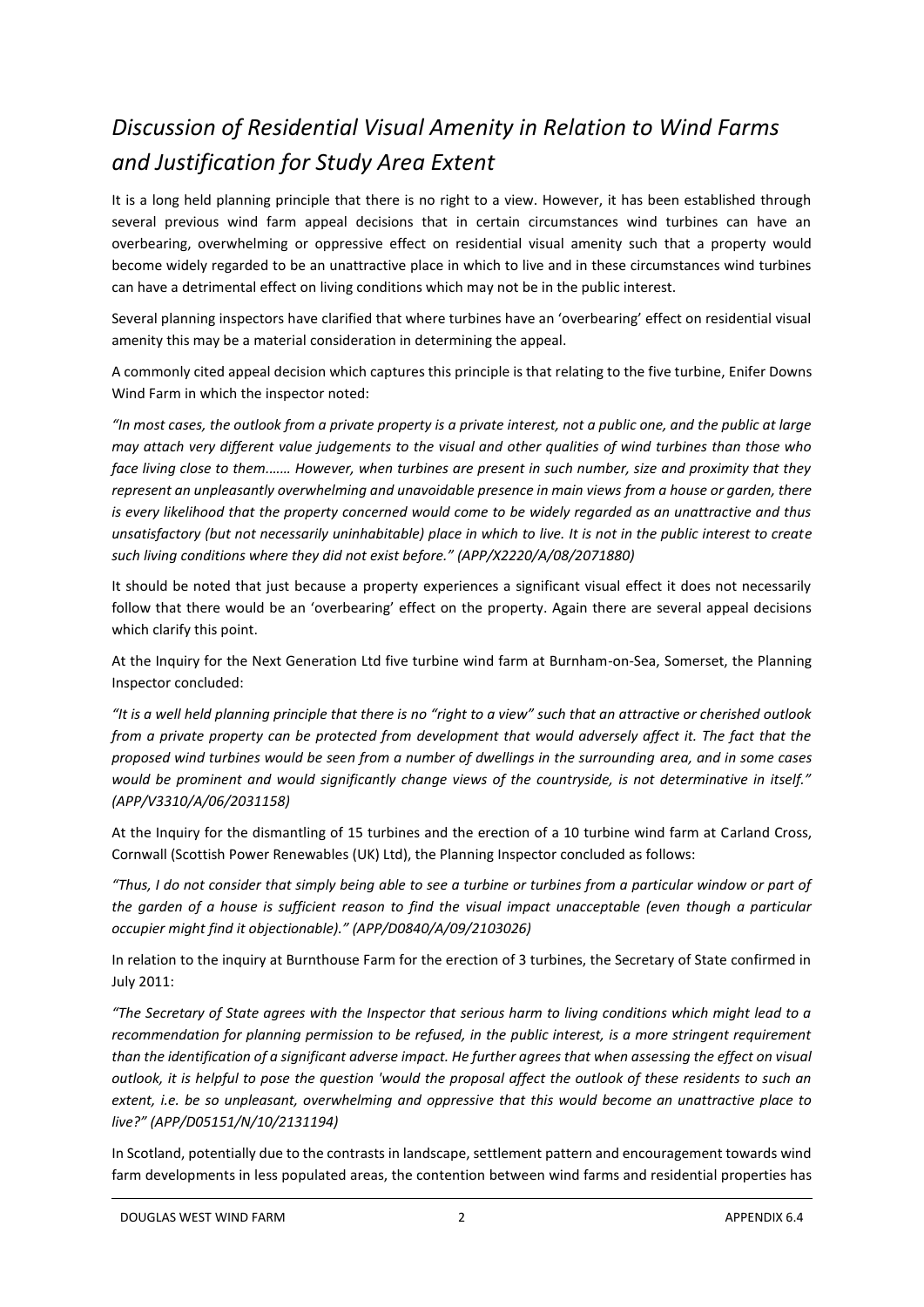not been as prominent as it has in England. However, with the considered "exhaustion" of many of the most suitable wind farm sites, this issue is becoming increasingly relevant.

It is considered that development of this form will be subject to a bespoke approach and that judgement on each proposal will be dealt with on a case by case basis. While the "Lavender Test" is not enshrined in Scottish policy, it has become a useful approach by inspectors, and is becoming more prevalent in appeal cases within Scotland.

In his report on the St John's Hill Wind Farm in Aberdeenshire, the Reporter, Malcolm Mahony, noted that there were 106 properties located within 1 km of the nearest turbines, and concluded:

*"Because views from within the site and from outside it tends to be of a panoramic nature, the windfarm, even though it spreads over a length of some 3km, would occupy only a restricted part of those views and not dominate them."*

With regard to visual impacts from residential properties he stated:

*"I have looked carefully at the visual impact of the scheme from individual properties in the vicinity and I am not persuaded that it is unacceptable due to the factors which I have already outlined." [\(APP/2004/4666\)](http://www.aberdeenshire.gov.uk/planning/apps/detail.asp?ref_no=APP/2004/4666)*

In the Achany decision in Highland, the Reporter, Janet McNair, stated that although a significant impact on the residential amenity of residential properties may be experienced *"Deciding whether these impacts are significantly detrimental is a matter of judgement"* and she went on to state that although the properties in question were located within 3km of the proposed development "*the turbines would be far enough away from house not to be overbearing or dominant"* concluding that *"the appeal proposal would have a significant impact on some views from some properties. However, significant impacts are not necessarily unacceptable and I conclude that its impacts on residential amenity overall would not be significantly detrimental." (PPA/270/438)*

Turbines of the size proposed as part of the Revised Development (maximum height to blade tip of 149.9 m), are unlikely to give rise to such an over-bearing effect at distances of more than 2 km from a property. This conclusion is borne out of extensive research into recent appeal decisions which give a clear indication of what does and does not constitute an overbearing effect on living conditions. This is also an opinion informed by professional experience gained by Pegasus Group from assessing wind farm proposals at various locations around the UK over a long period of time.

For the purposes of this RVAS, a 2km offset from each of the proposed turbines was generated to identify the original area of search. This allowed for a greater understanding of the potential properties affected by the turbines of the Revised Development. The study area for the detailed analysis within the RVAS was then originally set as a 1 km offset from each turbine in which five properties are located. However, in doing so, three properties were identified as being just beyond this distance from the Revised Development, namely West Toun House, 3 Westoun Steadings and Braidlea. Additional consideration has therefore been applied to ensure that residential properties within 1.2 km have been considered and assessed in detail to report the findings and potential effects as a result of the Revised Development (Figure A6.4.1). However it is noted that Braidlea is located within woodland, which curtails views towards the Revised Development, and thus has not been considered further within this study. This is not to suggest that some significant visual effects may not be experienced by other properties beyond 1.2 km from the turbines, but rather a recognition that it is those properties within this distance which are of greatest relevance so far as the discussion of residential visual amenity is concerned.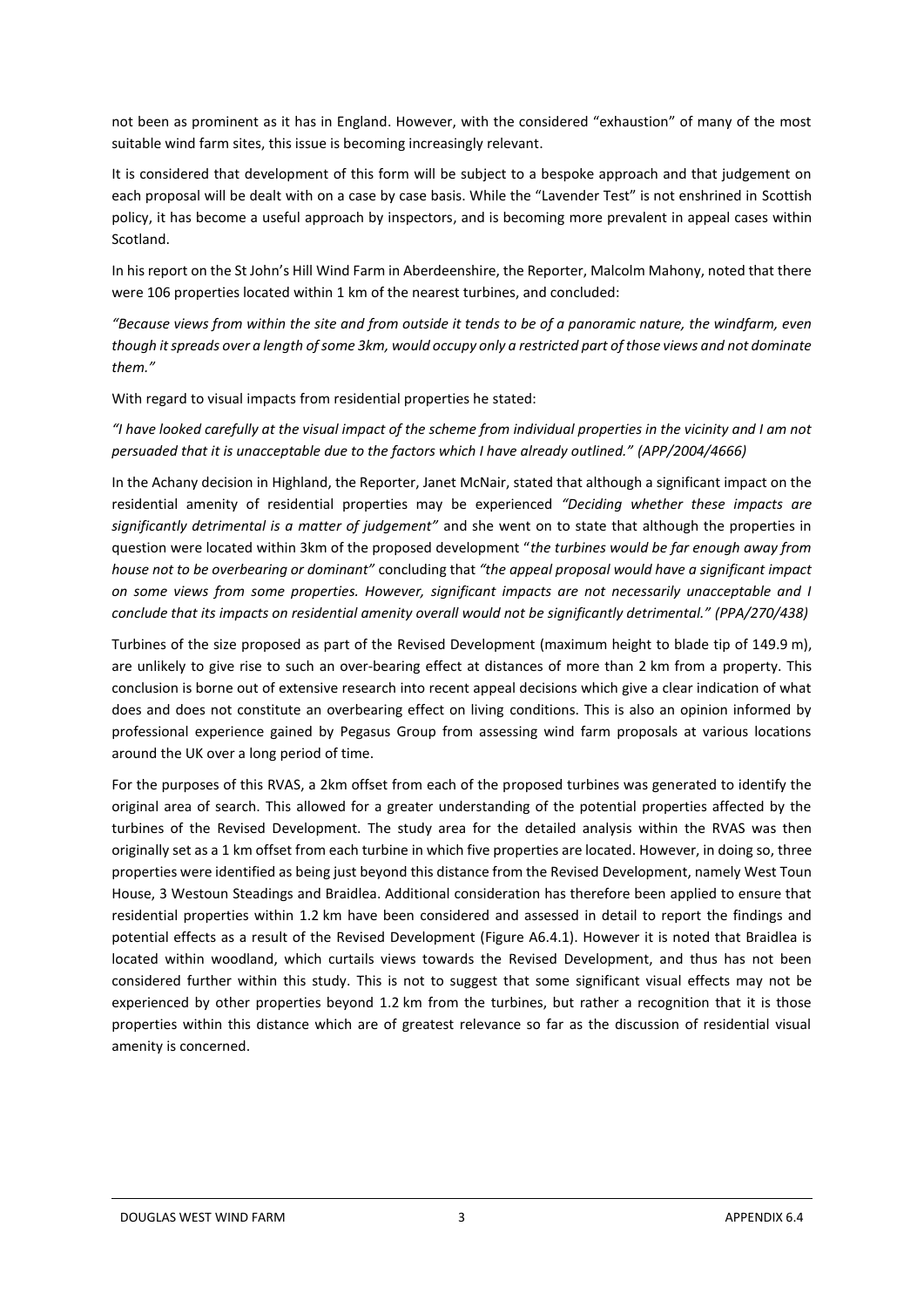# <span id="page-5-0"></span>*Assessment Methodology*

There is no specific guidance for the production of residential visual amenity studies. The study has therefore been undertaken using a methodology developed by Pegasus Group under the overarching guidelines for LVIA namely *The Guidelines for Landscape and Visual Impact Assessment, 3rd Edition* (2013) Landscape Institute and the Institute for Environmental Management and Assessment.

In accordance with the above guidelines, and in common with the assessment criteria presented at Appendix 6.1 of the LVIA, the level of visual effect experienced in any given view is ascertained by considering in tandem the sensitivity of the baseline visual receptor and magnitude of change in the view as a result of the development. Professional judgement is then employed to determine whether the effect is significant or not, although this is still based within a recognised framework in line with existing LVIA guidance.

The LVIA assessment criteria used by Pegasus Group acknowledges that different receptor groups (e.g. residents, users of public rights of way, people at their place of work) have varying degrees of sensitivity to change in the view. It is generally accepted that residents are of high sensitivity to change in their view. However, this is an over simplification of a more complex issue as residents are generally considered to be more sensitive to changes in the views from certain rooms such as the primary day time living rooms (e.g. lounge, dining room, kitchen or conservatory) than rooms such as bedrooms, bathrooms or utility rooms. Similarly, residents are usually more sensitive to changes in the view from certain parts of their garden or curtilage than others.

For the purposes of this residential visual amenity study the sensitivity of residential receptors is further clarified as follows:

## **Low Sensitivity**

- Views from utility rooms, bathrooms etc.
- Views from parts of a curtilage with a purely functional purpose (e.g. storage areas, parking areas) and land worked as part of a business.

## **Medium Sensitivity**

- Views from hallways, stairwells, bedrooms and study/office rooms.
- Views from part of a curtilage used less frequently (e.g. distant parts of a large garden) or where the activity is focussed on a gardening activity rather than its surroundings (e.g. vegetable plots).

## **High Sensitivity**

- Views from primary living rooms of a property such as a lounge, dining room, kitchen or conservatory.
- Views from heavily frequented parts of a garden where an appreciation of the surroundings is fundamental to an enjoyment of the space (e.g. patio, seating areas, lawn areas immediately surrounding a house).

The LVIA assessment criteria presented in Appendix 6.1 of the LVIA acknowledges that certain visual receptors may also be regarded to be of very high or very low sensitivity to change in outlook. However, in this RVAS it is considered that residential receptors are never deemed as being of very high nor very low sensitivity irrespective of their location within their property or its curtilage.

Visual impacts are caused by the introduction of new elements into the views of a landscape or the removal of elements in the existing view.

Professional judgement, justified and clearly set out, has been used to determine the magnitude of change using the following criteria as guidance only: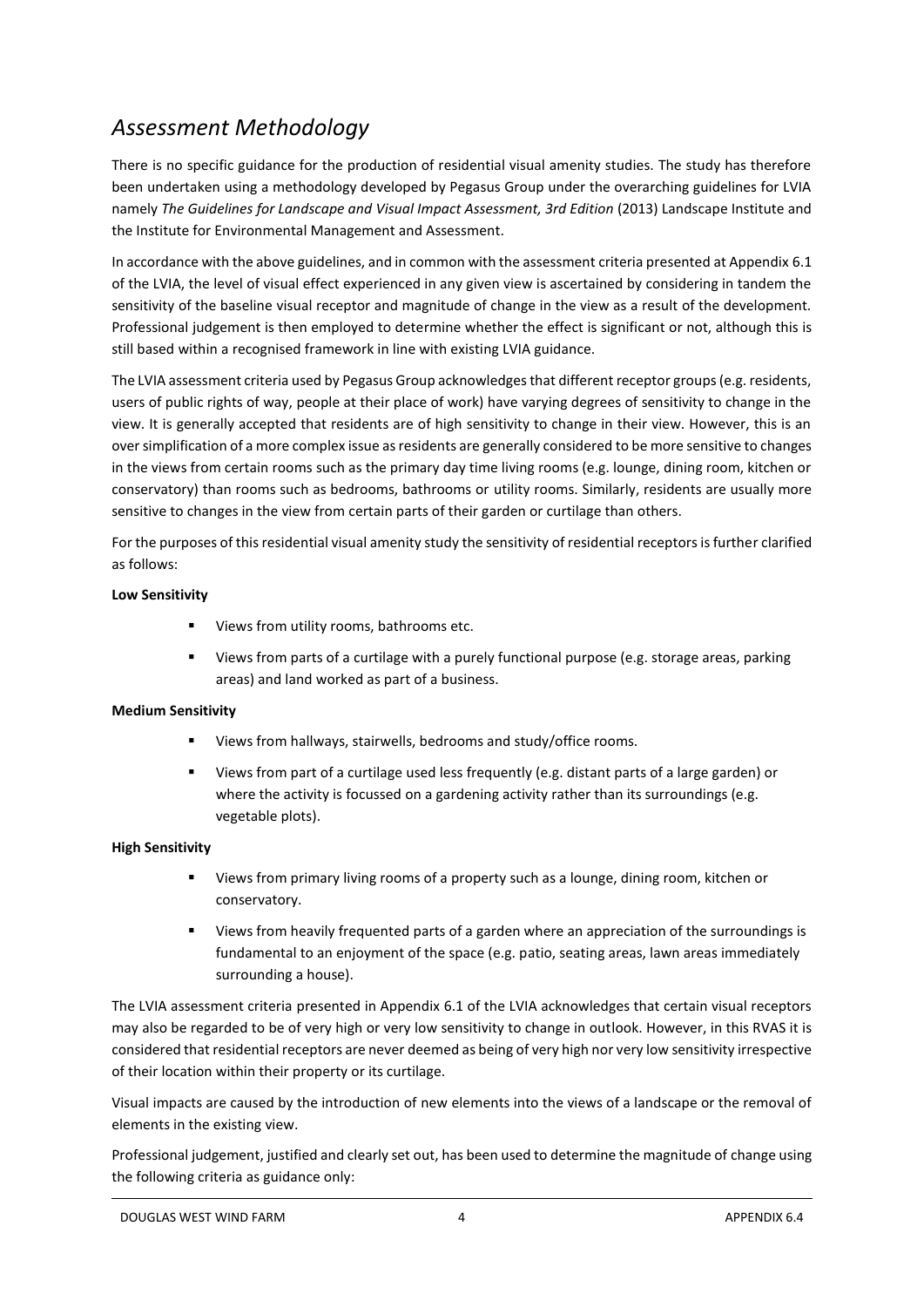## **Very Low Magnitude of Change**

No change or negligible change in views:

### **Low Magnitude of Change**

Some change in the view that is not prominent but visible to some visual receptors;

### **Medium Magnitude of Change**

 Some change in the view that is clearly notable in the view and forms an easily identifiable component in the view;

## **High Magnitude of Change**

 A major change in the view that is highly prominent and has a strong influence on the overall view;

## **Very High Magnitude of Change**

A change in the view that has a dominating or overbearing influence on the overall view.

In general, the magnitude of visual change on residential properties is likely to be greater with closer proximity to the turbines. However, distance from the nearest proposed turbine is only one of the factors that needs to be taken into account when determining the magnitude of visual change on any given view from a residential property. Other modifying factors include:

- Whether the view of the turbines is in a direct or oblique angle from the primary orientation of the view (as explained illustratively in Figure A6.4.2);
- The extent to which the view is obstructed or filtered by vegetation, landform or built structures;
- The extent to which the current view is influenced by existing built structures (e.g. buildings, roads, pylons);
- **The difference in elevation between the property and the base of the nearest turbine;**
- **The horizontal and vertical field of view which is occupied by turbines;**
- The spacing or relative clustering of the turbines in the view:
- The scale and openness of the receiving landscape; and
- **The availability of other features in the view, which provide a comparison of scale and** perspective.

As previously indicated, the level of the visual effect experienced in any given view is determined by considering in tandem the sensitivity of the view with the magnitude of change. In this RVAS, a professional judgement is then provided as to whether the level of effect identified is significant or not.

The level of effect is described as either '**major'**, '**major**/**moderate'**, '**moderate'**, '**moderate**/**minor'**, '**minor'** or '**minor**/**no effect**'. 'No effect' may be recorded where the effect is negligible.

In this RVAS, those effects described as major, major/moderate and in some cases moderate, are identified as 'significant' effects as required by the *Town and Country Planning (Environmental Impact Assessment) Regulations 2011*. These are the effects which the assessor considers to be material in the decision making process.

Pegasus has previously visited a number of the properties within 1.2 km of the proposed turbines, where permission was granted. The purpose of seeking access to the properties was to gain an appreciation of the visual relationship between the property and the Revised Development.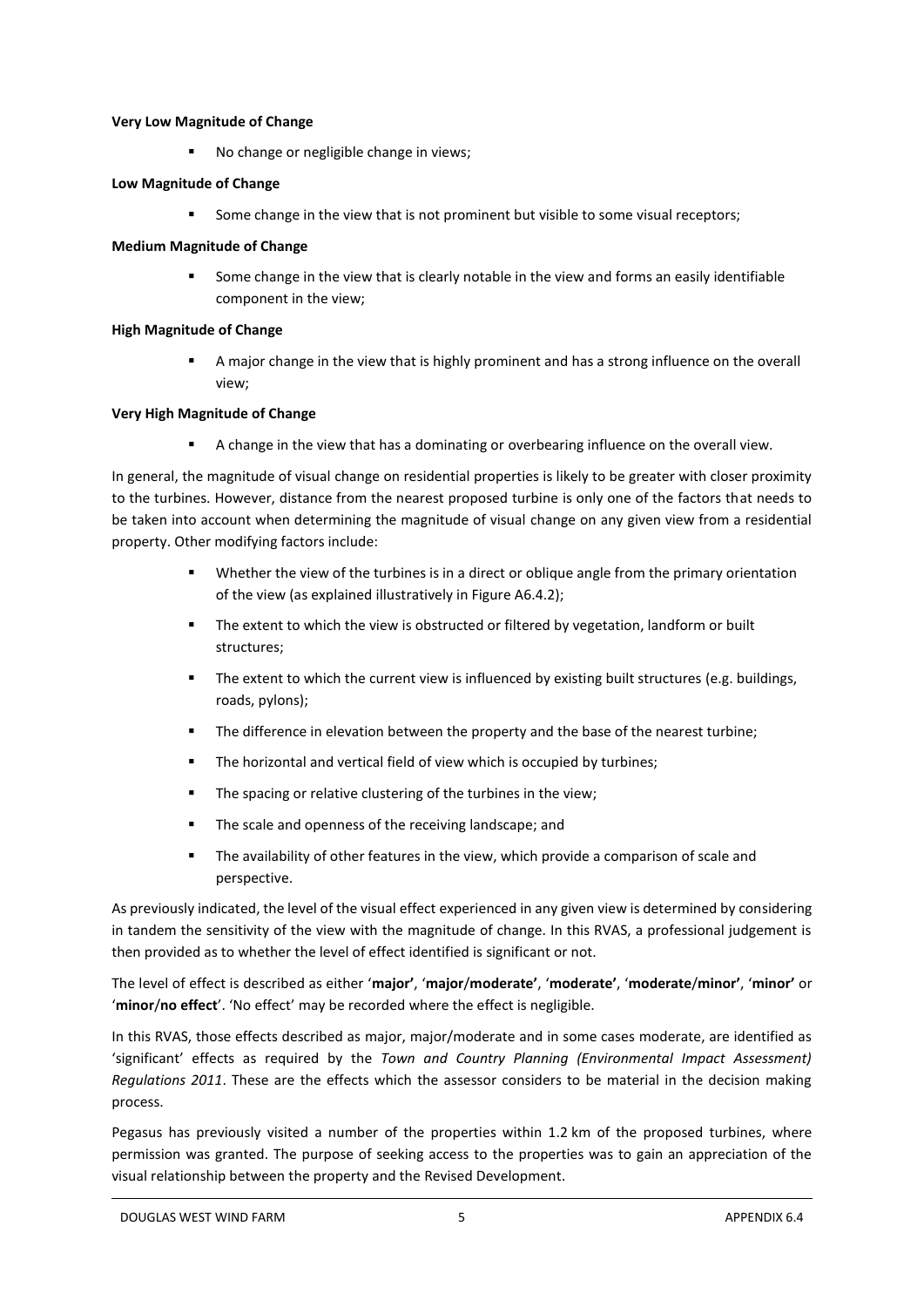Where permission was granted to visit properties, this enabled information to be gathered from private land. For those properties which did not respond, the assessment presented within this RVAS is based on information Pegasus has been able to gather from aerial photographs and from publically accessible locations in the surrounding landscape. In the case of these properties some assumptions have therefore had to be made.

For each property within 1.2 km, the following information was gathered through a combination of desk study and site visits:

- Name of property;
- **Approximate grid reference of property;**
- General direction of views from the property to the nearest turbine;
- Distance from the house to the nearest turbine;
- Number of proposed turbines within 1 km of the property;
- **Elevation of property (AOD);**
- **Elevation at base of the nearest turbine to the property (AOD);**
- Number of floors within the property;
- **•** Orientation of the main elevations of the property;
- Vertical field of view occupied by the nearest turbine (degrees when viewed from 2 m AOD at nearest façade of the property;
- Horizontal field of view occupied by the visible turbine towers (degrees) when viewed at nearest façade of the property;
- Maximum horizontal field of view occupied by the swept path of the visible turbine blades (degrees);
- Angle of the turbines in the view from each facade or part of the curtilage with a view of the development (as explained illustratively in Figure A6.4.2);
- A record of any intervening obstructions (e.g. screening from vegetation, landform or built structures);
- A record of any built structures which influence the outlook;
- A record of any other features in the foreground view which provide a comparison of scale; and
- The availability of other views from the property that are not affected by the Revised Development.

Where a distance between a residential property and a turbine is provided in the RVAS, the figure given is an approximate measurement between the centre point of the turbine tower and the closest part of the building in question, and not the closest part of the curtilage, which in many cases would be difficult to define.

Defining the limits of private gardens can be subjective, and considering the view from all corners of any individual garden is not possible. Therefore, this assessment records what is considered to be the worst-case scenario from gardens. Where a property is set back from the public road along an access track that extends beyond the curtilage of the property, views on approach and departure from the property are also assessed.

In the case of each property, once the potential for significant visual effects to arise has been considered, an overall judgement has been reached about whether the residents of the property would experience such an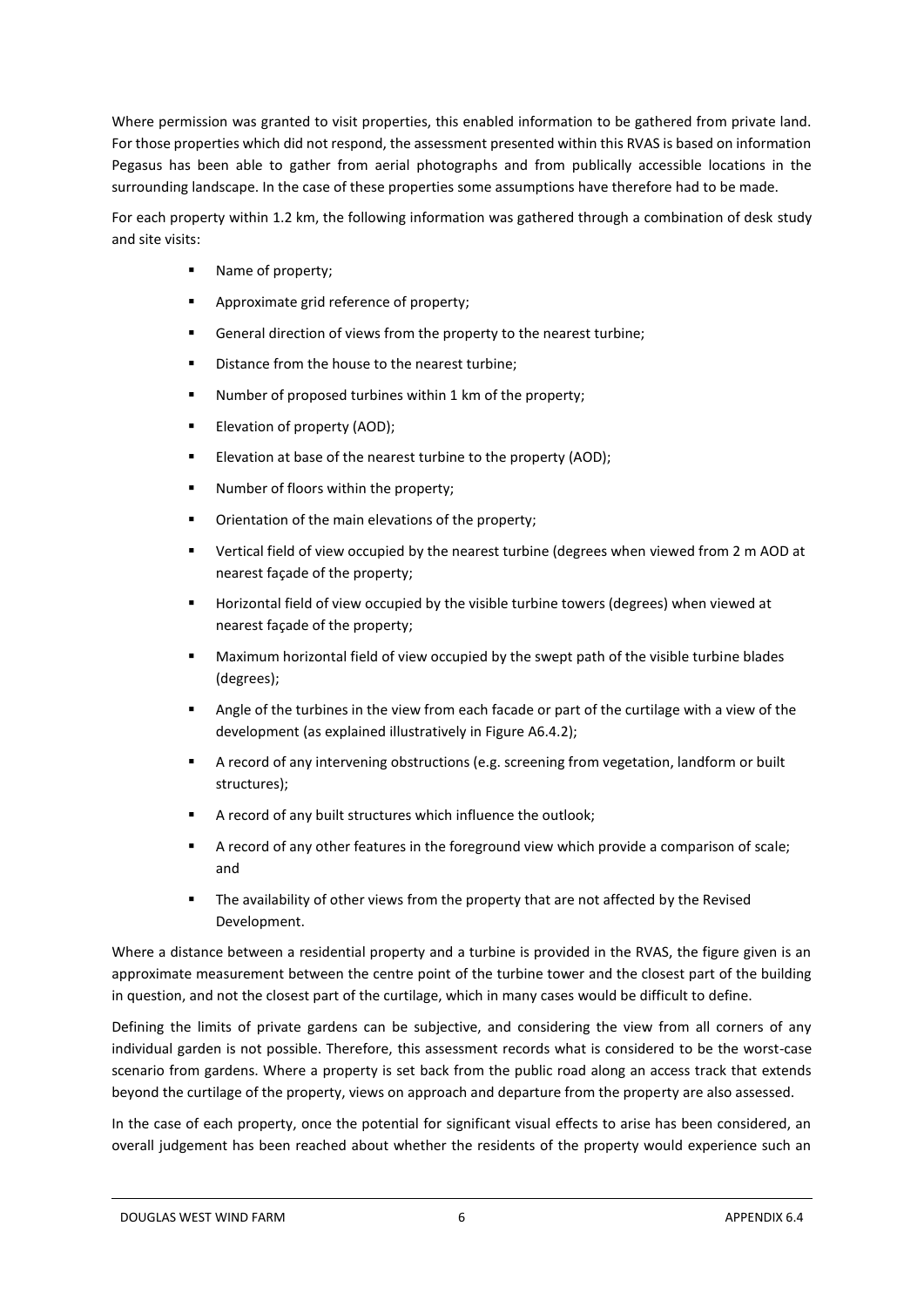overbearing effect on visual amenity that the property would be regarded to be an unattractive place to live when considered 'in the round'.

When considering the overall effect of the development on the visual amenity of residents of any given property 'in the round' it is also necessary to take into account the availability of other views from the property which would not be affected by the Revised Development.

# <span id="page-8-0"></span>*Properties within 1.2 km of the Proposed Turbines*

Table A6.4.1 below identifies the 8 residential properties which lie within 1.2 km of the proposed turbine locations of the Revised Development. Each of the properties has been assigned a property reference number as indicated in Table A6.4.1. The location of these properties is illustrated in Figure A6.4.1 while a Photographic Record of each property is presented on Figures A6.4.10 to A6.4.16a (note photographs were taken during first visit to the properties in 2012).

| ID:            | <b>Property Name:</b> | <b>Nearest</b><br><b>Turbine</b> | <b>Approx. Distance to</b><br><b>Nearest Turbine</b> | <b>Approx. Direction to</b><br><b>Wind Farm</b> |
|----------------|-----------------------|----------------------------------|------------------------------------------------------|-------------------------------------------------|
| $\mathbf{1}$   | West Toun House       | T <sub>06</sub>                  | $1.05$ km                                            | South-west                                      |
| $\overline{2}$ | 3 Westoun Steadings   | T06                              | $1.02$ km                                            | South-west                                      |
| 3              | 1 Westoun Steadings   | T <sub>06</sub>                  | $0.97$ km                                            | South-west                                      |
| 4              | Craigend              | T06                              | $0.81$ km                                            | South-west                                      |
| 5              | Westerhouse*          | T <sub>06</sub>                  | $0.76$ km                                            | South-west                                      |
| 6              | Blackwood Cottage*    | T <sub>13</sub>                  | $0.72$ km                                            | North                                           |
| 7              | Station House*        | T <sub>13</sub>                  | $0.73$ km                                            | North                                           |
| 8              | <b>Braidlea</b>       | T <sub>10</sub>                  | $1.18 \text{ km}$                                    | North-west                                      |

**Table A6.4.1 - Properties within 1.2 km of the Proposed Turbines**

*\*It is acknowledged that Blackwood Cottage is owned by the Applicant, and both Station House and Westerhouse are financially involved properties in the context of the Revised Development However, for the purposes of this RVAS all properties have been assessed in the same manner irrespective of any involvement or otherwise.*

It should be noted that Braidlea is located within woodland, which curtails views towards the Revised Development, and thus has not been considered further within this study.

The organised visits to the properties took place in July 2012, and thus Pegasus have been able to gain a robust understanding of all the properties within 1.2 km of the proposed turbines. Of the properties mentioned above, only Blackwood Cottage and Westerhouse did not allow entry to the property and therefore the nearest publicly accessible location was visited to gain an understanding of the property and an appreciation of the views currently experienced by the property. It is however recognised that Blackwood Cottage is now in the control of the Applicant.

Further visits to the properties, from publicly accessible locations, took place in March 2015 and June 2017 to confirm the situation at each of the properties.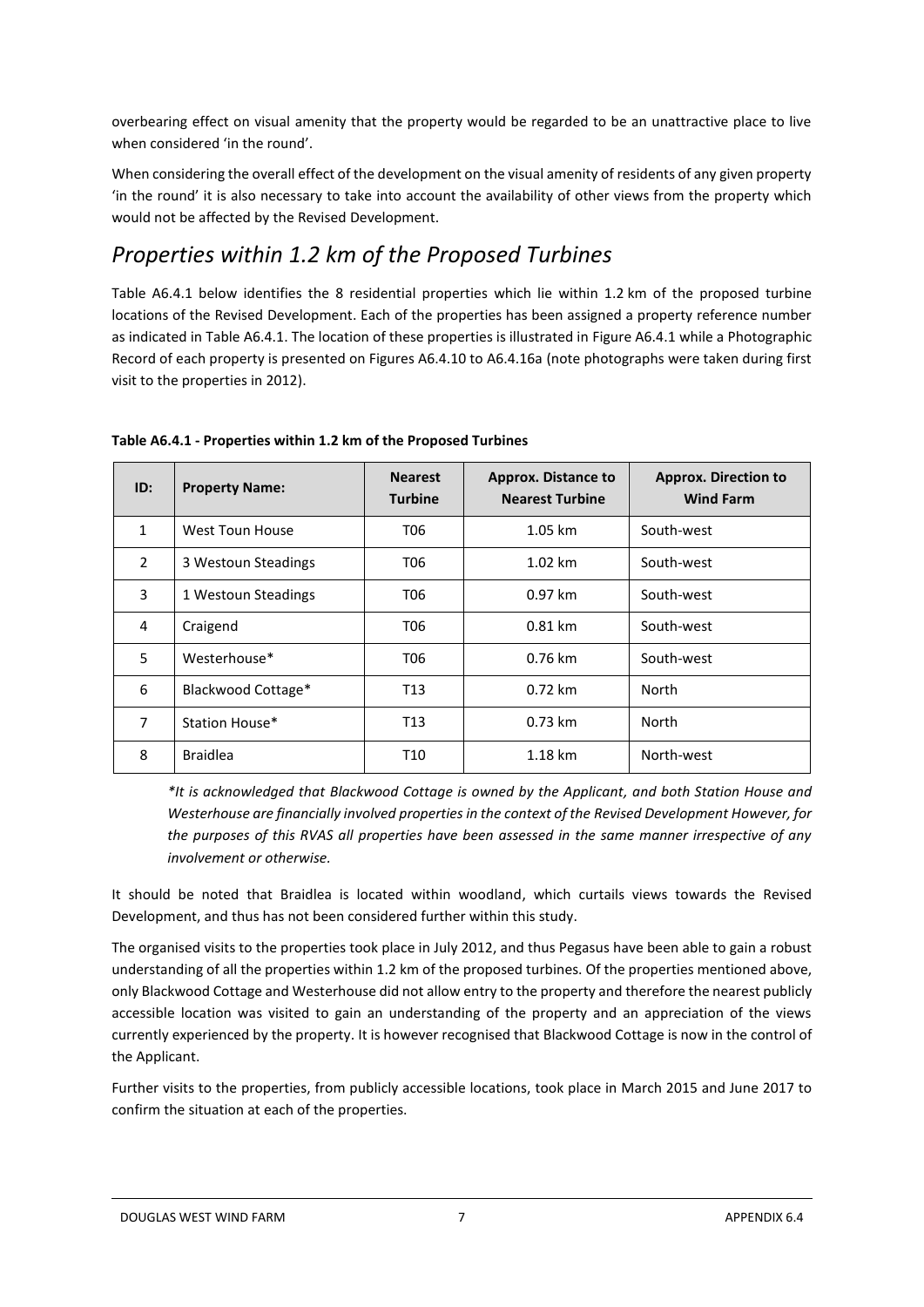# <span id="page-9-0"></span>*Assessment of Effects*

The following tables present the information gathered through field survey and desktop study, and provide detailed analysis and discussion of the effects on visual amenity likely to be experienced during the operational phase of the Revised Development, for each property within 1.2 km.

The assessment of effects states the worst-case scenario (winter views) unless otherwise stated but vegetative screening is discussed when it is likely that this will make a considerable difference to the visual effect between seasons. Figures A6.4.3 to A6.4.9 illustrate the aerial imagery alongside the horizontal extent and various distances between each property and the proposed wind turbines.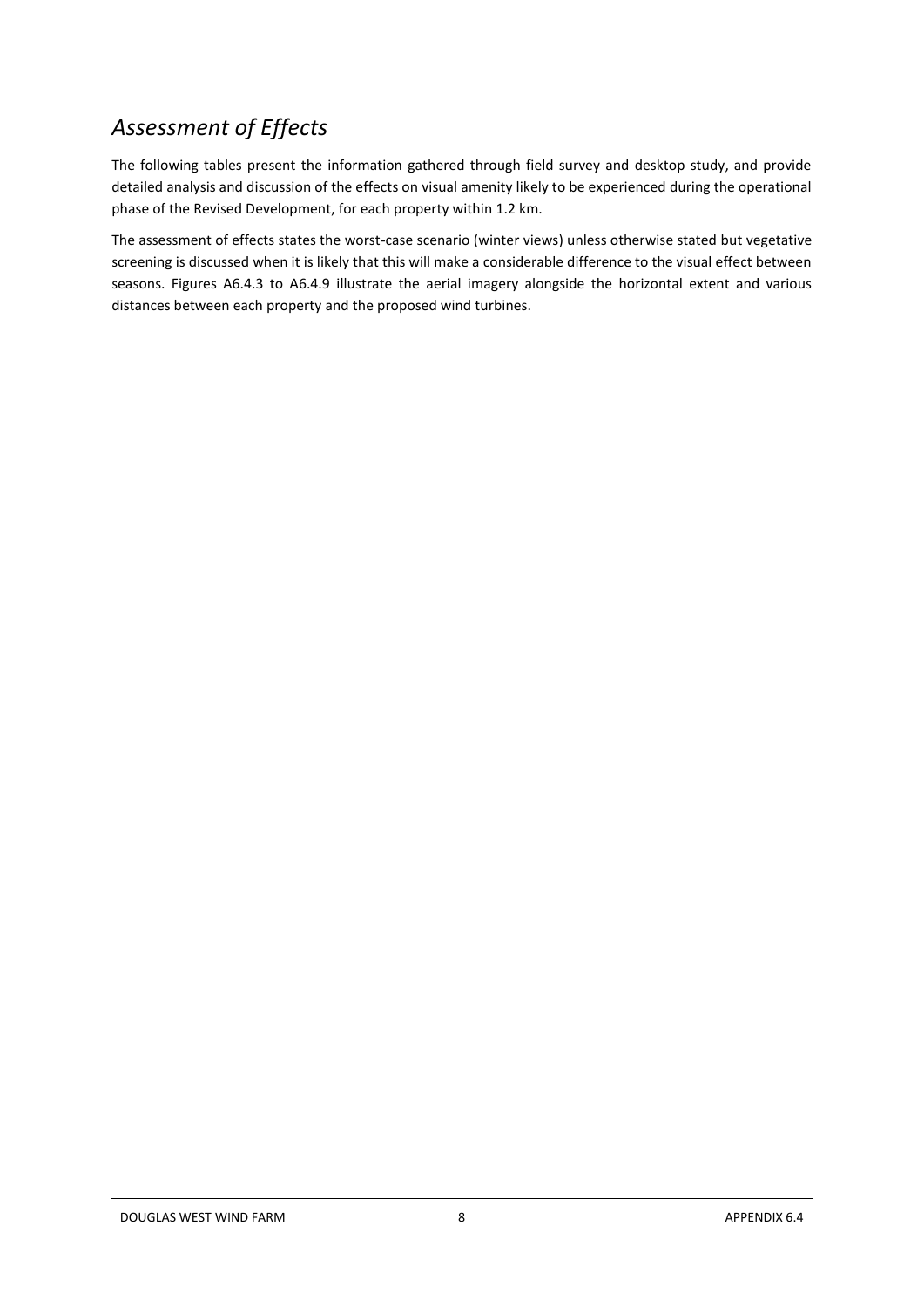| <b>Property ID:</b>                                                                                                          | <b>Property Name:</b> |                  |                                                       |                                         |                                                               |              |
|------------------------------------------------------------------------------------------------------------------------------|-----------------------|------------------|-------------------------------------------------------|-----------------------------------------|---------------------------------------------------------------|--------------|
| 1                                                                                                                            | West Toun House       |                  |                                                       |                                         |                                                               |              |
| <b>OS Grid reference</b><br>(approximate centre of<br>dwelling):                                                             |                       | 282887, 633792   | <b>Approximate direction to site:</b>                 | South-west                              | Distance from nearest part of<br>dwelling to nearest turbine: | T06 (1045 m) |
| Single property or group:                                                                                                    |                       | Single           | <b>Number of floors:</b>                              | 3                                       | Other turbines within 1.2km:                                  | T07 (1136 m) |
| Elevation of property (AOD):                                                                                                 |                       | 213 <sub>m</sub> | <b>Elevation at base of nearest</b><br>turbine (AOD): | 242 m                                   | Difference in elevation to base of<br>nearest turbine:        | 29 m         |
| Vertical field of view occupied by nearest turbine when viewed from 2m above ground level at nearest facade of the property: |                       |                  |                                                       | $7.2^\circ$                             |                                                               |              |
| Horizontal field of view occupied by the theoretically visible turbine towers when viewed at nearest facade of the property: |                       |                  | $61.76^\circ$                                         |                                         |                                                               |              |
| Maximum horizontal field of view occupied by the swept path of the theoretically visible turbine blades:                     |                       |                  | $66.21^{\circ}$                                       |                                         |                                                               |              |
| Orientation of main elevations of the property:                                                                              |                       |                  |                                                       | North-west (front)<br>South-east (rear) |                                                               |              |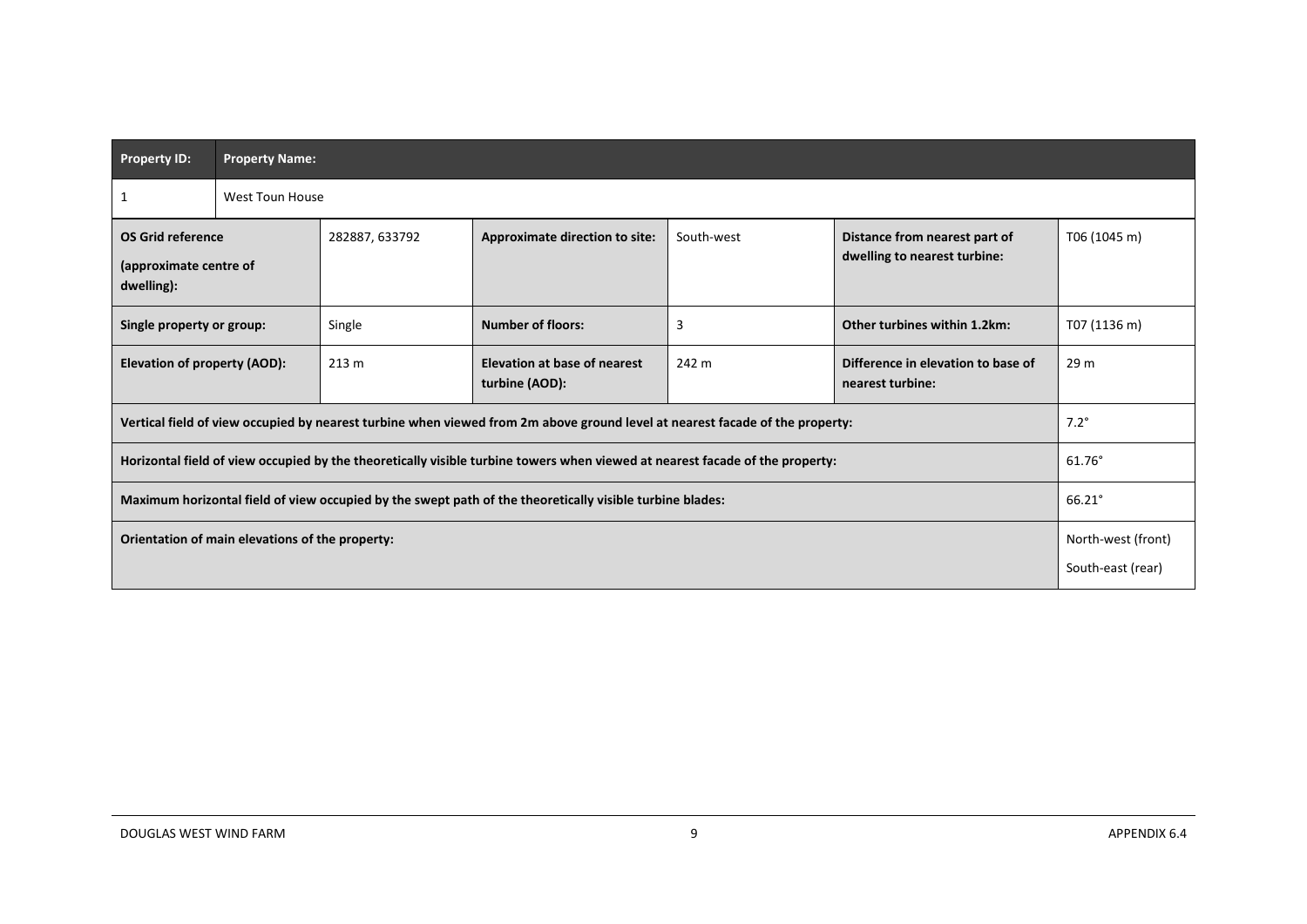| <b>Location of view</b><br>towards turbines:        | Sensitivity<br>of view: | Angle of view towards the<br>turbines from property:            | Intervening visual obstructions, built structures in the view and other<br>features in the view which provide a comparison of scale:                                                                                                                                                                                                                                                                                                                                                                                                                                                                                                                                                                                                                                                                                                                                                                                                                                                                                                                                                                                                                                                                                                                                              | <b>Magnitude of</b><br>change: | Level of effect: |
|-----------------------------------------------------|-------------------------|-----------------------------------------------------------------|-----------------------------------------------------------------------------------------------------------------------------------------------------------------------------------------------------------------------------------------------------------------------------------------------------------------------------------------------------------------------------------------------------------------------------------------------------------------------------------------------------------------------------------------------------------------------------------------------------------------------------------------------------------------------------------------------------------------------------------------------------------------------------------------------------------------------------------------------------------------------------------------------------------------------------------------------------------------------------------------------------------------------------------------------------------------------------------------------------------------------------------------------------------------------------------------------------------------------------------------------------------------------------------|--------------------------------|------------------|
| Ground floor living<br>rooms (north-west<br>facing) | High                    | Oblique views to T01, and<br>T02.<br>Very oblique views to T03. | Views from the front elevation of the property are orientated in a north<br>west direction facing along the driveway, which is vegetated to both sides of<br>the drive. Vegetation continues around the perimeter of the property, along<br>the northern and western boundaries, enclosing the front garden with a<br>mixture of coniferous and deciduous vegetation. Distant views from the<br>north-west elevation of the property are foreshortened by the vegetation in<br>the front garden. Theoretically, oblique views of T1, and T2 would be<br>available and very oblique views of T3. Due to the angle of these views, one<br>would need to stand up against the window to see the turbines in oblique<br>and very oblique directions. The intervening vegetation in the landscape<br>would significantly filter and screen views of the turbines.                                                                                                                                                                                                                                                                                                                                                                                                                      | Very low                       | Minor            |
| First floor bedrooms<br>(facing north-west)         | Medium                  | Oblique views to T01, and<br>T02.<br>Very oblique views to T03. | The front elevation of the property has first floor bedroom windows which<br>are orientated in a north-westerly direction. On the north-western facade of<br>the property there are a combination of styles of windows; three traditional<br>windows, a double length feature window, and two small bay windows. The<br>north-west facing and double length feature windows include views along<br>the driveway and across the front garden. Oblique and very oblique views<br>will be heavily filtered by adjacent vegetation. The small bay style windows<br>provide slightly wider views in a north north-west, north-west and westerly<br>direction. Long distance views from these bays windows will be<br>foreshortened by the adjacent property and surrounding vegetation. Views<br>of T1, and T2 would be oblique, and T3 would be very oblique from these<br>windows. T1, and T2 are located beyond 2.2 km from the property, as the<br>intervening vegetation in the landscape located on the western and<br>northern boundary of the property, as well as the vegetation in the wider<br>landscape, would significantly filter views of these turbines. Additionally,<br>views of turbines T4 through to T13 would be screened from view by the<br>adjacent property. | Very low                       | Minor            |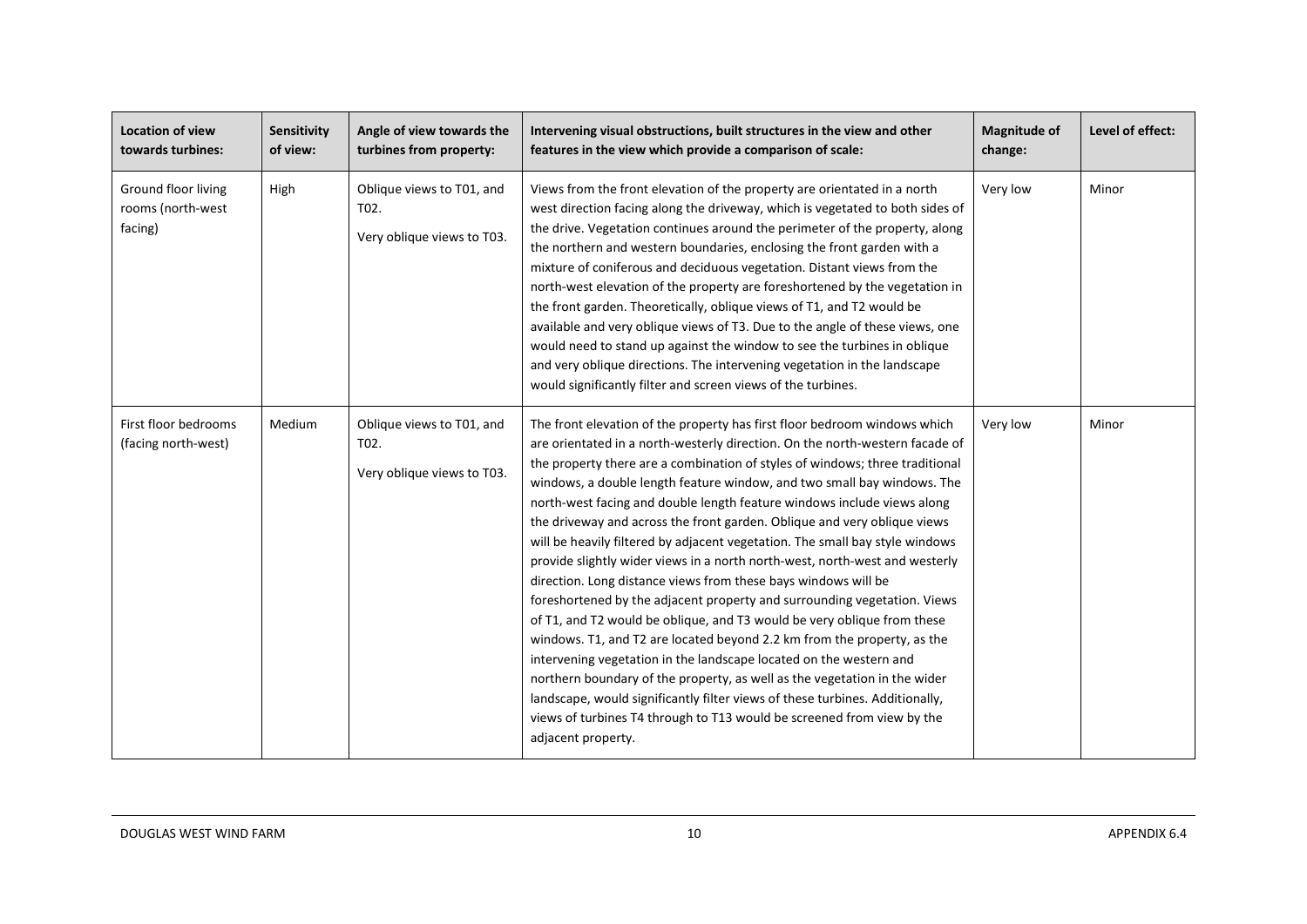| <b>Location of view</b><br>towards turbines:             | Sensitivity<br>of view: | Angle of view towards the<br>turbines from property:                                                | Intervening visual obstructions, built structures in the view and other<br>features in the view which provide a comparison of scale:                                                                                                                                                                                                                                                                                                                                                                                                                                                                                                                                                                                                                                                                                                                                                                                                                                                                                                                                                                                                                                                                                                                                                                                                                                                                 | <b>Magnitude of</b><br>change: | Level of effect:   |
|----------------------------------------------------------|-------------------------|-----------------------------------------------------------------------------------------------------|------------------------------------------------------------------------------------------------------------------------------------------------------------------------------------------------------------------------------------------------------------------------------------------------------------------------------------------------------------------------------------------------------------------------------------------------------------------------------------------------------------------------------------------------------------------------------------------------------------------------------------------------------------------------------------------------------------------------------------------------------------------------------------------------------------------------------------------------------------------------------------------------------------------------------------------------------------------------------------------------------------------------------------------------------------------------------------------------------------------------------------------------------------------------------------------------------------------------------------------------------------------------------------------------------------------------------------------------------------------------------------------------------|--------------------------------|--------------------|
| Second floor<br>bedrooms (facing<br>north-west)          | Medium                  | Oblique views to T01, and<br>T02.<br>Very oblique views to T03.                                     | On the second floor, within the roof space, there are two dormer windows<br>which include views in a north-westerly direction across the front garden<br>and along the driveway. Longer distance views are foreshortened by the<br>vegetation located along the northern and western boundary of the<br>property. Some oblique views to the fields beyond the curtilage of the<br>property can be gained in a northerly direction. From these windows it may<br>be possible to see over the adjacent properties' roofs, providing oblique<br>views of the blades tips of T01, and T02, at distances beyond 2.2 km. At this<br>distance and in the context of this view, the turbines would not form such<br>prominent features in the landscape. Intervening landform provides some<br>further screening of the turbine towers. Intervening vegetation will provide<br>additional filtering of views of these turbines in the winter months with the<br>degree of screening increased during summer. Very oblique views of the<br>turbines blade of T03 of distances of approximately 1.9 m may be gained<br>from second floor windows. However, in order to gain these oblique views,<br>it would be necessary to stand right up against the window. The vegetation<br>in the intervening landscape will provide significant filtering of views of the<br>turbines, including during winter months. | Medium/<br>low                 | Moderate/<br>Minor |
| Ground floor living<br>room views<br>(facing south-east) | High                    | Oblique views to T07, T8,<br>T09, T10, T11 and T103.<br>Very oblique views to T05,<br>T06, and T12. | Views from south east facing windows are orientated across the back<br>garden, towards rough grassland, tree belts and plantations beyond. In a<br>south south-westerly direction there are a series of tree belts in the<br>intervening landscape towards the Revised Development. From the ground<br>floor windows at the rear of the property, oblique views towards T07, T08,<br>T09, T10, T11, and T13 are partially filtered and screened by the coniferous<br>vegetation located at the rear of the adjacent property. Further filtering and<br>screening of views towards these turbines is provided by a series of tree<br>belts within the intervening landscape. From ground floor windows, very<br>oblique views towards T05 and T06, T12 would be screened by the adjacent<br>property and vegetation located within its immediate rear curtilage.                                                                                                                                                                                                                                                                                                                                                                                                                                                                                                                                      | Low                            | Minor              |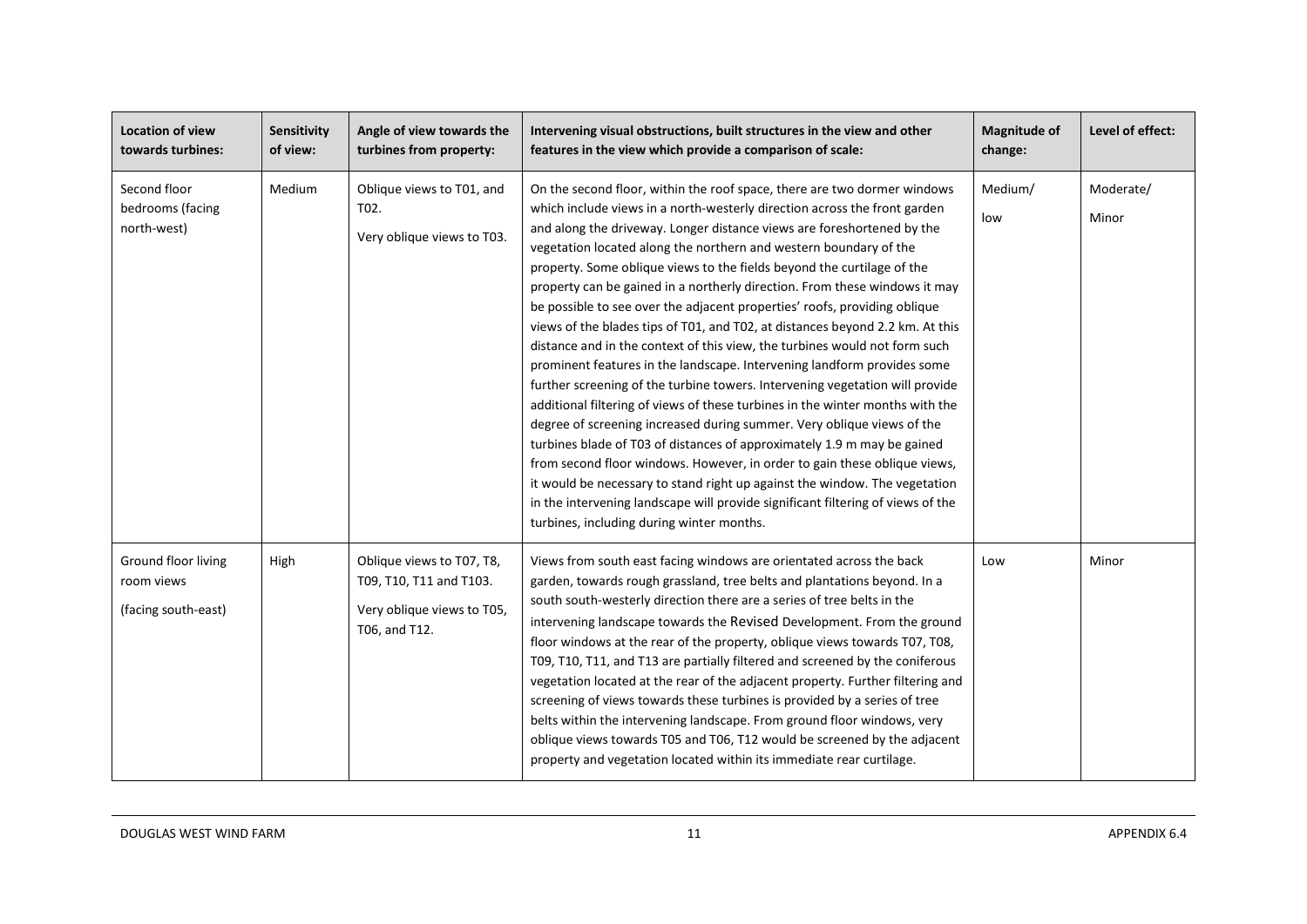| <b>Location of view</b><br>towards turbines:              | Sensitivity<br>of view: | Angle of view towards the<br>turbines from property:                                                | Intervening visual obstructions, built structures in the view and other<br>features in the view which provide a comparison of scale:                                                                                                                                                                                                                                                                                                                                                                                                                                                                     | <b>Magnitude of</b><br>change:                                   | Level of effect:                                                              |
|-----------------------------------------------------------|-------------------------|-----------------------------------------------------------------------------------------------------|----------------------------------------------------------------------------------------------------------------------------------------------------------------------------------------------------------------------------------------------------------------------------------------------------------------------------------------------------------------------------------------------------------------------------------------------------------------------------------------------------------------------------------------------------------------------------------------------------------|------------------------------------------------------------------|-------------------------------------------------------------------------------|
| First and second floor<br>bedrooms (south-east<br>facing) | Medium                  | Oblique views to T07, T08,<br>T09, T10, T11 and T13.<br>Very oblique views to T05,<br>T06, and T12. | The primary aspect of the bedrooms on the first and second floor is in a<br>south-easterly direction. Views extend across the back garden, and to rough<br>grassland fields, tree belts and plantations beyond. From upper floor<br>windows the blades of south-easternmost turbines may be visible above the<br>block of vegetation located to the south of 1 Westoun Steadings. Oblique<br>views towards T07, T08, T09, T10 and T11, and T13 are filtered by several<br>intervening blocks of vegetation within the intervening landscape, as are the<br>very oblique views towards T05, T06, and T12. | Medium                                                           | Moderate                                                                      |
| Curtilage                                                 | Medium                  | Various                                                                                             | Views of the proposed turbines from the front garden and driveway will be<br>limited due to the amount of vegetation in the surrounding landscape.<br>Views from the rear garden will be varied. From near to the property,<br>intervening vegetation in the landscape will significantly filter and screen<br>views of the turbines. At the southern extents of the garden, some views of<br>the Revised Development above the intervening vegetation may be<br>available.                                                                                                                              | Low<br>(Front garden<br>and driveway)<br>Medium<br>(Back garden) | Moderate/Minor<br>(Front garden<br>and driveway)<br>Moderate<br>(Back garden) |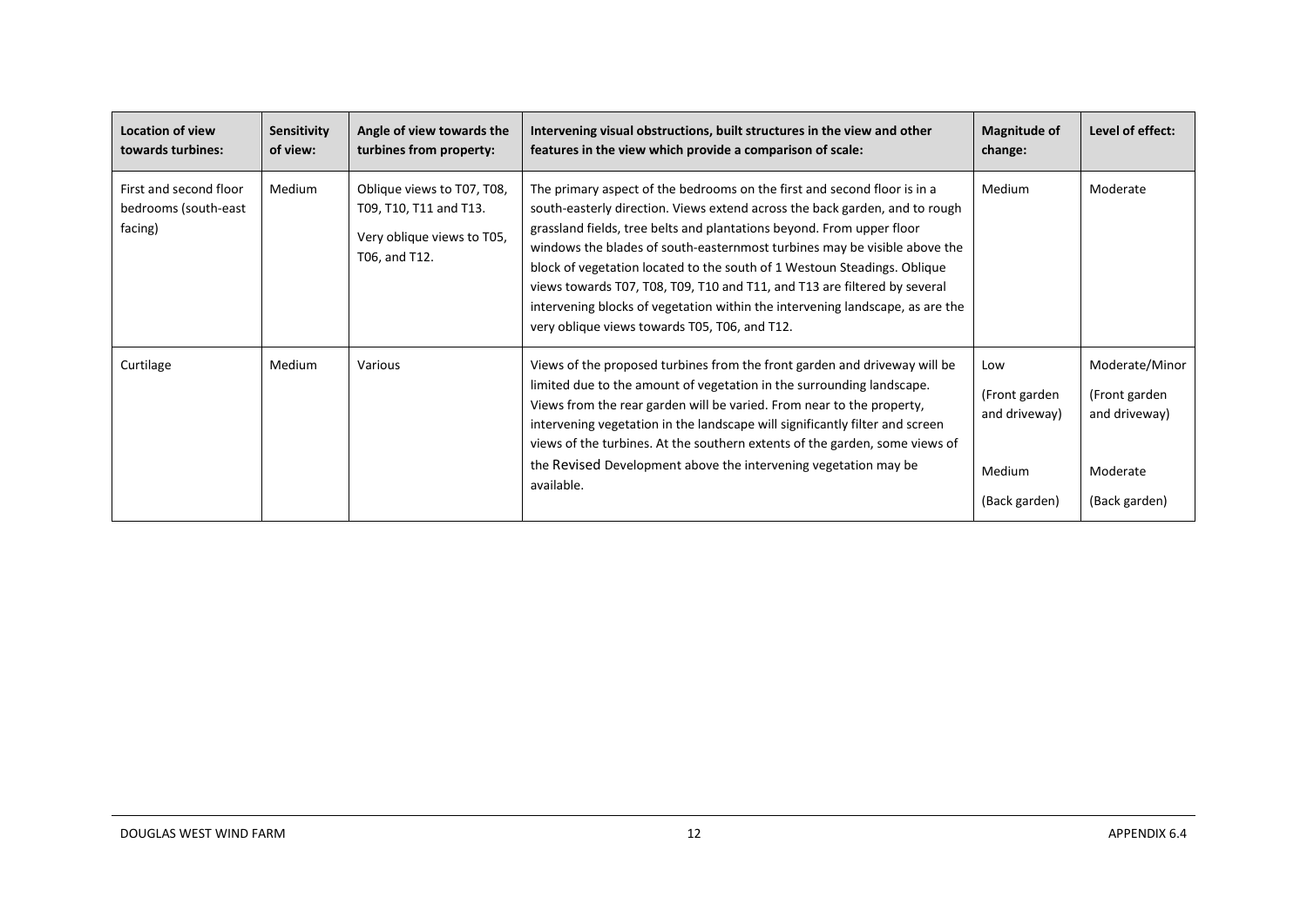Views from the small window on the western facade, on the single storey extension of the property, face directly towards the adjacent property, and would therefore be unaffected by the addition of the proposed turbines. Views from windows on the north-eastern facade of the property would remain unaffected by the addition of the Revised Development. Due to the relatively enclosed nature of the property it is also assessed that there would be no opportunities to view the infrastructure associated with the Revised Development.

#### **Comments/overall opinions:**

The orientation of this property is such that the primary views are from south east facing windows at the rear of the property overlooking the countryside including fields and plantation forestry beyond. Windows on the north-eastern facade of the property also provide open views across the surrounding landscape, which would be unaffected by the Revised Development. Within the intervening landscape between West Toun House and the site, there are many coniferous and deciduous trees belts. This vegetation will provide significant filtering of views of the proposed turbines. From the upper floors of the property, it may be possible to obtain oblique and very oblique views of the proposed turbines; however these will not affect the direct line of sight. West Toun House would experience no greater than a medium magnitude of change, resulting in a moderate level of effect. The property would not experience an overbearing effect as a result of the proposed turbines and would remain an attractive rural location in which to live. From some locations within the rear garden views of the Revised Development may be available, in the worst-case causing a medium magnitude of change in the view, resulting in a **moderate** level of effect. The effects recorded for West Toun House are not considered to be significant in relation to EIA Regulations.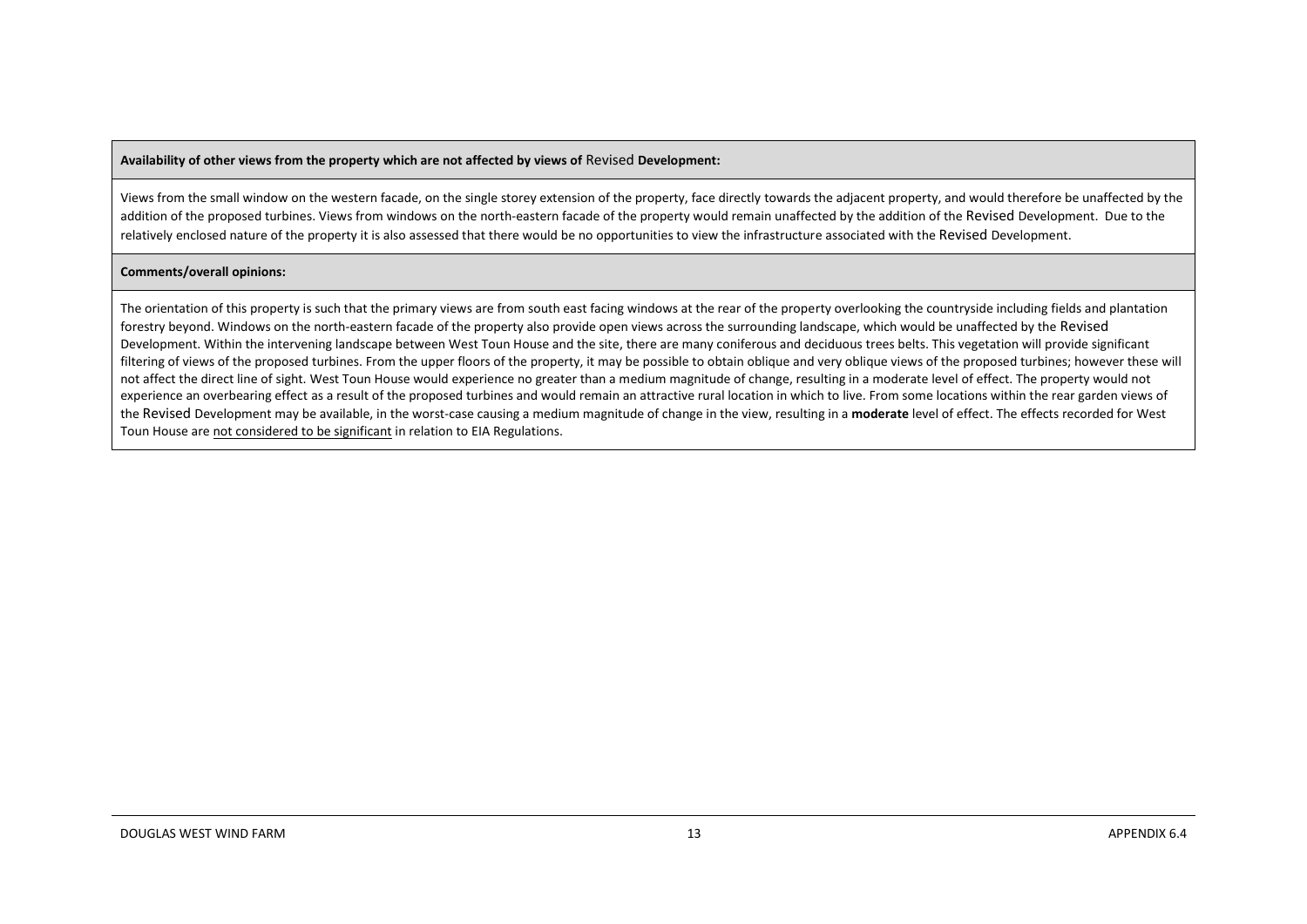| <b>Property ID:</b> | Property Name:      |
|---------------------|---------------------|
| ົາ                  | 3 Westoun Steadings |

| <b>OS Grid reference</b><br>(approximate centre of<br>dwelling):                                                              | 282871, 633774 | <b>Approximate direction to site:</b>                 | South-west      | Distance from nearest part of<br>dwelling to nearest turbine: | T06 (1018 m)  |
|-------------------------------------------------------------------------------------------------------------------------------|----------------|-------------------------------------------------------|-----------------|---------------------------------------------------------------|---------------|
| Single property or group:                                                                                                     | Single         | <b>Number of floors:</b>                              |                 | Other turbines within 1.2 km:                                 | T07 (1113 m)  |
| Elevation of property (AOD):                                                                                                  | 214 m          | <b>Elevation at base of nearest</b><br>turbine (AOD): | 242 m           | Difference in elevation to base of<br>nearest turbine:        | 28 m          |
| Vertical field of view occupied by nearest turbine when viewed from 2 m above ground level at nearest facade of the property: |                |                                                       |                 |                                                               | $7.27^\circ$  |
| Horizontal field of view occupied by the theoretically visible turbine towers when viewed at nearest facade of the property:  |                |                                                       |                 |                                                               | $62.55^\circ$ |
| Maximum horizontal field of view occupied by the swept path of the theoretically visible turbine blades:                      |                |                                                       | $67.30^{\circ}$ |                                                               |               |
| Orientation of main elevations of the property:                                                                               |                |                                                       |                 | North-west (front)<br>South-east (rear)                       |               |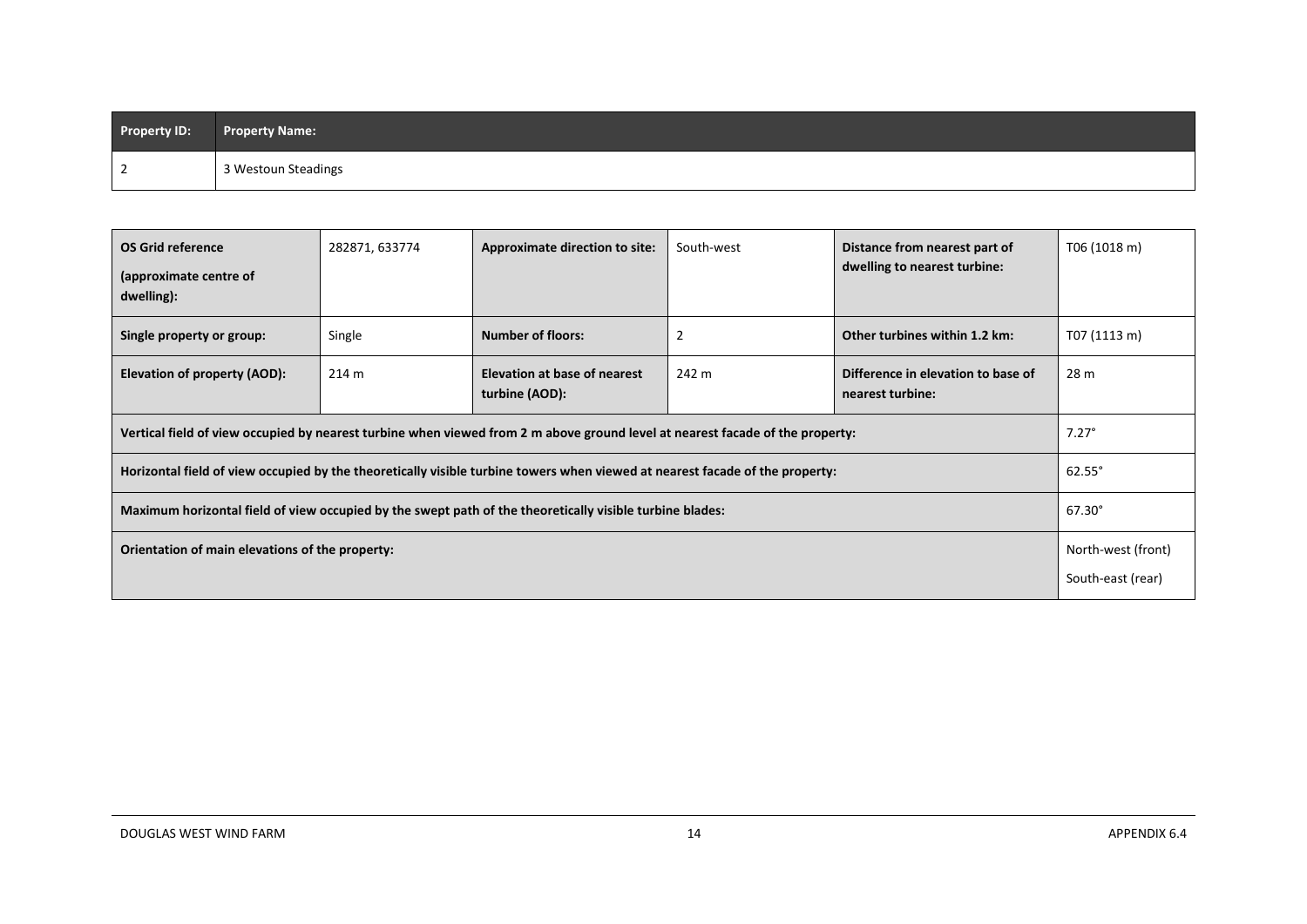| Location of view towards<br>turbines:                           | Sensitivity of view: | Angle of view towards the<br>turbines from property:                                                | Intervening visual obstructions, built structures in<br>the view and other features in the view which<br>provide a comparison of scale:                                                                                                                                                                                                                                                                                                                                                                                                                                                                                                                     | <b>Magnitude of</b><br>change: | Level of effect: |
|-----------------------------------------------------------------|----------------------|-----------------------------------------------------------------------------------------------------|-------------------------------------------------------------------------------------------------------------------------------------------------------------------------------------------------------------------------------------------------------------------------------------------------------------------------------------------------------------------------------------------------------------------------------------------------------------------------------------------------------------------------------------------------------------------------------------------------------------------------------------------------------------|--------------------------------|------------------|
| Ground floor kitchen and<br>living rooms (south-east<br>facing) | High                 | Oblique views of T07, T08,<br>T09, T10 and T13.<br>Very oblique views of T05,<br>T06, T11, and T12. | Views to the south-east from ground floor windows<br>are relatively enclosed within the rear garden, and<br>are primarily channelled in an easterly direction<br>towards the surrounding fields. To the south-west,<br>in the direction of the site, the oblique and very<br>oblique views of the turbines would be almost<br>entirely screened in summer months by the tall<br>deciduous trees that are located in close proximity<br>to the rear of the property. Further blocks of mixed<br>deciduous and evergreen vegetation located to<br>south of the property provide additional levels of<br>screening throughout the summer and winter<br>months. | Low                            | Moderate/Minor   |
| First floor bedrooms<br>(south-east facing)                     | Medium               | Oblique views of T07, T08,<br>T09, T10 and T13.<br>Very oblique views of T05,<br>T06, T11, and T12. | Views towards the south east from first floor<br>windows are through 'velux' style skylight windows.<br>Views are currently channelled by the tall vegetation<br>at the rear of the property in a westerly direction<br>across adjacent fields. Oblique and very oblique<br>views to the south-west towards the turbines would<br>be almost screened by the intervening vegetation<br>found at the rear of the garden and the tree belts<br>located to the south of the property.                                                                                                                                                                           | Low                            | Moderate/Minor   |
| Ground floor kitchen and<br>living rooms (north-west<br>facing) | High                 | Oblique views of T01 and<br>T02.<br>Very oblique views of T03<br>and T04.                           | Views to the north-west look towards and across the<br>driveway. A series of large tree belts comprising<br>both deciduous and evergreen vegetation sweep<br>around the property to the north, west and south-<br>west. From the ground floor windows, oblique views                                                                                                                                                                                                                                                                                                                                                                                        | Low                            | Moderate/Minor   |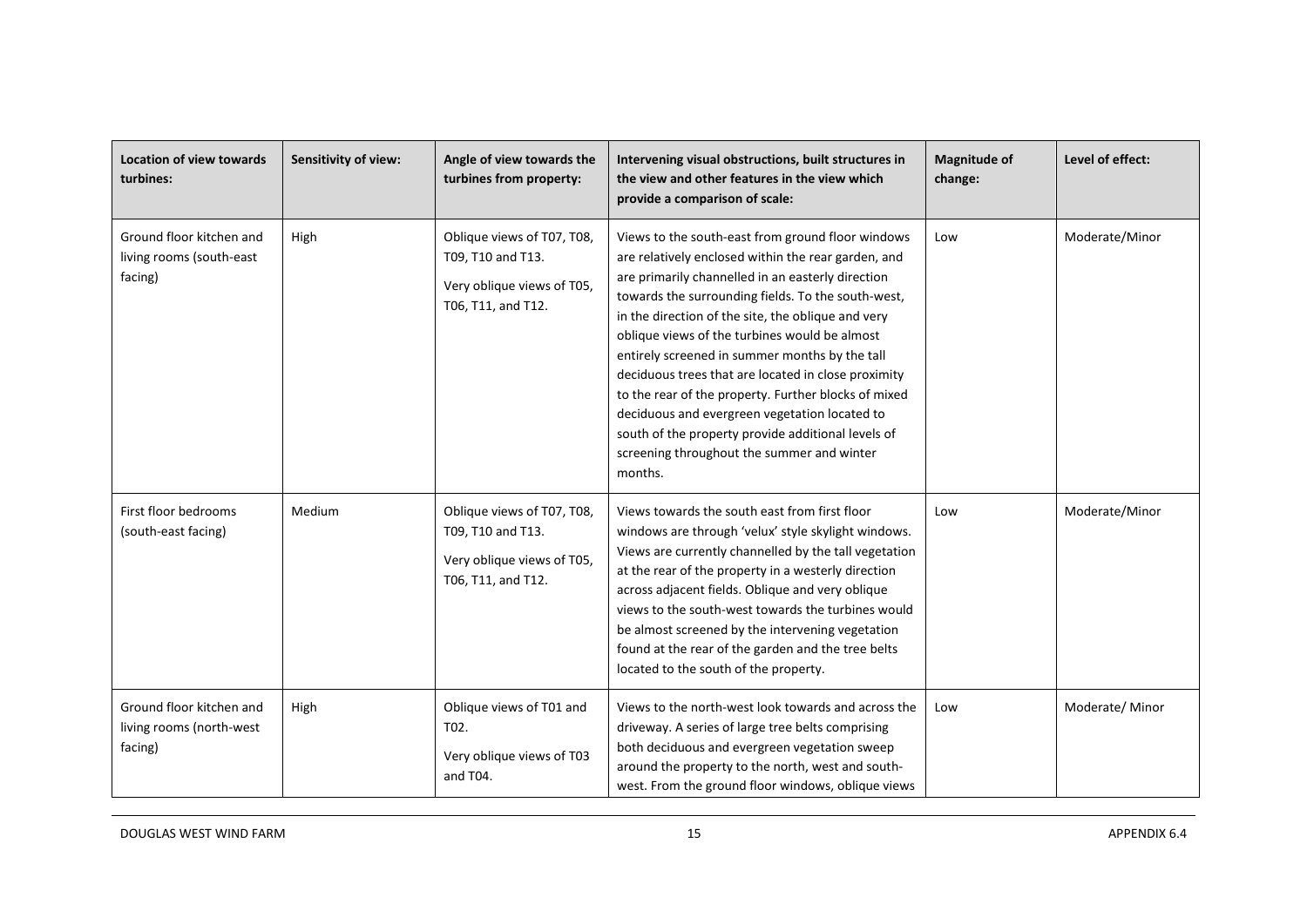| Location of view towards<br>turbines:            | Sensitivity of view: | Angle of view towards the<br>turbines from property:                                                                          | Intervening visual obstructions, built structures in<br>the view and other features in the view which<br>provide a comparison of scale:                                                                                                                                                                                                                                                                                                                                                                                                                                 | <b>Magnitude of</b><br>change: | Level of effect: |
|--------------------------------------------------|----------------------|-------------------------------------------------------------------------------------------------------------------------------|-------------------------------------------------------------------------------------------------------------------------------------------------------------------------------------------------------------------------------------------------------------------------------------------------------------------------------------------------------------------------------------------------------------------------------------------------------------------------------------------------------------------------------------------------------------------------|--------------------------------|------------------|
|                                                  |                      |                                                                                                                               | of T01, and T02 at distances of approximately 2.6 km<br>and 2.2 km respectively, would be screened by the<br>intervening tree belt. Due to the very oblique angle<br>of view, one would need to stand up against the<br>window to see T03 and T04. At distances of<br>approximately 1.9 km and 1.4 km respectively, views<br>of these turbines would be heavily filtered by the<br>intervening vegetation in a south-westerly direction.                                                                                                                                |                                |                  |
| First floor bedrooms<br>(north-west facing)      | Medium               | Oblique views of T01 and<br>T02.<br>Very oblique views of T03<br>and T04                                                      | Two skylight windows provide views from first floor<br>windows to the north-west across the driveway and<br>towards the mature vegetation beyond. Views to the<br>east are enclosed by the eastern wing of the house<br>and views to the north-west and west are enclosed<br>by the series of tree belts sweeping around to the<br>west. Due to the oblique and very oblique angle of<br>view one would need to stand up against the<br>window in order to see T01 through to T04. These<br>would be significantly filtered by the intervening<br>tree belt vegetation. | Low                            | Moderate/Minor   |
| Ground floor living rooms<br>(south-west facing) | High                 | Direct views of T04, T05,<br>T06, T08, T11, T12 and T13.<br>Slightly oblique views of<br>Т01, Т02, Т03, Т07, Т09,<br>and T10. | Views from the living room are available through<br>three small windows. Views from these windows<br>look along the driveway, towards the vegetation<br>which restricts the availability for any further views<br>beyond. Although in theory there are direct and<br>slightly oblique views towards the proposed turbines<br>from the ground floor south-west facing windows,<br>the western side of the house will screen views<br>towards the southernmost turbines. The series of<br>tree belts to the west of the property will                                     | Low                            | Moderate/ Minor  |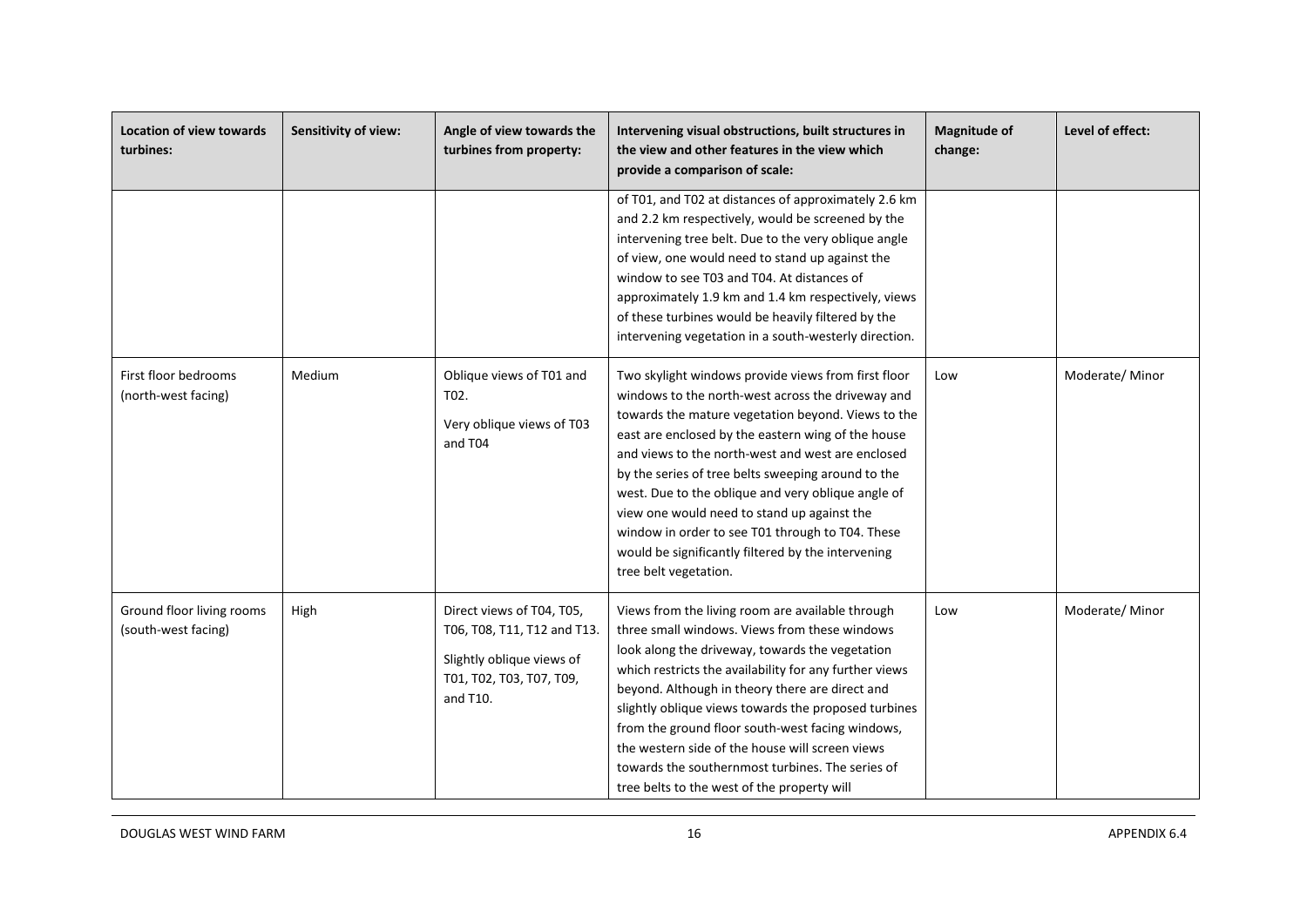| <b>Location of view towards</b><br>turbines: | <b>Sensitivity of view:</b> | Angle of view towards the<br>turbines from property:                                                                          | Intervening visual obstructions, built structures in<br>the view and other features in the view which<br>provide a comparison of scale:                                                                                                                                                                                                                                                                                                                                                                                                     | <b>Magnitude of</b><br>change: | Level of effect: |
|----------------------------------------------|-----------------------------|-------------------------------------------------------------------------------------------------------------------------------|---------------------------------------------------------------------------------------------------------------------------------------------------------------------------------------------------------------------------------------------------------------------------------------------------------------------------------------------------------------------------------------------------------------------------------------------------------------------------------------------------------------------------------------------|--------------------------------|------------------|
|                                              |                             |                                                                                                                               | significantly filter views of the turbines during the<br>winter months with the level of screening increased<br>during summer.                                                                                                                                                                                                                                                                                                                                                                                                              |                                |                  |
| First floor bedroom<br>(south-west facing)   | High                        | Direct views of T04, T05,<br>T06, T08, T11, T12 and T13.<br>Slightly oblique views of<br>T01, T02, T03, T07, T09,<br>and T10. | There is one small first floor 'velux' style skylight<br>facing in a south-westerly direction. Views from this<br>window currently look along the driveway, to the<br>vegetation beyond which encloses the property and<br>restricts any further views. The western side of the<br>property will screen views of the southernmost<br>turbines. The mixed deciduous and evergreen<br>vegetation located to the west will significantly filter<br>views of the turbines throughout both the summer<br>and winter months.                      | Very low                       | Minor            |
| Garden                                       | High                        | Various                                                                                                                       | Views from the rear garden are mainly across the<br>adjacent fields to the west and towards the<br>plantations beyond. Views to the south are enclosed<br>by tall vegetation located on the southern boundary<br>of the property. Views of the turbines from some<br>areas in the garden will be screened by the adjacent<br>property and outbuildings of the property. The<br>intervening vegetation at the rear of the property<br>and the series of tree belts to the west, provide<br>further heavy filtering of views of the turbines. | Very low                       | Minor            |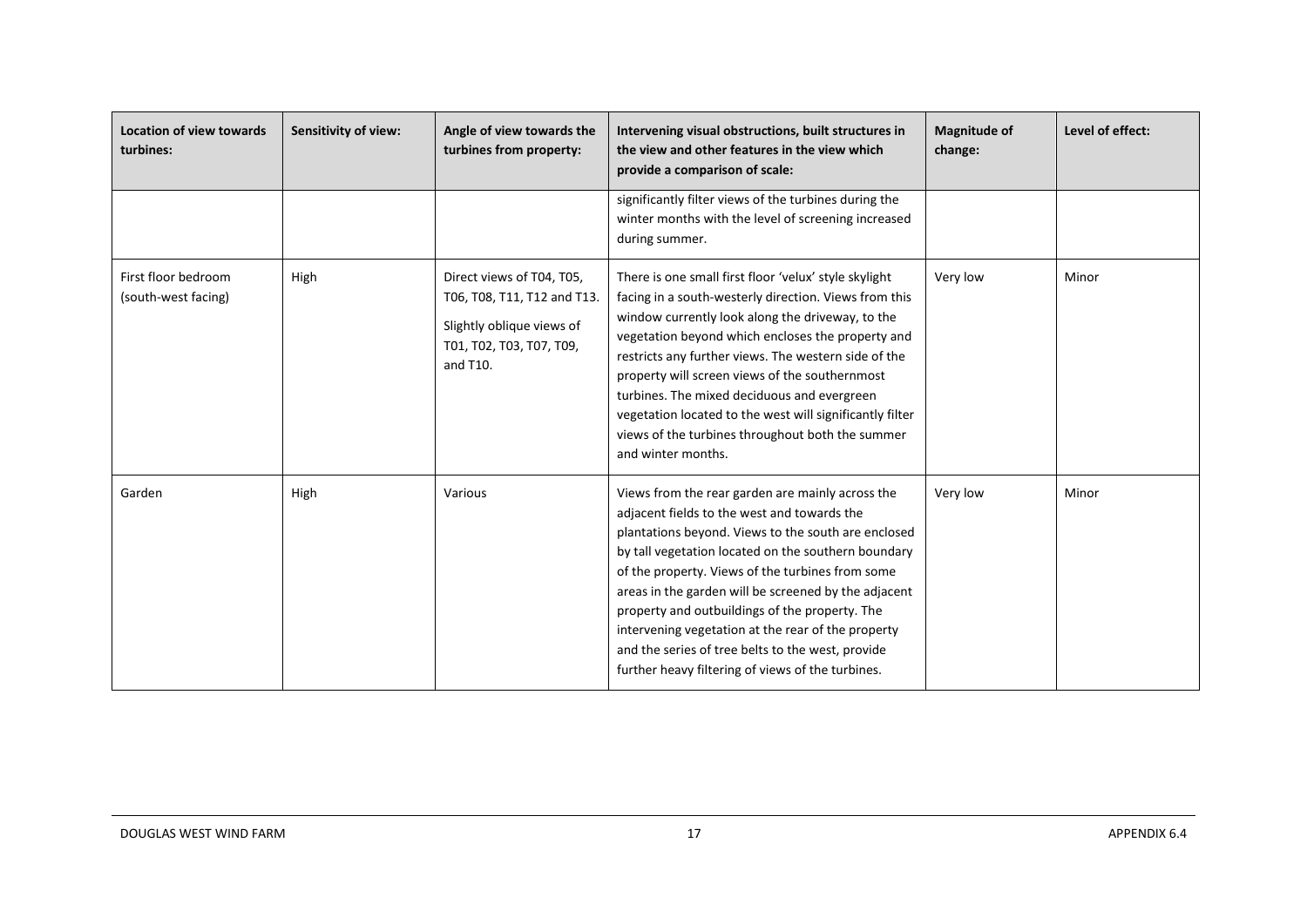Views from the north east facing end of the property will be unaffected. Also, due to the relatively enclosed nature of the property it is assessed that there would be no opportunities to view the infrastructure associated with the Revised Development.

#### **Comments/overall opinion:**

The orientation of this property is such that the primary views are from ground floor windows to the south-east across the fields towards the plantations in the distance. These views will remain largely unaffected by the introduction of the proposed turbines. The adjacent property, 1 Westoun Steadings, provides screening of the turbines in certain angles of view from the property. The tall vegetation in the rear garden, and the tree belts sweeping around to the north, west and southern perimeter of the property provide significant filtering and screening of views towards the turbines throughout both the summer and winter months. Any views of the turbines will be glimpsed views through the existing vegetation which are more likely to be gained from the driveway. 3 Westoun Steadings would not experience any greater than a low magnitude of change, resulting in no more than a **moderate**/**minor** level of effect. The property would not experience an overbearing effect as a result of the Revised Development and would remain an attractive rural location in which to live. The effects recorded for 3 Westoun Steadings are not considered to be significant in relation to EIA Regulations.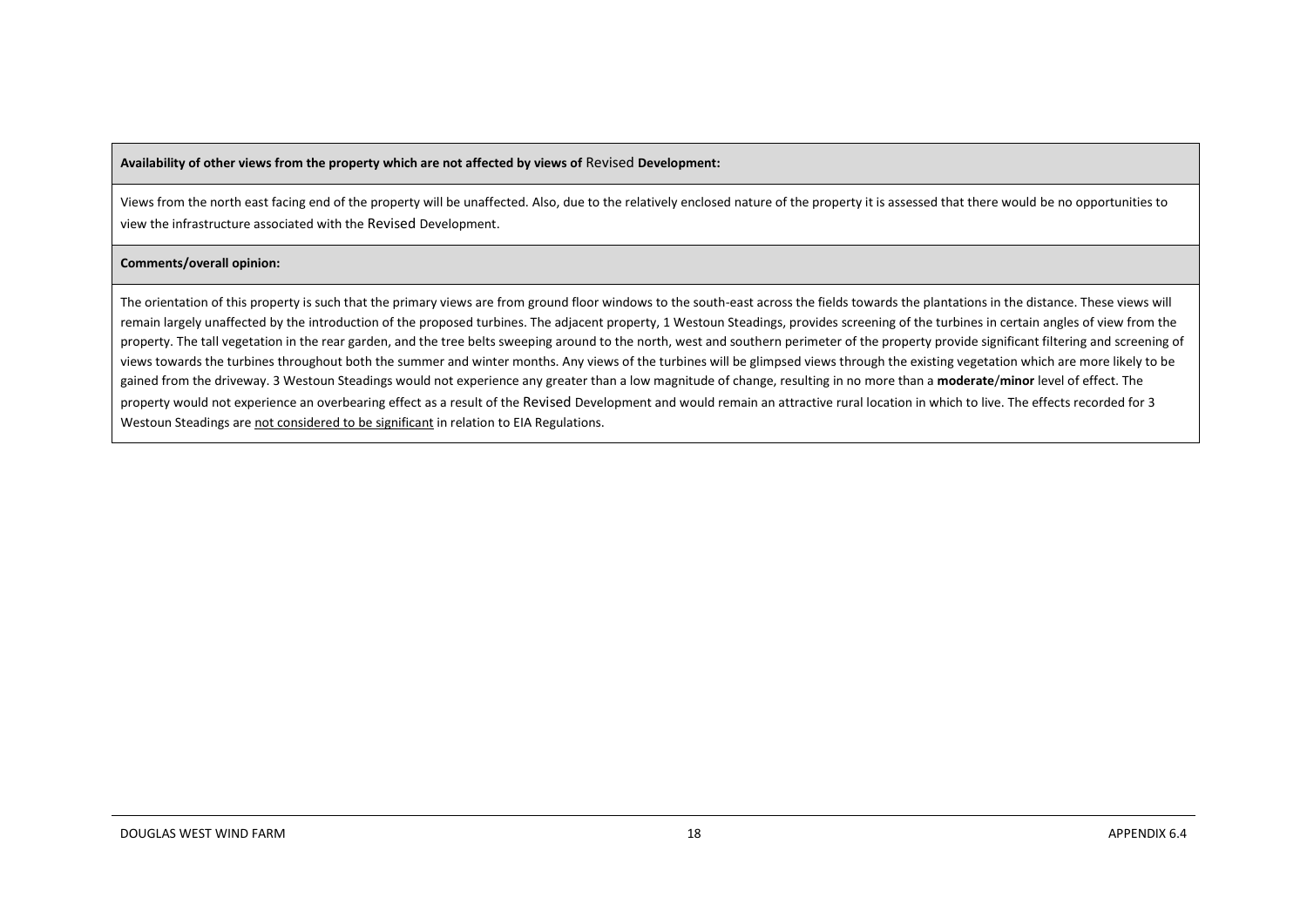| <b>Property ID:</b> | <b>Property Name:</b> |
|---------------------|-----------------------|
| -3                  | 1 Westoun Steadings   |

| <b>OS Grid reference</b><br>(approximate centre of<br>dwelling):                                                             | 282831, 633743 | <b>Approximate direction to site:</b>          | South-west | Distance from nearest part of<br>dwelling to nearest turbine: | T06 (971 m)     |
|------------------------------------------------------------------------------------------------------------------------------|----------------|------------------------------------------------|------------|---------------------------------------------------------------|-----------------|
| Single property or group:                                                                                                    | Single         | <b>Number of floors:</b>                       | -1         | Other turbines within 1.2km:                                  | T07 (1075 m)    |
| Elevation of property (AOD):                                                                                                 | 214 m          | Elevation at base of nearest<br>turbine (AOD): | 242 m      | Difference in elevation to base of<br>nearest turbine:        | 28 <sub>m</sub> |
| Vertical field of view occupied by nearest turbine when viewed from 2m above ground level at nearest facade of the property: |                |                                                |            |                                                               | $7.34^\circ$    |
| Horizontal field of view occupied by the theoretically visible turbine towers when viewed at nearest facade of the property: |                |                                                |            |                                                               | $64.75^\circ$   |
| Maximum horizontal field of view occupied by the swept path of the theoretically visible turbine blades:                     |                |                                                |            |                                                               |                 |
| Orientation of main elevations of the property:                                                                              |                |                                                |            |                                                               |                 |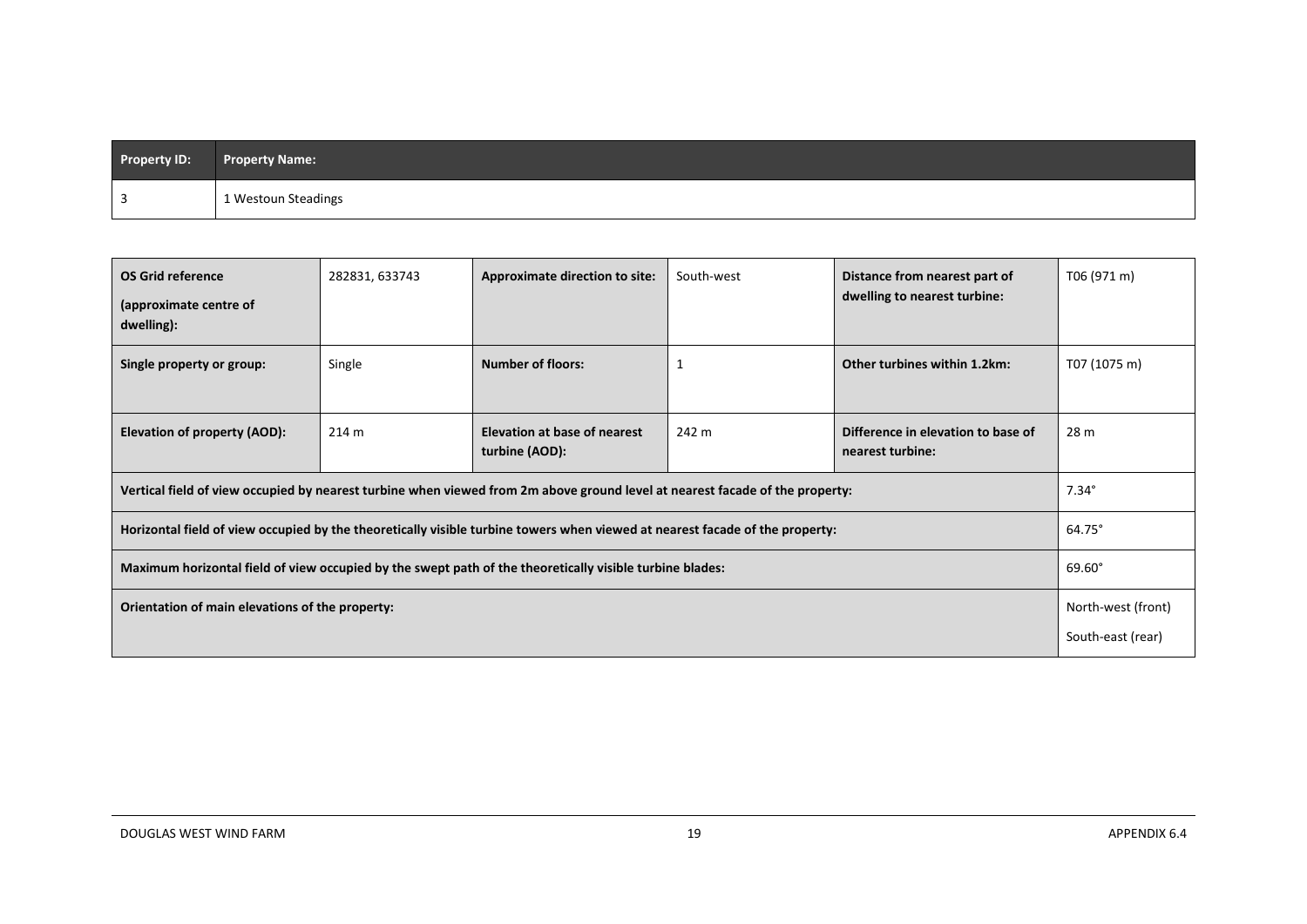| Location of view<br>towards turbines:                            | Sensitivity<br>of view: | Angle of view<br>towards the<br>turbines from<br>property:                                                                                | Intervening visual obstructions, built structures in the view and other features in the view<br>which provide a comparison of scale:                                                                                                                                                                                                                                                                                                                                                                                                                                                                                                                                                                                              | Magnitude<br>of change: | Level of<br>effect: |
|------------------------------------------------------------------|-------------------------|-------------------------------------------------------------------------------------------------------------------------------------------|-----------------------------------------------------------------------------------------------------------------------------------------------------------------------------------------------------------------------------------------------------------------------------------------------------------------------------------------------------------------------------------------------------------------------------------------------------------------------------------------------------------------------------------------------------------------------------------------------------------------------------------------------------------------------------------------------------------------------------------|-------------------------|---------------------|
| Ground floor living and<br>kitchen rooms (north-<br>west facing) | High                    | Very oblique views<br>to T01, T02, T03,<br>and T04.                                                                                       | Views from the ground floor living room and kitchen include views to the north-west across<br>the adjacent properties driveway. Views are enclosed by mature vegetation located opposite<br>and to the west of the property. Although in theory views there would be very oblique views<br>of T01, T02, T03, and T04, it would be necessary to stand up against the window in order to<br>gain any views of the proposed turbines. Views of the turbines will be significantly filtered by<br>the intervening evergreen vegetation located to the west of the property.                                                                                                                                                           | Very low                | Minor               |
| Ground floor living and<br>kitchen rooms (south-<br>east facing) | High                    | Oblique views to<br>T06, T07, T08, T09,<br>T10, T11, T12 and<br>T13.<br>Very oblique views<br>to T05.                                     | From the living room, which is located at the rear of the property, open views to the south<br>east over the garden are provided by a large floor to ceiling window. Views remain enclosed<br>within the garden by the large block of evergreen vegetation located along the southern and<br>western boundaries of the property. Theoretically, there would be oblique views to the south-<br>west towards turbines T6 through to T13. The blocks of evergreen vegetation along the<br>southern and western boundary of the property, in addition to the intervening vegetation in<br>the wider landscape provide significant filtering of views towards the proposed turbines.                                                   | Very low                | Minor               |
| Ground floor living room<br>(south-west facing)                  | High                    | Direct views to T03,<br>T04, T05, T06, and<br>T12.<br>Slightly oblique<br>views to T01, T02,<br>T07, T08, T09, T10,<br>T11, T12, and T13. | Two small windows are located on the western gable end of the property. Within the living<br>room area there is also a side window which provides views in a south-westerly direction.<br>These windows do not provide primary views from the property. The windows on the gable<br>end look over the parking area and to the vegetation located along the western boundary of<br>the property and the evergreen and deciduous vegetation beyond the road. The intervening<br>vegetation provides significant filtering of views of the proposed turbines.<br>From the living rooms south-west facing window, views of the turbines are partially screened<br>and significantly filtered by the intervening evergreen vegetation. | Very low                | Minor               |
| Decking area                                                     | High                    | Various                                                                                                                                   | The decked area, situated outside the kitchen and living room, includes views to the south-<br>east along the garden, enclosed by the vegetation to the south of the garden. Tree belts<br>beyond the property curtilage which would further filter and screen views towards the<br>turbines.                                                                                                                                                                                                                                                                                                                                                                                                                                     | Low                     | Moderate<br>/Minor  |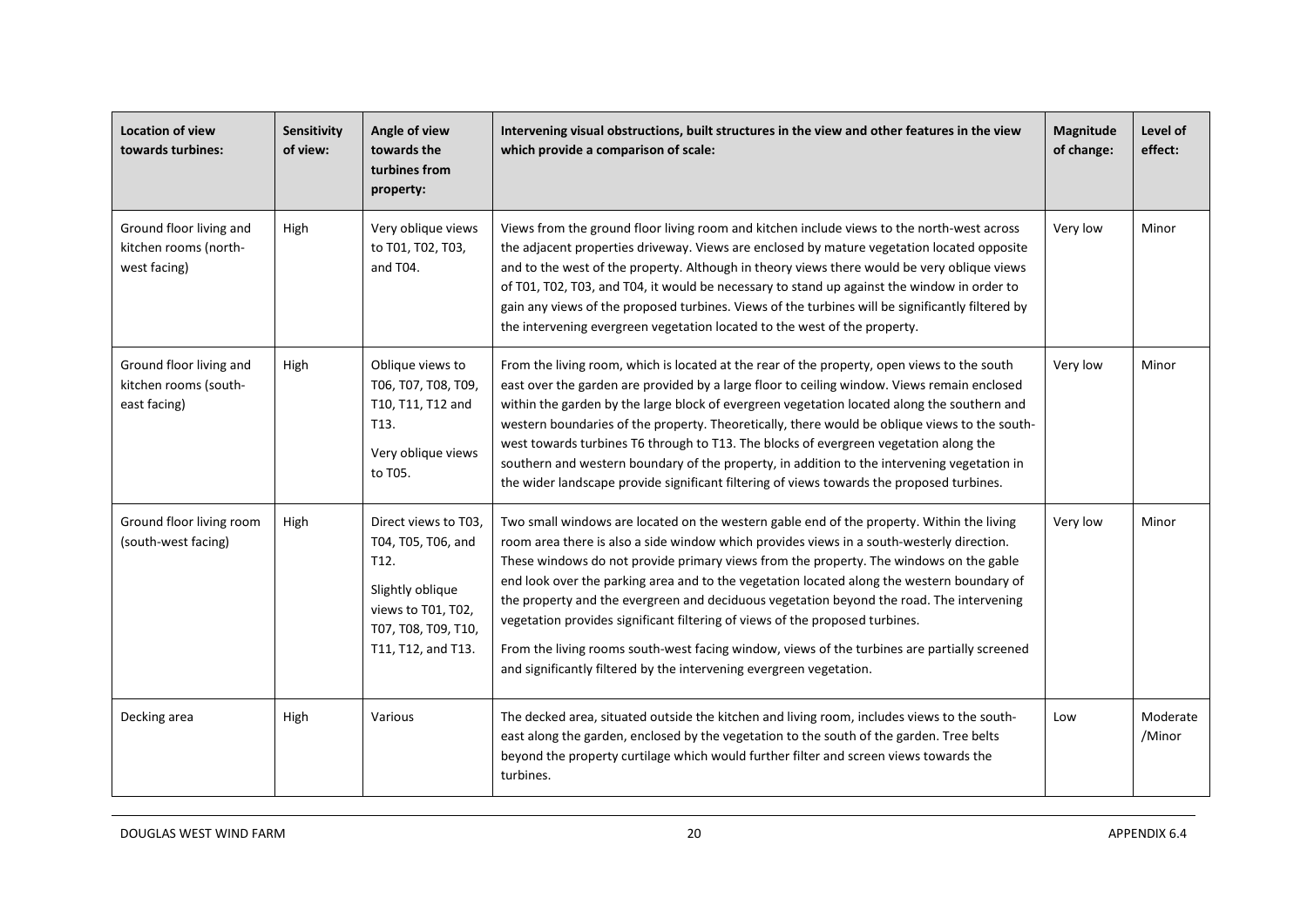| <b>Location of view</b><br>towards turbines: | Sensitivity<br>of view: | Angle of view<br>towards the<br>turbines from<br>property: | Intervening visual obstructions, built structures in the view and other features in the view<br>which provide a comparison of scale:                                                                                                                                                                                     | Magnitude<br>of change: | Level of<br>effect: |
|----------------------------------------------|-------------------------|------------------------------------------------------------|--------------------------------------------------------------------------------------------------------------------------------------------------------------------------------------------------------------------------------------------------------------------------------------------------------------------------|-------------------------|---------------------|
| Polytunnel/Vegetable<br>plots                | Medium                  | Various                                                    | Views from the polytunnel and vegetable plots look across the garden. More distant views are<br>almost entirely screened by the evergreen vegetation along the southern and western<br>boundaries of the property. This block of evergreen vegetation would significantly filter views<br>of the most easterly turbines. | Low                     | Moderate<br>/Minor  |
| Far end of garden                            | High                    | Various                                                    | A bench at the far end of the garden near the pond provides a pleasant place to sit. This area<br>is sheltered and enclosed by tall mature evergreen vegetation at the rear of the garden. This<br>evergreen vegetation provides a shelter belt and heavy filtering of views to the south west<br>towards the turbines.  | Low                     | Moderate<br>/Minor  |

Views from the north-east facing end of the property will be unaffected. Also, due to the relatively enclosed nature of the property it is assessed that there would be no opportunities to view the infrastructure associated with the Revised Development.

#### **Comments/overall opinion:**

The orientation of the bungalow of 1 Westoun Steadings is such that the primary views are across the back garden to the south west of the property. Views from the property in the direction of the turbines are largely enclosed by the significant amount of mature vegetation that surrounds the perimeter of the property and in the intervening landscape, primarily located to the western and southern sides of the property. Any glimpsed views of the proposed turbines may be gained from the driveway to the north of the property and from certain areas within the garden. However, the significant amounts of vegetation in the local vicinity will provide significant filtering of views of the turbines throughout the year.

1 Westoun Steadings would not experience any greater than a Low magnitude of change, resulting in a **moderate**/**minor** effect on this property. The property would not experience an overbearing effect as a result of the proposed turbines. The property would remain an attractive rural location in which to reside. The effects recorded for 1 Westoun Steadings are not considered to be significant in relation to EIA Regulations.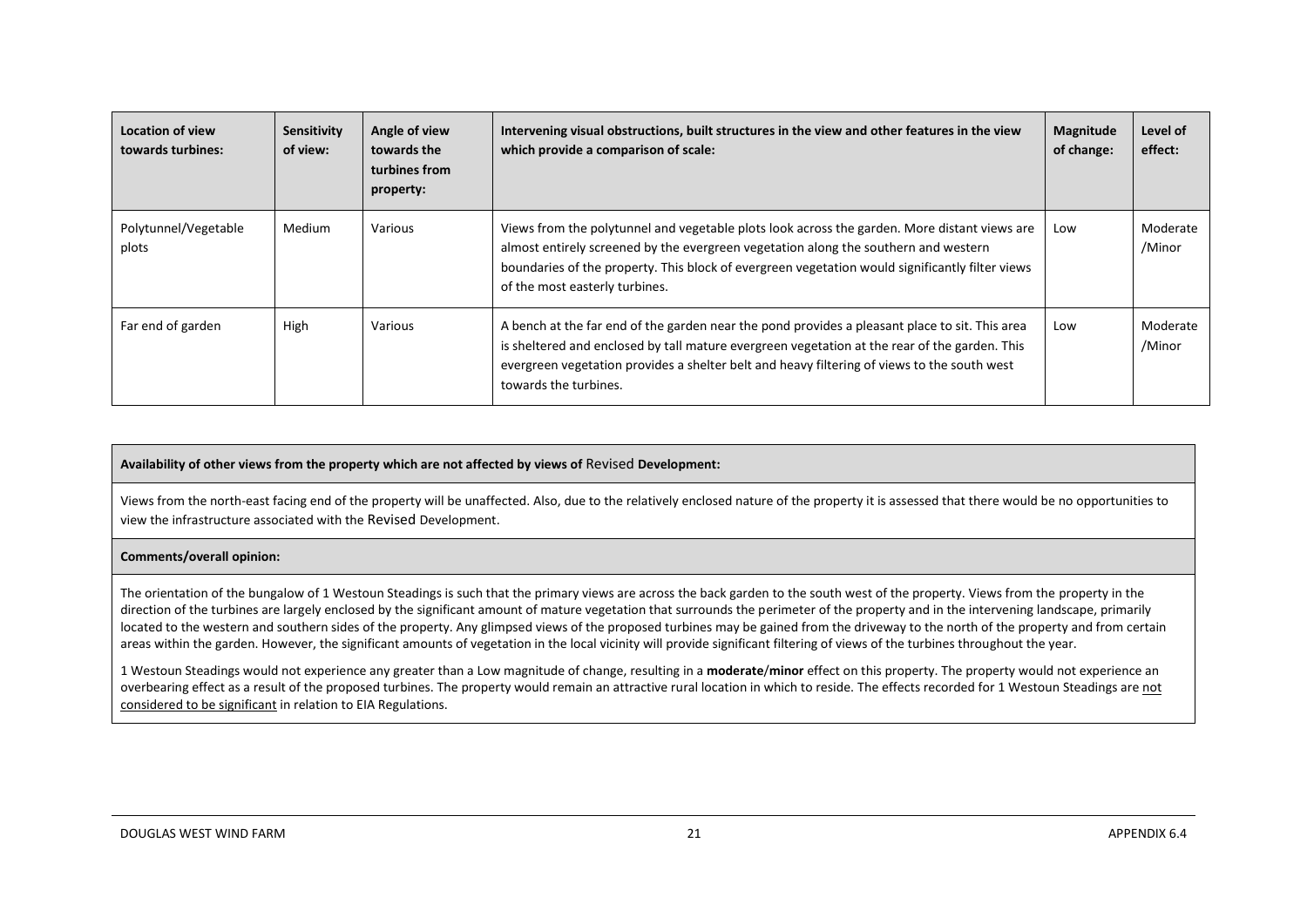| <b>Property ID:</b> | Property Name: |
|---------------------|----------------|
| 4                   | Craigend       |

| <b>OS Grid reference</b><br>(approximate centre of<br>dwelling):                                                             | 282813, 633549 | Approximate direction to site:                        | South-west | Distance from nearest part of<br>dwelling to nearest turbine: | T06 (812 m)     |  |
|------------------------------------------------------------------------------------------------------------------------------|----------------|-------------------------------------------------------|------------|---------------------------------------------------------------|-----------------|--|
| Single property or group:                                                                                                    | Single         | <b>Number of floors:</b>                              |            | Other turbines within 1.2km:                                  | T07 (885 m)     |  |
| <b>Elevation of property (AOD):</b>                                                                                          | 221 m          | <b>Elevation at base of nearest</b><br>turbine (AOD): | 242 m      | Difference in elevation to base of<br>nearest turbine:        | 21 <sub>m</sub> |  |
| Vertical field of view occupied by nearest turbine when viewed from 2m above ground level at nearest facade of the property: |                |                                                       |            |                                                               | $9.54^\circ$    |  |
| Horizontal field of view occupied by the theoretically visible turbine towers when viewed at nearest facade of the property: |                |                                                       |            |                                                               | 66.92°          |  |
| Maximum horizontal field of view occupied by the swept path of the theoretically visible turbine blades:                     |                |                                                       |            |                                                               |                 |  |
| Orientation of main elevations of the property:                                                                              |                |                                                       |            |                                                               |                 |  |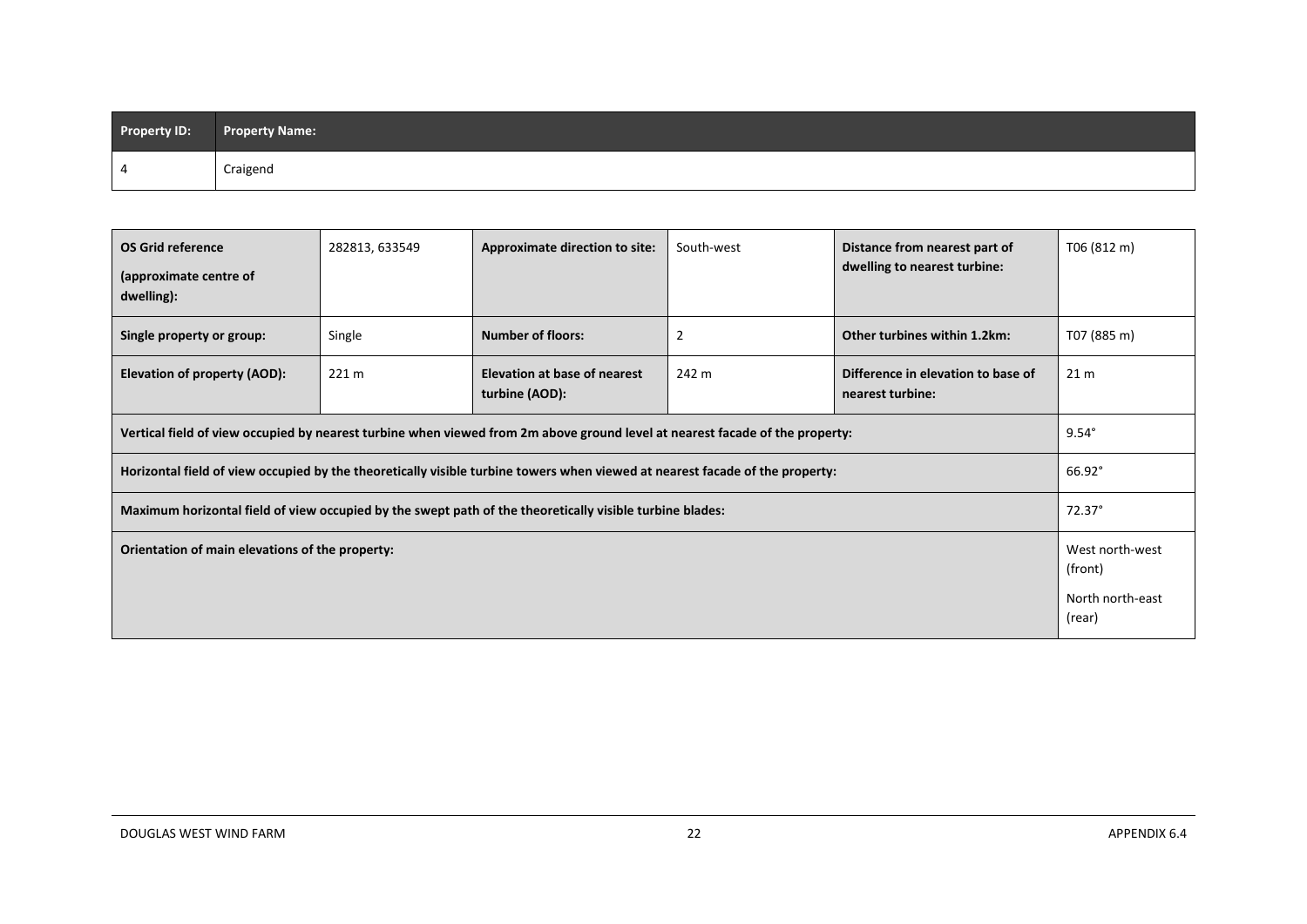| <b>Location of view</b><br>towards turbines:                                      | Sensitivity<br>of view: | Angle of view towards the<br>turbines from property:                                                                                                                                | Intervening visual obstructions, built structures in the view and other features in<br>the view which provide a comparison of scale:                                                                                                                                                                                                                                                                                                                                                                                                                                                                                                                                                                                                                                                                                                                                                                                                                                                                                                                                                                                                                                                                                                                                                                                                                                             | <b>Magnitude of</b><br>change: | Level of<br>effect: |
|-----------------------------------------------------------------------------------|-------------------------|-------------------------------------------------------------------------------------------------------------------------------------------------------------------------------------|----------------------------------------------------------------------------------------------------------------------------------------------------------------------------------------------------------------------------------------------------------------------------------------------------------------------------------------------------------------------------------------------------------------------------------------------------------------------------------------------------------------------------------------------------------------------------------------------------------------------------------------------------------------------------------------------------------------------------------------------------------------------------------------------------------------------------------------------------------------------------------------------------------------------------------------------------------------------------------------------------------------------------------------------------------------------------------------------------------------------------------------------------------------------------------------------------------------------------------------------------------------------------------------------------------------------------------------------------------------------------------|--------------------------------|---------------------|
| Ground floor<br>kitchen/living room -<br>French doors (west<br>north-west facing) | High                    | Direct views to T01, and<br>T02.<br>Slightly oblique views to<br>T03 and T04.<br>Oblique views to T05, T06,<br>T08, T11, T12 and T13.<br>Very oblique views to T07,<br>T09 and T10. | There are three primary windows and one secondary window located on the ground<br>floor facing in a west north-west direction. These consist of 'French-doors' which lead<br>from a kitchen/living room, a set of triple sash windows on the west facing facade of<br>the property, and a bay window in the dining room. A secondary utility room window<br>also faces in this direction.<br>Direct views from the kitchen/living room French doors currently look towards the<br>seating area on the decking, and across the garden on the western side of the<br>property, across the track towards the evergreen shelter belts. Some longer distance<br>views are gained along the gently sloped grasslands that intersect the shelter belts.<br>Views to the south-west are screened by the protruding living room which<br>foreshortens views in the south western direction. Views to the north-west look<br>towards the rear garden and large pond.<br>The protruding living room screens views to the south-west towards turbines T05<br>through to T13. Turbines T01, T02, T03 and T04 (at distances of approximately 2.5,<br>2.15, 1.7, and 1.3 km respectively) would have the majority of their towers screened<br>by the intervening landform. The blades of the turbines would be heavily filtered by<br>the intervening evergreen vegetation throughout the year. | Very low                       | Minor               |
| Ground floor living<br>rooms - Sash<br>windows (west<br>north-west facing)        | High                    | Direct views to T01, and<br>T02.<br>Slightly oblique views to<br>T03 and T04.<br>Oblique views to T05, T06,<br>T08, T11, T12 and T13.<br>Very oblique views to T07,<br>T09 and T10. | Direct views from the sash windows in the living room look over the side garden to<br>the west of the property, across the small, fenced, parking area, and towards the<br>shelter belts. Some views to the north-west are available towards the back garden<br>and large pond. The towers of turbines T01, T02, T03 and T04 (at distances of<br>approximately 2.5, 2.15, 1.7, and 1.3 km respectively) would be significantly screened<br>by the intervening landform and vegetation. The blades of the turbines would be<br>significantly filtered and screened by the intervening evergreen vegetation<br>throughout the year. Slightly oblique views of T03 and T04, at approximate distances<br>of 1.7 km and 1.3 km, will be heavily filtered by the intervening evergreen shelter belt<br>vegetation. Due to the angle of view one would need to stand relatively close to the<br>window to see turbines T05 through to T13. The intervening shelter belt vegetation<br>would provide significant filtering of views towards the proposed turbines.                                                                                                                                                                                                                                                                                                                       | Low                            | Moderate/<br>Minor  |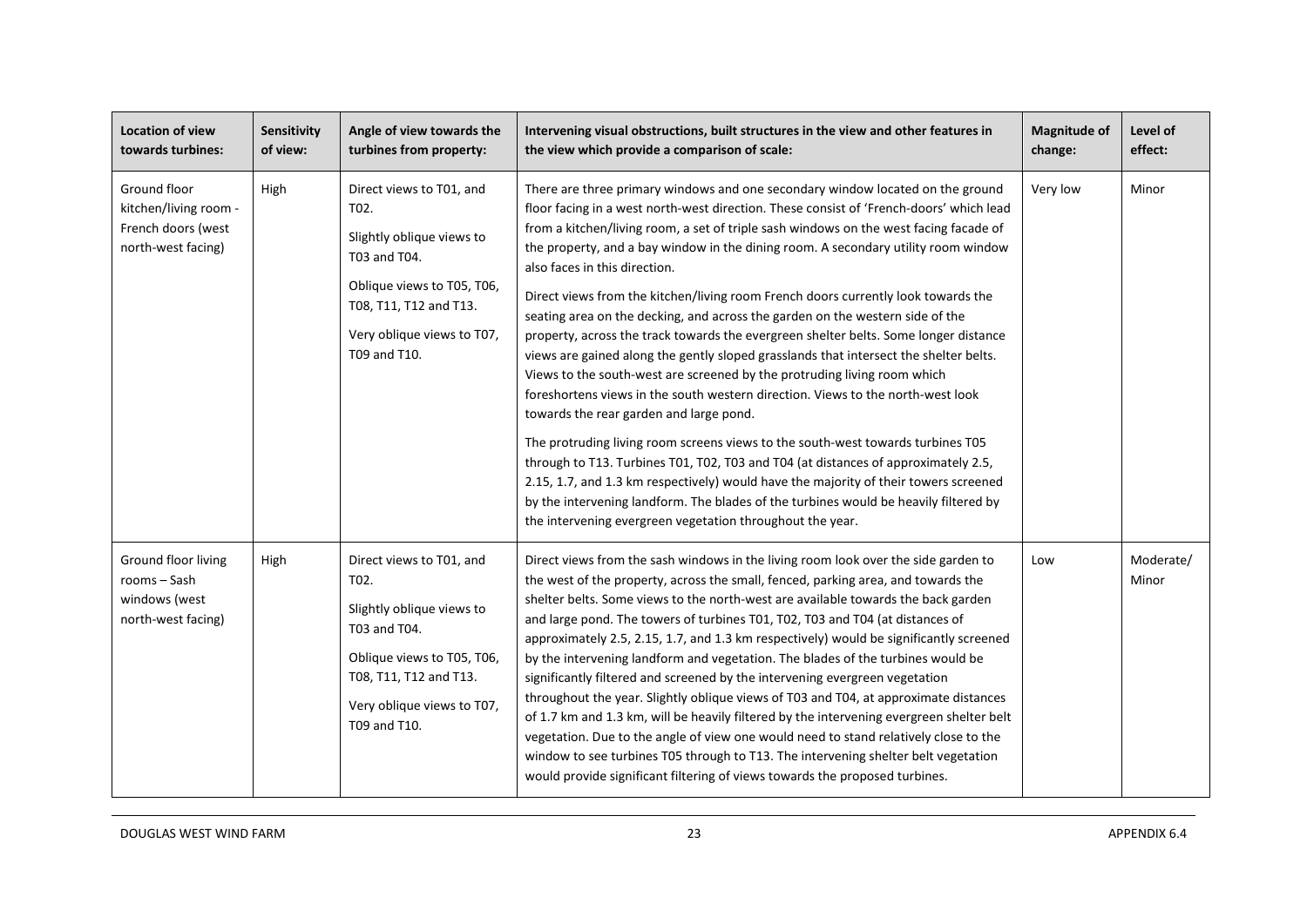| <b>Location of view</b><br>towards turbines:                            | Sensitivity<br>of view: | Angle of view towards the<br>turbines from property:                                                                                                                                | Intervening visual obstructions, built structures in the view and other features in<br>the view which provide a comparison of scale:                                                                                                                                                                                                                                                                                                                                                                                                                                                                                                                                                                                                                                                                                                                                                                                                                                                                                                                                                                         | <b>Magnitude of</b><br>change: | Level of<br>effect: |
|-------------------------------------------------------------------------|-------------------------|-------------------------------------------------------------------------------------------------------------------------------------------------------------------------------------|--------------------------------------------------------------------------------------------------------------------------------------------------------------------------------------------------------------------------------------------------------------------------------------------------------------------------------------------------------------------------------------------------------------------------------------------------------------------------------------------------------------------------------------------------------------------------------------------------------------------------------------------------------------------------------------------------------------------------------------------------------------------------------------------------------------------------------------------------------------------------------------------------------------------------------------------------------------------------------------------------------------------------------------------------------------------------------------------------------------|--------------------------------|---------------------|
| Ground floor dining<br>room - Bay window<br>(west north-west<br>facing) | High                    | Direct views to T01, and<br>T02.<br>Slightly oblique views to<br>T03 and T04.<br>Oblique views to T05, T06,<br>T08, T11, T12 and T13.<br>Very oblique views to T07,<br>T09 and T10. | Views from the dining room bay window are relatively enclosed. Direct views in a<br>west north-west direction look over a small patio seating area. Middle distance views<br>are of the garden on the western side of the property, where a number of deciduous<br>trees have been planted within the grounds of the property. Beyond which there are<br>a series of evergreen shelter belts in the middle distance and far distance. To the<br>north-west views to the rear garden are screened by the protruding living room.<br>Views to south-west are enclosed by an approximately 1.2 m high fence. Beyond the<br>driveway there is a second taller fence, approximately 1.8 m high. The shelter belt<br>vegetation to the south-west of the property is visible above these fences. The<br>intervening vegetation of the shelter belts provides significant filtered and screened<br>views of all of the proposed turbines. Occasional glimpsed views of the closest<br>turbines in the slightly oblique and oblique angle of view; T05, T06, T07, and T09, may<br>be visible through the vegetation. | Low                            | Moderate/<br>Minor  |
| Ground floor utility<br>room (west north-<br>west facing)               | Low                     | Direct views to T01, and<br>T02.<br>Slightly oblique views to<br>T03 and T04.<br>Oblique views to T05, T06,<br>T08, T11, T12 and T13.<br>Very oblique views to T07,<br>T09 and T10. | Views from the utility room are similar to the direct views from the adjacent dining<br>room - looking over the patio seating area and the tree belts beyond. The intervening<br>vegetation of the shelter belts provides significantly filtered views of all of the<br>proposed turbines. Occasional glimpsed views of the closest turbines in the slightly<br>oblique and oblique angle of view may be visible through the vegetation, particularly<br>T05, T06, T07 and T09.                                                                                                                                                                                                                                                                                                                                                                                                                                                                                                                                                                                                                              | Low                            | Minor               |
| First floor bathroom<br>(west north-west<br>facing)                     | Low                     | Direct views to T01, and<br>T02.<br>Slightly oblique views to<br>T03 and T04.<br>Oblique views to T05, T06,<br>T08, T11, T12 and T13.                                               | There is a small 'velux' style window located in the roof space above the utility room,<br>which is a bathroom window. The intervening vegetation of the shelter belts provides<br>heavily filtered views of all of the proposed turbines. Occasional glimpsed views of<br>the closest turbines; T05, T06, T07, and T09, may be visible through the vegetation.                                                                                                                                                                                                                                                                                                                                                                                                                                                                                                                                                                                                                                                                                                                                              | Low                            | Minor               |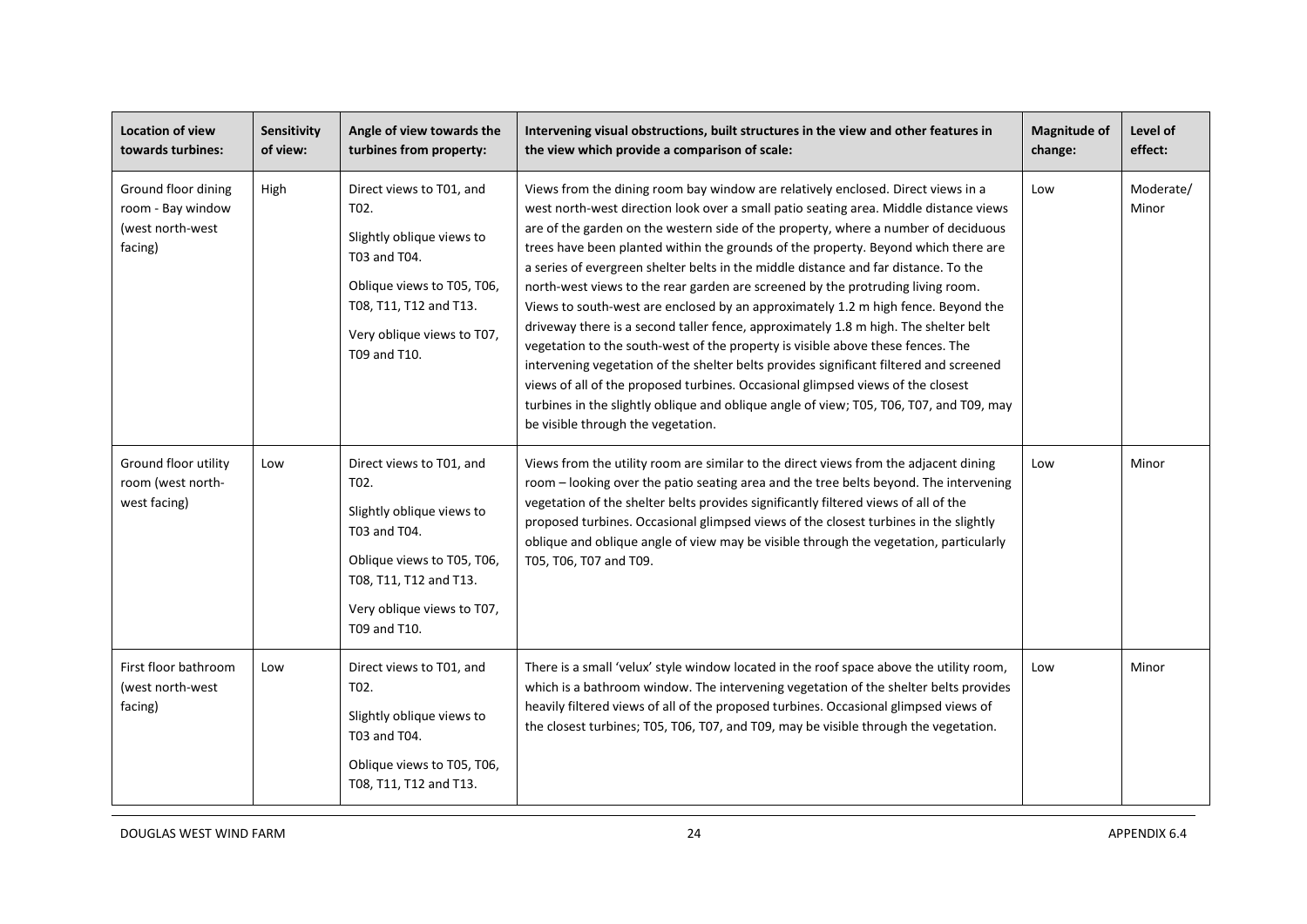| <b>Location of view</b><br>towards turbines:              | Sensitivity<br>of view: | Angle of view towards the<br>turbines from property:                                                                                                                             | Intervening visual obstructions, built structures in the view and other features in<br>the view which provide a comparison of scale:                                                                                                                                                                                                                                                                                                                                                                                                                                                                                                                                                                                                                                                                                                                                                                                                                                                                                                                                                                                                                                                                                           | <b>Magnitude of</b><br>change: | Level of<br>effect: |
|-----------------------------------------------------------|-------------------------|----------------------------------------------------------------------------------------------------------------------------------------------------------------------------------|--------------------------------------------------------------------------------------------------------------------------------------------------------------------------------------------------------------------------------------------------------------------------------------------------------------------------------------------------------------------------------------------------------------------------------------------------------------------------------------------------------------------------------------------------------------------------------------------------------------------------------------------------------------------------------------------------------------------------------------------------------------------------------------------------------------------------------------------------------------------------------------------------------------------------------------------------------------------------------------------------------------------------------------------------------------------------------------------------------------------------------------------------------------------------------------------------------------------------------|--------------------------------|---------------------|
|                                                           |                         | Very oblique views to T07,<br>T09 and T10.                                                                                                                                       |                                                                                                                                                                                                                                                                                                                                                                                                                                                                                                                                                                                                                                                                                                                                                                                                                                                                                                                                                                                                                                                                                                                                                                                                                                |                                |                     |
| Ground floor living<br>room (south south-<br>west facing) | High                    | Direct views to T07, T09,<br>and $T10$ .<br>Slightly oblique views to<br>T06, T08, T11, T12, T13.<br>Oblique views of T03, T04,<br>T05.<br>Very oblique views of T01<br>and T02. | Views from this single sash window in the living room look over the enclosed patio<br>area. Views to the south-west look across the garden towards the deciduous trees.<br>Long distance views to the south are foreshortened by the 1.8 m (approximate) high<br>fence, which runs along the perimeter of the driveway. Tall vegetation can be seen<br>above this fence. Glimpsed views of the turbines will be filtered by the intervening<br>vegetation in the landscape.                                                                                                                                                                                                                                                                                                                                                                                                                                                                                                                                                                                                                                                                                                                                                    | Low                            | Moderate/<br>minor  |
| First floor bedroom<br>(south south-west<br>facing)       | Medium                  | Direct views to T7, T9, and<br>T10.<br>Slightly oblique views to T6,<br>T08, T11, T12, T13.<br>Oblique views of T03, T04,<br>T05.<br>Very oblique views of T01<br>and T02.       | Views from this bedroom are dual aspect. There are windows facing both to the north<br>north-east and the south south-west. The south south-west window faces towards<br>the direction of the site. Views from this window currently extend past the driveway<br>to a grassy verge leading up to the adjacent properties (Westerhouse) driveway. Long<br>distance views are foreshortened by scattered trees and the tall evergreen vegetation<br>behind. Some glimpsed long distance views are gained past the roof of the southern<br>end of the property, past the adjacent Westerhouse property to rough grassland<br>beyond, with plantation sitting on the horizon. The vegetation in the foreground of<br>the view is deciduous, however there is a further block of coniferous vegetation<br>located to the south (adjacent to the private burial ground), providing significant<br>filtering of views towards the proposed turbines throughout the year. From the south<br>south-west facing bedroom window, it will be possible to gain glimpsed direct views<br>of T07, T09, and T10 and it is assessed that the south-easternmost turbines in the<br>group will be visible to the side of the existing vegetation. | Medium to<br>High              | Moderate            |
| First floor secondary<br>bedroom window                   | Medium                  | Direct views to T07, T09,<br>and T10.                                                                                                                                            | Views from this bedroom are also dual aspect. The primary view is from the 'velux'<br>style window which faces in an east south-easterly direction, the secondary window<br>sits lower to the ground and faces in a south south-westerly direction. Views from this<br>window currently extend across the driveway of this property and the adjacent                                                                                                                                                                                                                                                                                                                                                                                                                                                                                                                                                                                                                                                                                                                                                                                                                                                                           | Medium to<br>High              | Moderate            |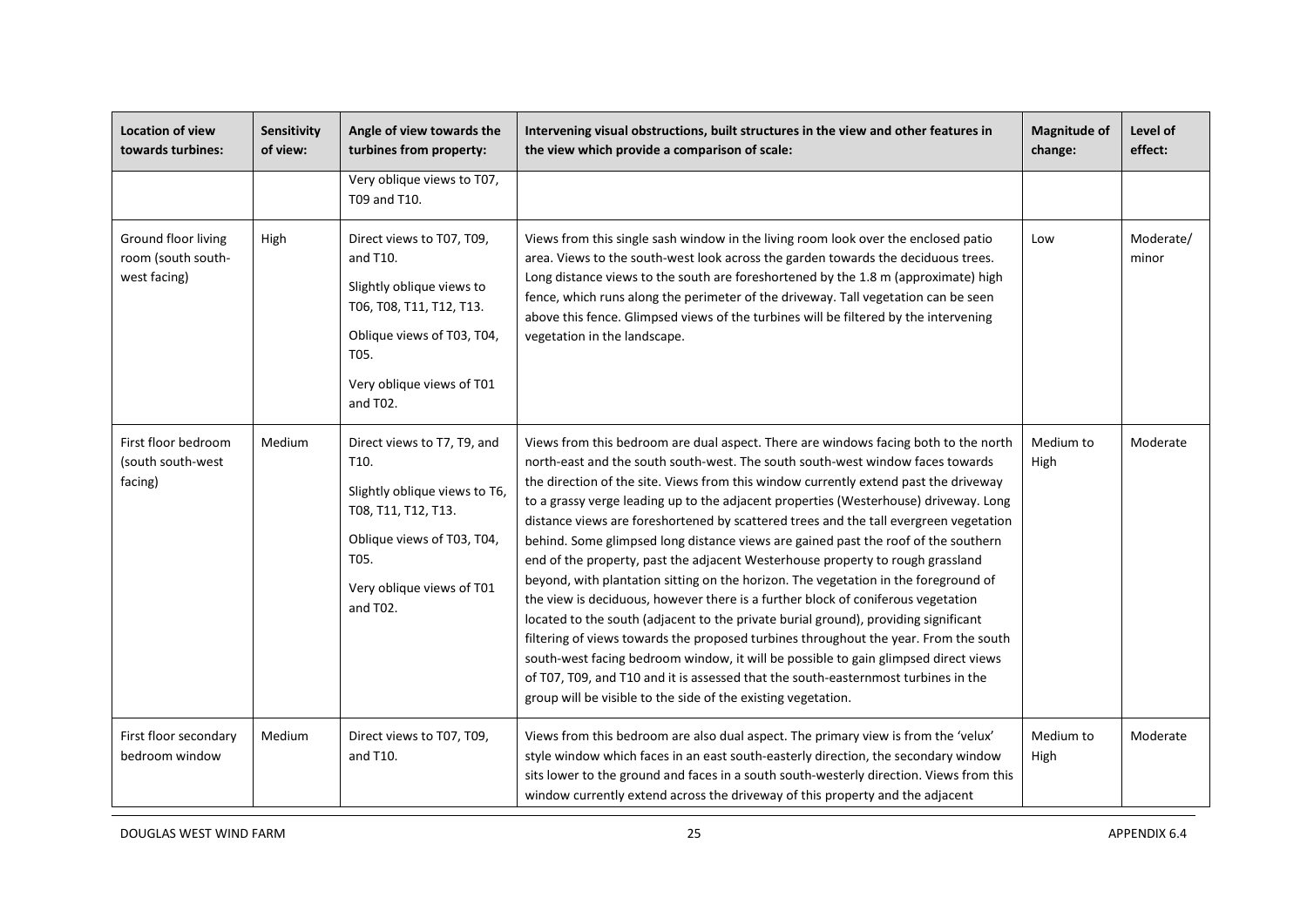| <b>Location of view</b><br>towards turbines:                                            | Sensitivity<br>of view: | Angle of view towards the<br>turbines from property:                                                                                                                          | Intervening visual obstructions, built structures in the view and other features in<br>the view which provide a comparison of scale:                                                                                                                                                                                                                                                                                                                                                                                                                                                                                                                                                                                                                  | <b>Magnitude of</b><br>change: | Level of<br>effect:               |
|-----------------------------------------------------------------------------------------|-------------------------|-------------------------------------------------------------------------------------------------------------------------------------------------------------------------------|-------------------------------------------------------------------------------------------------------------------------------------------------------------------------------------------------------------------------------------------------------------------------------------------------------------------------------------------------------------------------------------------------------------------------------------------------------------------------------------------------------------------------------------------------------------------------------------------------------------------------------------------------------------------------------------------------------------------------------------------------------|--------------------------------|-----------------------------------|
| (south south-west<br>facing)                                                            |                         | Slightly oblique views to<br>T06, T08, T11, T12, T13.<br>Oblique views of T03, T04,<br>T05.<br>Very oblique views of T01<br>and T <sub>02</sub> .                             | property. Views extend over the outbuildings of Westerhouse and to the rough<br>grassland fields beyond. Single specimen trees and blocks of coniferous plantation can<br>be seen within the landscape. In the far distance, a plantation runs along the horizon<br>line. The most westerly turbines will be heavily filtered from view by the intervening<br>vegetation. Direct views towards T07, T09, and T10 may be gained through the<br>vegetation.                                                                                                                                                                                                                                                                                             |                                |                                   |
| Bathroom of 'The<br>Roost' - separate<br>accommodation<br>(south south-west)<br>facing) | Low                     | Direct views to T07, T09,<br>and T10.<br>Slightly oblique views to<br>T06, T08, T11, T12, T13.<br>Oblique views of T03, 0T4,<br>T05.<br>Very oblique views of T01<br>and T02. | An outbuilding which houses separate accommodation on the first floor above the<br>garage, known as 'The Roost' is situated to the immediate east of Craigend. This<br>building includes a small frosted bathroom window orientated to the south looking<br>above the built form at Westerhouse. From this location it is assessed that there will<br>be no views of the proposed turbines due to the window being frosted. If this window<br>was open it may be possible to see the turning blades of T07, T09 and T10 at<br>distances of approximately 890 m, 1.4 km and 1.8 km respectively. In this instance it is<br>assessed that there would be a worst-case very low magnitude of change in the view<br>resulting in a minor level of effect. | Very Low                       | Minor                             |
| Outside space                                                                           | High                    | Various                                                                                                                                                                       | The garden slopes away from the property to the north towards the pond. The<br>property and surrounding vegetation will screen views of the turbines. From the most<br>northern end of the garden, it may be possible to see the blades of the turbines<br>rotating above the vegetation. The property also includes a large area of decking that<br>wraps around the property. The primary views from this space are of the gardens to<br>the north, including the relatively large pond. While glimpsed views of the<br>easternmost turbines may be available, the turbines would not form defining features<br>in the view and would not detract from enjoyment of the outside space.                                                              | Low to<br>Medium               | Moderate/<br>Minor to<br>Moderate |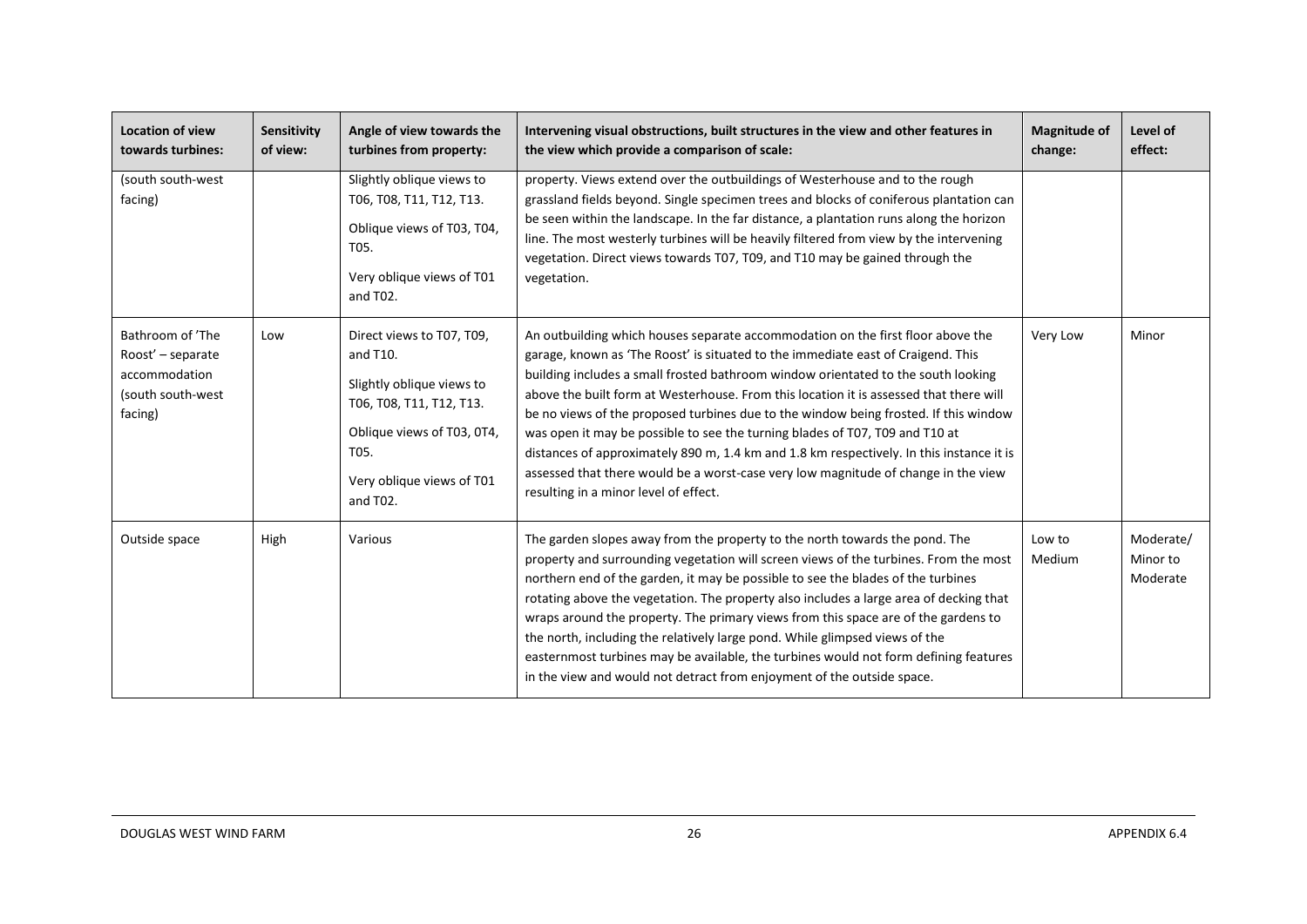From the bedroom window on the western side of the property, the primary views are to the north north-east, across the back garden towards the pond, and to the fields beyond. Rooms located on the eastern facade of the property will not experience views of the proposed turbines unless standing in the skylight and stretching to see past the properties roof in a very oblique direction. Also, due to the relatively enclosed nature of the property it is assessed that there would be no opportunities to view the infrastructure associated with the Revised Development.

#### **Comments/overall opinion:**

The primary orientation of this property is in a north north-eastern direction with views extending across the garden and along the shallow sided valley with vegetated slopes beyond. From within the property, only oblique and very oblique views of the blade tips of the turbines may be visible above the vegetation. The intervening vegetation provides significantly filtered views towards the turbines. Due to the quality and maintenance of the shelter belts, some glimpsed views may be available of the turbines through the vegetation. The property at most will experience a medium to high magnitude of change, resulting in a worst-case **moderate** level of effect which is deemed to be not significant given the primary orientation of the property in a north north-eastern direction (away from the proposed turbines) and the substantial screening provided by existing vegetation to the south and west of the property.

Given the distance to the nearest turbine and the fact that the orientation of the property is principally directed away from the proposed turbines, there would not be such an overbearing effect on visual amenity, when considered in the round, as to render the property an unattractive place to live. Craigend would remain an attractive rural location in which to reside.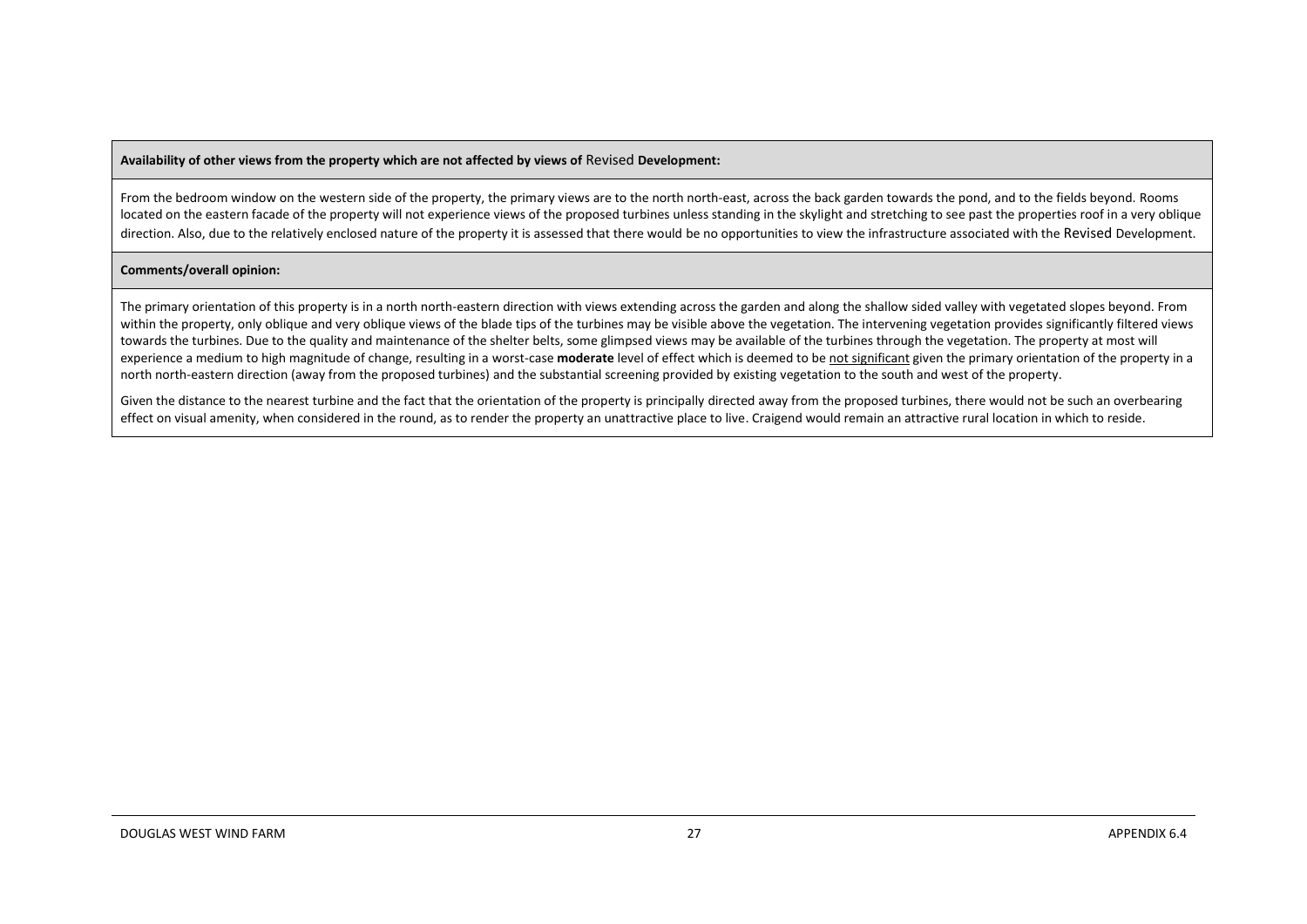| Property ID: | <b>Property Name:</b> |
|--------------|-----------------------|
| . Е.<br>◡    | Westerhouse           |

| <b>OS Grid reference</b><br>(approximate centre of<br>dwelling):                                                             | 282808, 633496 | <b>Approximate direction to site:</b>                 | South-west | Distance from nearest part of<br>dwelling to nearest turbine: | T06 (760 m)     |  |
|------------------------------------------------------------------------------------------------------------------------------|----------------|-------------------------------------------------------|------------|---------------------------------------------------------------|-----------------|--|
| Single property or group:                                                                                                    | Single         | <b>Number of floors:</b>                              |            | Other turbines within 1.2km:                                  | T07 (822 m)     |  |
| Elevation of property (AOD):                                                                                                 | 221 m          | <b>Elevation at base of nearest</b><br>turbine (AOD): | 250 m      | Difference in elevation to base of<br>nearest turbine:        | 29 m            |  |
| Vertical field of view occupied by nearest turbine when viewed from 2m above ground level at nearest facade of the property: |                |                                                       |            |                                                               |                 |  |
| Horizontal field of view occupied by the theoretically visible turbine towers when viewed at nearest facade of the property: |                |                                                       |            |                                                               | $67.93^{\circ}$ |  |
| Maximum horizontal field of view occupied by the swept path of the theoretically visible turbine blades:                     |                |                                                       |            |                                                               | $73.41^{\circ}$ |  |
| Orientation of main elevations of the property:                                                                              |                |                                                       |            |                                                               |                 |  |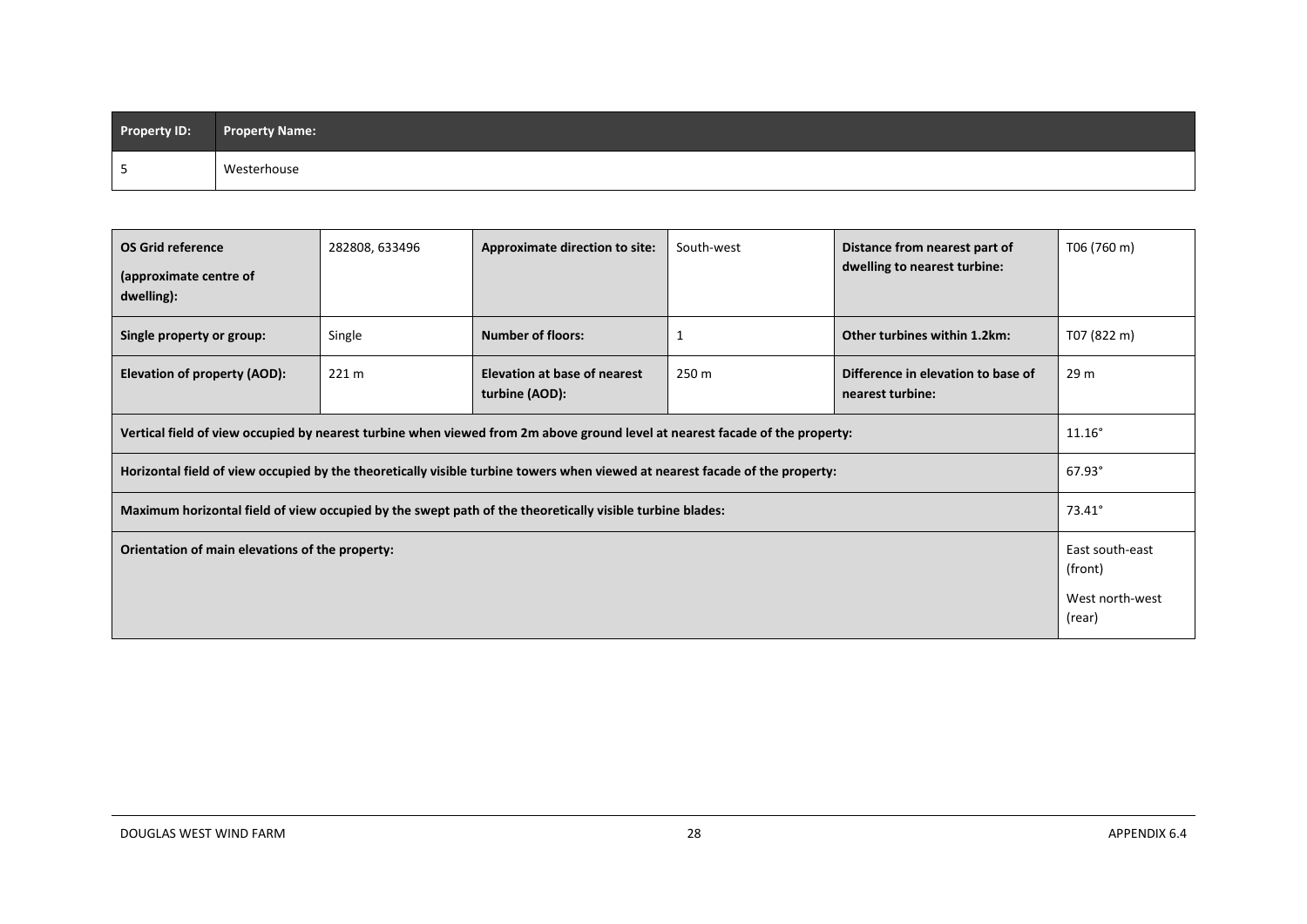| <b>Location of</b><br>view towards<br>turbines:        | Sensitivity<br>of view: | Angle of view<br>towards the<br>turbines from<br>property:                                                                                                                                           | Intervening visual obstructions, built structures in the view and other features in the view<br>which provide a comparison of scale:                                                                                                                                                                                                                                                                                                                                                                                                                                                                                                                                                                                                                                                                                                                                                                                                                                                                                                                                                                                                                                                                                                                                                                                                                                                    | Magnitude<br>of change: | Level of effect: |
|--------------------------------------------------------|-------------------------|------------------------------------------------------------------------------------------------------------------------------------------------------------------------------------------------------|-----------------------------------------------------------------------------------------------------------------------------------------------------------------------------------------------------------------------------------------------------------------------------------------------------------------------------------------------------------------------------------------------------------------------------------------------------------------------------------------------------------------------------------------------------------------------------------------------------------------------------------------------------------------------------------------------------------------------------------------------------------------------------------------------------------------------------------------------------------------------------------------------------------------------------------------------------------------------------------------------------------------------------------------------------------------------------------------------------------------------------------------------------------------------------------------------------------------------------------------------------------------------------------------------------------------------------------------------------------------------------------------|-------------------------|------------------|
| Ground floor<br>windows (west<br>north west<br>facing) | High                    | Direct views to<br>T01 and T02.<br>Slightly oblique<br>views to T03 and<br>T04.<br>Oblique views to<br>T05, T06, T08,<br>T11, T12, T13 and<br>T14.<br>Very oblique<br>views of T07, T09,<br>and T10. | Along the western facade of this property there are approximately five small windows which<br>are orientated in a west north-westerly direction. These windows currently look directly onto a<br>banked garden area on the western side of the property which features numerous old or<br>vintage cars and other automobile paraphernalia. The garden is enclosed by a belt of<br>evergreen vegetation which runs along the western boundary perimeter. Views from these<br>ground floor windows are enclosed within the garden by the rising landform of the bank<br>opposite, and the vegetation belt. Taller and denser vegetation located on the western side of<br>the track heavily filters any further views in a westerly and south-westerly direction. Views<br>from Westerhouse face primarily towards the bank of land to the west. Any further distance<br>views towards the turbines which may be gained from the property will be significantly filtered<br>by the intervening vegetation during both winter and summer months. Oblique and very<br>oblique views in a south south-west direction towards T05 through to T13 would be difficult to<br>gain from this property, as one would have to stand up against the window in order to<br>experience these views. The windows in this property are slightly recessed, which makes this<br>more difficult to achieve. | Low                     | Moderate/Minor   |
| Western garden<br>and driveway                         | Medium                  | Various                                                                                                                                                                                              | Evergreen vegetation located along the western boundary of the property encloses views<br>within the garden and areas of the driveway. Further blocks of vegetation on the western side<br>of the track provide additional filtering and screening of views towards the proposed turbines<br>in particular from the northern end of the driveway. At the southern end of the garden, within<br>the yard area between the property and the outbuildings where the evergreen vegetation<br>becomes sparser, there would be slightly filtered views of the most easterly positioned<br>proposed turbines, particularly of T06 and T07, which are located at a distance of<br>approximately 760 m and 822 m respectively from the property.                                                                                                                                                                                                                                                                                                                                                                                                                                                                                                                                                                                                                                                 | Medium to<br>High       | Moderate         |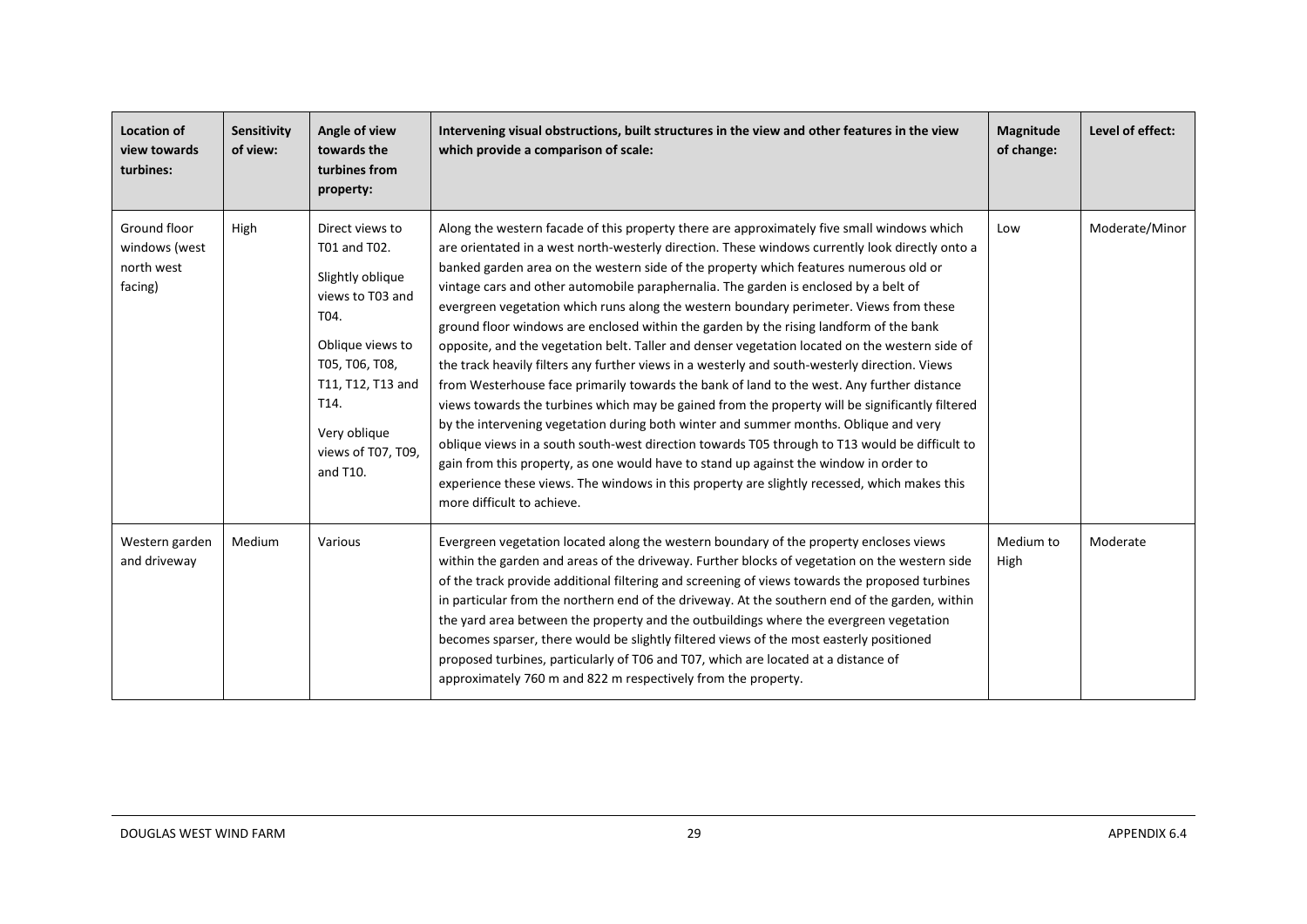This is a long, single storey, bungalow, with views in an east south-easterly direction facing directly over a courtyard and towards the adjacent outbuildings associated with the property. The outbuildings screen all potential longer distance views from the property in this direction. Views from these east south-east facing windows would not be affected by the addition of the proposed turbines. There are no windows on the southern facade of the property. Also, due to the relatively enclosed nature of the property it is assessed that there would be no opportunities to view the infrastructure associated with the Revised Development.

#### **Comments/overall opinion:**

The property is financially involved in the Revised Development. Pegasus was not permitted to access this property and therefore certain assumptions have been made as to the views which were not clear from publicly accessible locations. The bank on the western side of the property forms much of the view from the western windows, long distance views are foreshortened by vegetation found on the western boundary of the property and the adjacent shelter belts. The eastern windows look directly towards outbuildings. The addition of the proposed turbines would not affect these views. From the property itself it would not be possible to gain clear views towards the proposed turbines therefore there will be no greater than a low magnitude of change in the view, resulting in a **moderate**/**minor** level of effect. From the curtilage of the property, it may be possible to gain various views of the proposed turbines. This will result in medium magnitude of change to the curtilage of the property, resulting in a **moderate** effect. This effect is not deemed to be significant due to the layers of intervening vegetation and the limited availability to view the proposed turbines.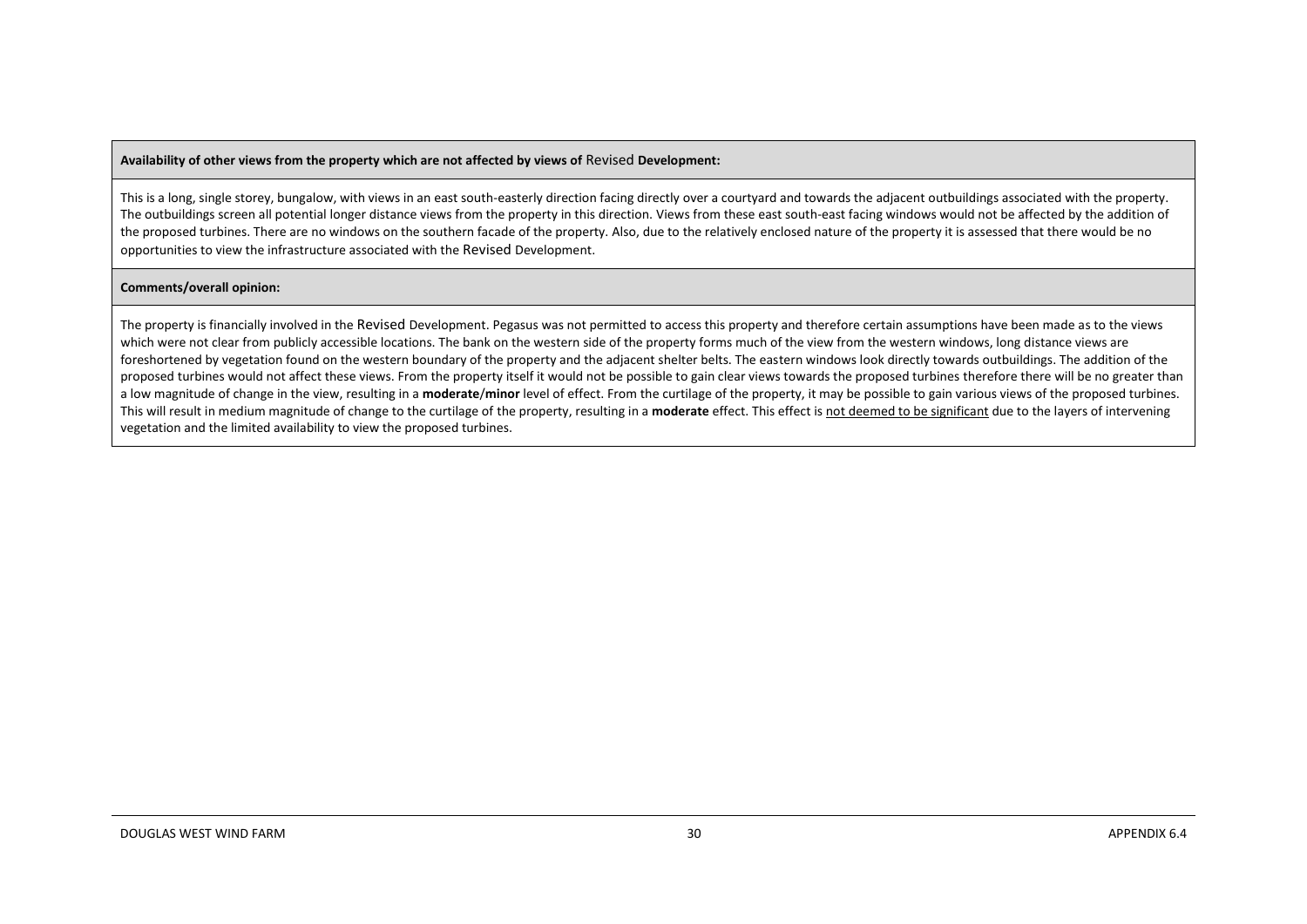| <b>Property ID:</b> | <b>Property Name:</b>    |
|---------------------|--------------------------|
| b                   | <b>Blackwood Cottage</b> |

| OS Grid reference<br>(approximate centre of<br>dwelling):                                                                    | 282132, 631003 | <b>Approximate direction to site:</b>                 | North | Distance from nearest part of<br>dwelling to nearest turbine: | T13 (723 m)     |  |  |
|------------------------------------------------------------------------------------------------------------------------------|----------------|-------------------------------------------------------|-------|---------------------------------------------------------------|-----------------|--|--|
| Single property or group:                                                                                                    | Single         | <b>Number of floors:</b>                              | 2     | Other turbines within 1.2km:                                  | T10 (837 m)     |  |  |
| Elevation of property (AOD):                                                                                                 | 267 m          | <b>Elevation at base of nearest</b><br>turbine (AOD): | 273 m | Difference in elevation to base of<br>nearest turbine:        | 33 m            |  |  |
| Vertical field of view occupied by nearest turbine when viewed from 2m above ground level at nearest facade of the property: |                |                                                       |       |                                                               | 11.88°          |  |  |
| Horizontal field of view occupied by the theoretically visible turbine towers when viewed at nearest facade of the property: |                |                                                       |       |                                                               | $64.38^\circ$   |  |  |
| Maximum horizontal field of view occupied by the swept path of the theoretically visible turbine blades:                     |                |                                                       |       |                                                               | $72.37^{\circ}$ |  |  |
| Orientation of main elevations of the property:                                                                              |                |                                                       |       |                                                               |                 |  |  |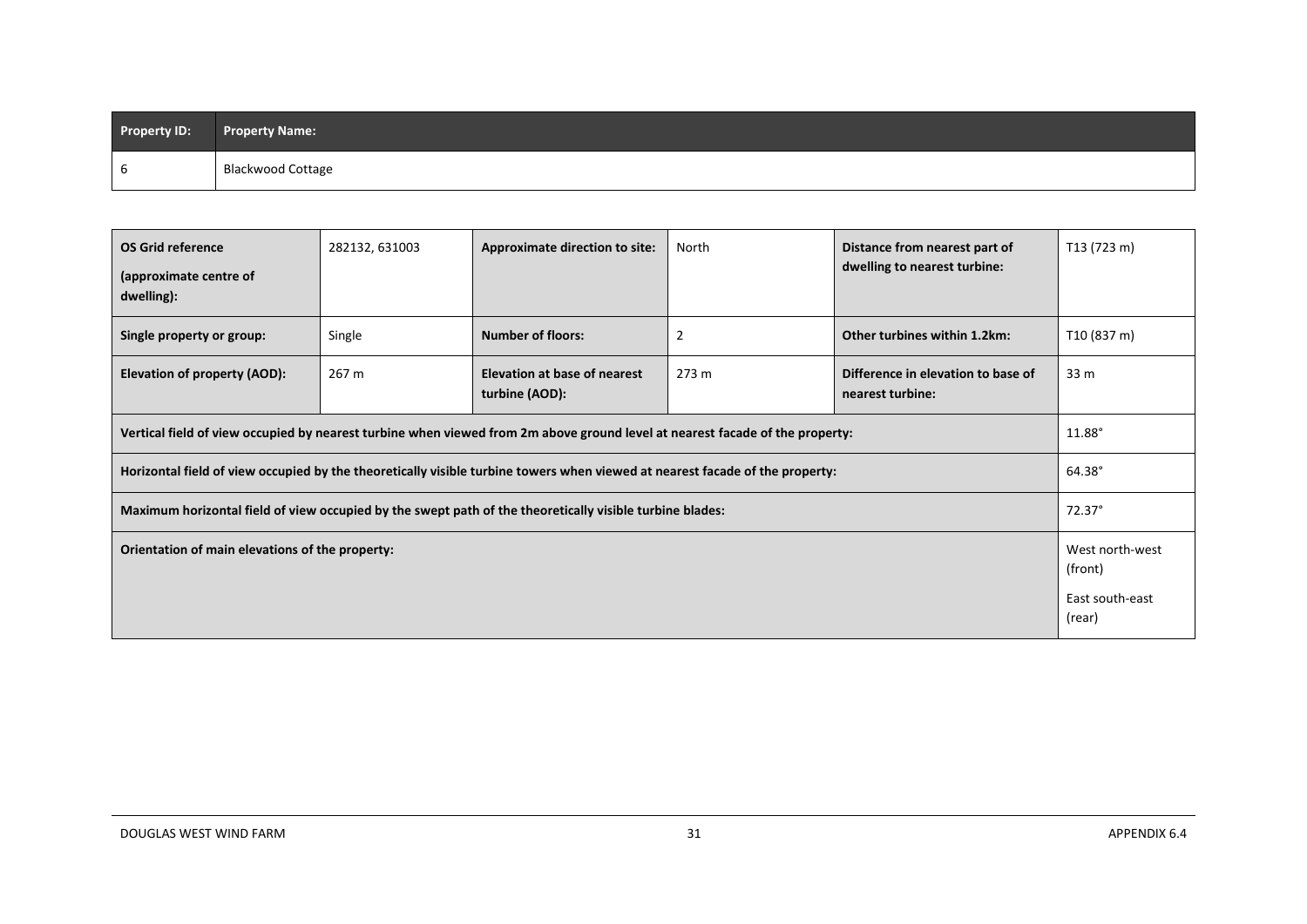| <b>Location of view towards</b><br>turbines:                         | Sensitivity<br>of view: | Angle of view<br>towards the<br>turbines from<br>property:                                                                                                                                        | Intervening visual obstructions, built structures in the view and other features in<br><b>Magnitude of</b><br>the view which provide a comparison of scale:<br>change:                                                                                                                                                                                                                                                                                                                                                                                                                                                                                                                                                                                                                                                                                                                                                                                                                                                                                                                                                                                                                                                                                                                                                                                                                                                                                                                                                                                                                                                                                                                                          |                   | Level of<br>effect: |
|----------------------------------------------------------------------|-------------------------|---------------------------------------------------------------------------------------------------------------------------------------------------------------------------------------------------|-----------------------------------------------------------------------------------------------------------------------------------------------------------------------------------------------------------------------------------------------------------------------------------------------------------------------------------------------------------------------------------------------------------------------------------------------------------------------------------------------------------------------------------------------------------------------------------------------------------------------------------------------------------------------------------------------------------------------------------------------------------------------------------------------------------------------------------------------------------------------------------------------------------------------------------------------------------------------------------------------------------------------------------------------------------------------------------------------------------------------------------------------------------------------------------------------------------------------------------------------------------------------------------------------------------------------------------------------------------------------------------------------------------------------------------------------------------------------------------------------------------------------------------------------------------------------------------------------------------------------------------------------------------------------------------------------------------------|-------------------|---------------------|
| Ground floor living<br>room/conservatory (west<br>north-west facing) | High                    | Direct views to T12<br>and T13.<br>Slightly oblique<br>views to T01 and<br>T02.<br>Oblique views to<br>T03, T04, T05, T06,<br>T07, T08, T10, and<br>T01.<br>Very oblique views<br>to T07 and T09. | Located on the western side of the property is a large conservatory. This is the<br>primary living space of the property and provides open views to the landscape to<br>the west. In the foreground, views from this room currently extend across the<br>driveway of the property to the adjacent colliery spoil heap and moorland. There<br>are views of Station Road as it becomes a track and continues in a north westerly<br>direction, crossing the landscape to provide access to Hagshaw Hill Wind Farm. In<br>the middle distance there are occasional scattered trees and a larger tree block<br>located to the south west. A number of overhead wires can be seen. Views<br>continue to extend across rough grassland. To the north north-west there is a large<br>spoil heap that screens long distance views. The Hagshaw Hill turbines are clearly<br>visible from this location.<br>The proposed turbines located in the southernmost part of the site would be<br>located beyond the existing spoil heap and as such only the turning blades are<br>likely to be seen above the landform feature. The proposed turbines would also be<br>filtered in the view by existing vegetation located between the site and the<br>property. Due to the northern part of the site falling in elevation, the<br>northernmost turbines (T01 to T04) would also be largely screened from view by a<br>combination of the intervening landform and vegetation. The closest turbines,<br>namely T12 and T13, would be directly visible in the near to mid view. They would<br>be seen in the context of the existing Hagshaw Hill and Hazelside turbines and<br>would appear relatively prominent in the view. | Medium to<br>High | Moderate            |
| First floor bedroom windows<br>(west north-west facing)              | Medium                  | Direct views to T12<br>and T13.<br>Slightly oblique<br>views to T01 and<br>T02.                                                                                                                   | There are two small dormer windows located on the first floor which gain the<br>same open views to the west as the conservatory below. The addition of the<br>proposed turbines would be slightly more visible from this elevated location<br>however the spoil heap and intervening vegetation would reduce the visibility of<br>many of the proposed turbines, particularly the northernmost and north<br>easternmost turbines. To the north of the property, the vegetation and landform                                                                                                                                                                                                                                                                                                                                                                                                                                                                                                                                                                                                                                                                                                                                                                                                                                                                                                                                                                                                                                                                                                                                                                                                                     | Medium to<br>High | Moderate            |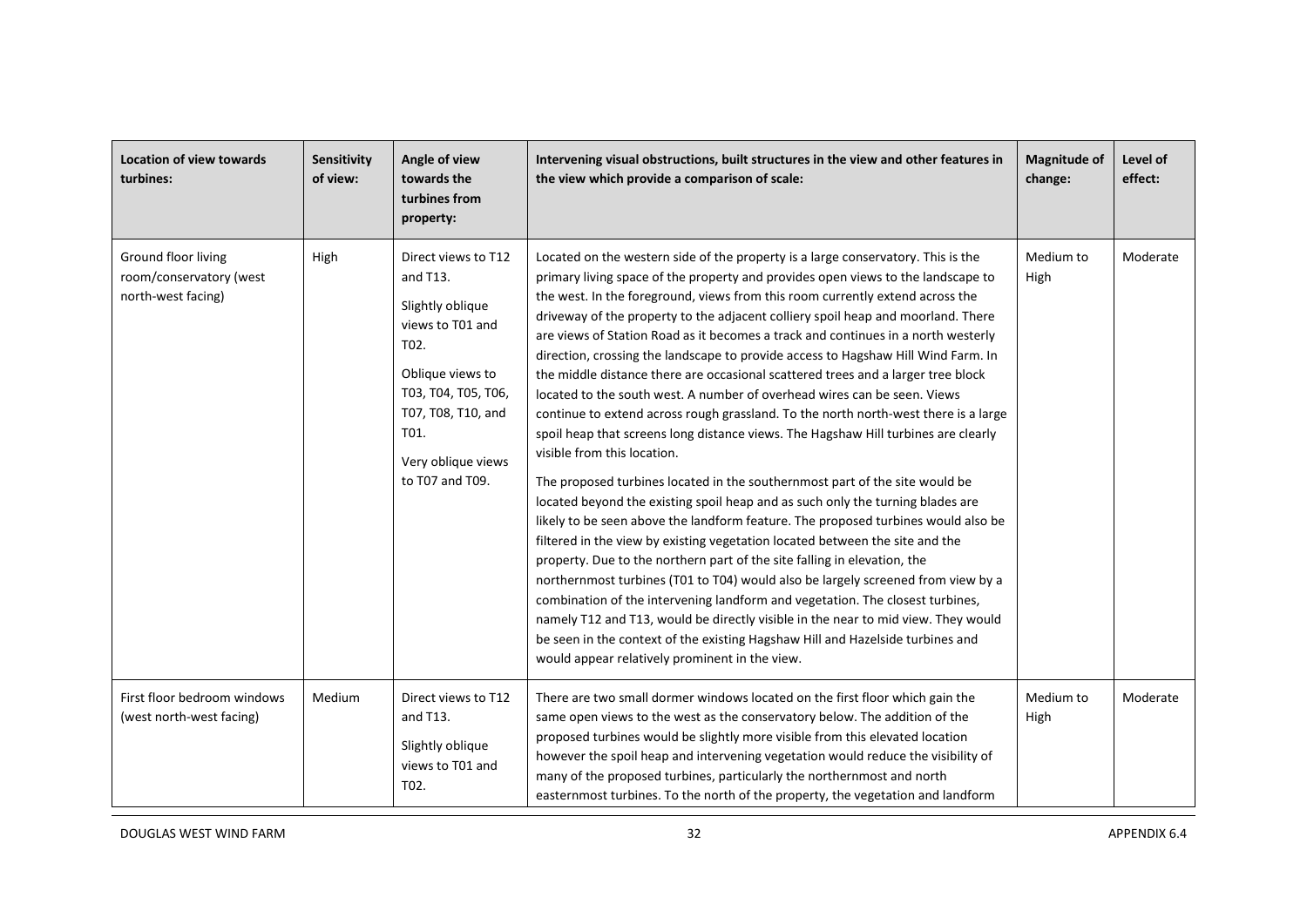| <b>Location of view towards</b><br>turbines: | Sensitivity<br>of view: | Angle of view<br>towards the<br>turbines from<br>property:                                                     | Intervening visual obstructions, built structures in the view and other features in<br>the view which provide a comparison of scale:                                                                                                                                                        | <b>Magnitude of</b><br>change: | Level of<br>effect: |
|----------------------------------------------|-------------------------|----------------------------------------------------------------------------------------------------------------|---------------------------------------------------------------------------------------------------------------------------------------------------------------------------------------------------------------------------------------------------------------------------------------------|--------------------------------|---------------------|
|                                              |                         | Oblique views to<br>T03, T04, T05, T06,<br>T07, T08, T10, and<br>T11.<br>Very oblique views<br>to T07 and T09. | will combine to reduce the visibility of the proposed turbines. The closest turbines,<br>T12 and T13, would be directly visible in the view. They would be seen in the<br>context of the existing Hagshaw Hill and Hazelside turbines and would appear<br>relatively prominent in the view. |                                |                     |

Any views which are afforded in an east south-east direction would remain unaffected by the addition of the turbines. Due to the intervening landform and vegetation, it is also assessed that there would be no opportunities to view the infrastructure associated with the Revised Development.

#### **Comments/overall opinion:**

This property is under control of the applicant. It is located within a slightly despoiled former colliery landscape. The tracks, substation, overhead electricity lines that cross the landscape. the spoil heap and plantation in the view all contribute to this. The primary view from Blackwood Cottage is from the conservatory. The turbines would be seen to the north as additions to the landscape and to the side of the large spoil heap which is located in relatively close proximity to the property. The impact of the remaining turbines reduces with distance from the property with the rising landform provides significant screening to views of the more distant turbines which are situated on lower ground. The spoil heap in the intervening landscape provides a significant visual barrier for views to the north north-west with many of the proposed turbines situated to the north-west of this landscape feature. The addition of the proposed turbines would result in a worst-case **moderate** level of effect, which is deemed to be significant. However, the introduction of the Revised Development would not result in an overbearing effect on the property due to the distance between the proposed turbines and the property itself.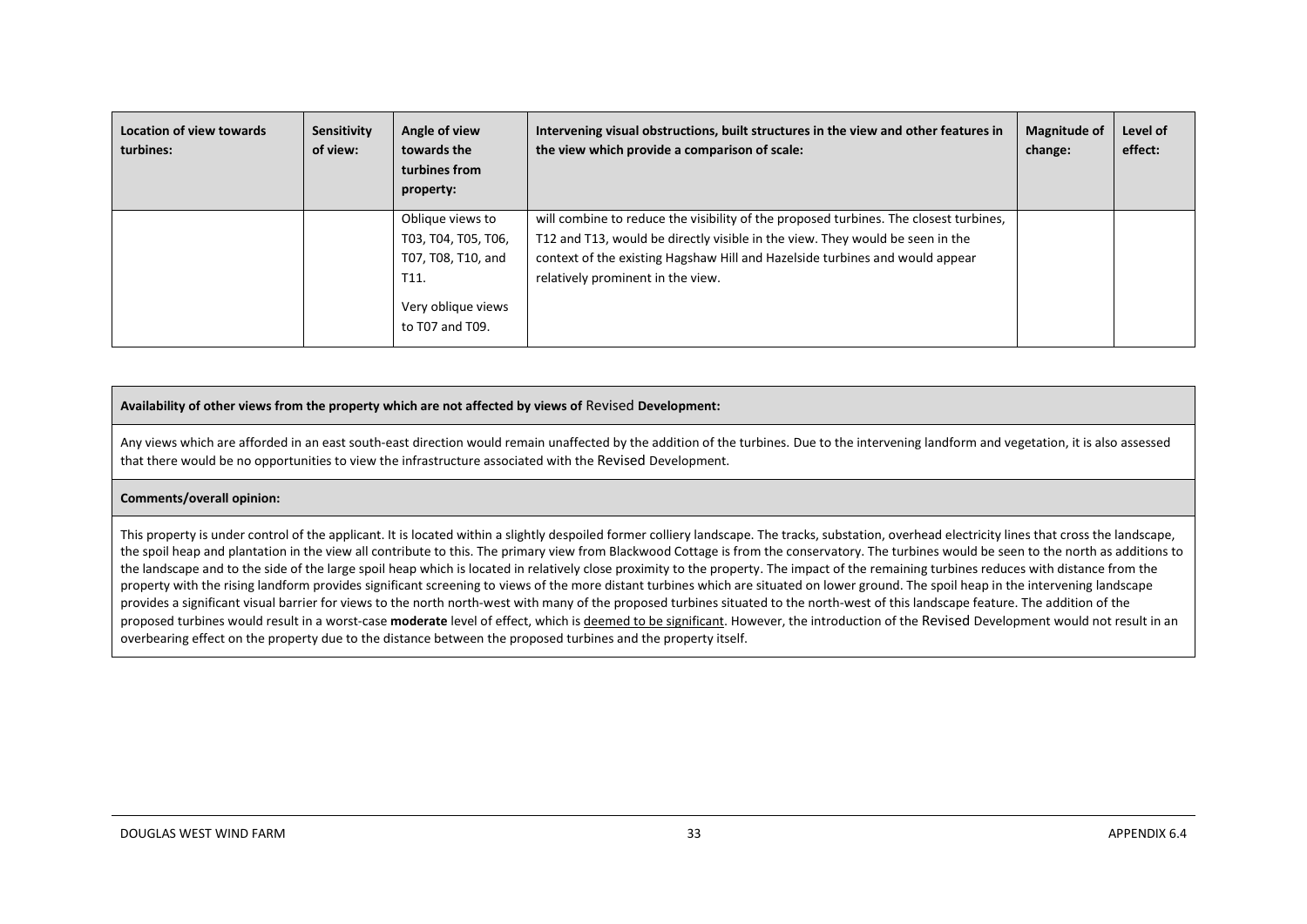| Property ID:   | Property Name:       |
|----------------|----------------------|
| $\overline{ }$ | <b>Station House</b> |

| OS Grid reference<br>(approximate centre of<br>dwelling):                                                                    | 282093, 630959   | <b>Approximate direction to site:</b>          | North            | Distance from nearest part of<br>dwelling to nearest turbine: | T13 (728 m)     |  |  |
|------------------------------------------------------------------------------------------------------------------------------|------------------|------------------------------------------------|------------------|---------------------------------------------------------------|-----------------|--|--|
| Single property or group:                                                                                                    | Single           | <b>Number of floors:</b>                       |                  | Other turbines within 1.2km:                                  | T10 (887 m)     |  |  |
| Elevation of property (AOD):                                                                                                 | 269 <sub>m</sub> | Elevation at base of nearest<br>turbine (AOD): | 300 <sub>m</sub> | Difference in elevation to base of<br>nearest turbine:        | 31 <sub>m</sub> |  |  |
| Vertical field of view occupied by nearest turbine when viewed from 2m above ground level at nearest facade of the property: |                  |                                                |                  |                                                               | $12.16^{\circ}$ |  |  |
| Horizontal field of view occupied by the theoretically visible turbine towers when viewed at nearest facade of the property: |                  |                                                |                  |                                                               | $60.36^\circ$   |  |  |
| Maximum horizontal field of view occupied by the swept path of the theoretically visible turbine blades:                     |                  |                                                |                  |                                                               | 68.18°          |  |  |
| Orientation of main elevations of the property:                                                                              |                  |                                                |                  |                                                               |                 |  |  |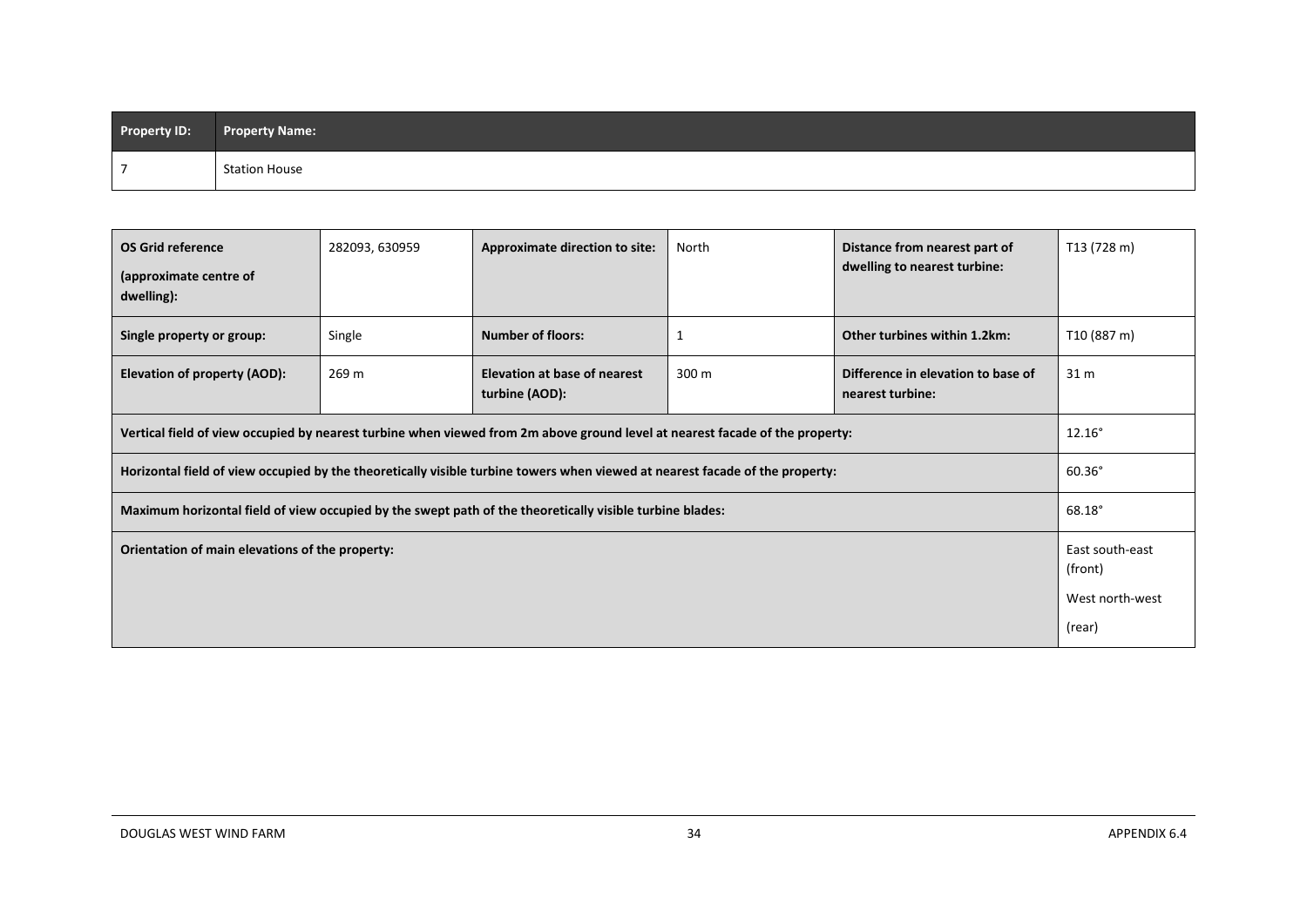| <b>Location of view towards</b><br>turbines:                                    | <b>Sensitivity</b><br>of view: | Angle of view towards the<br>turbines from property:                                                                                                               | Intervening visual obstructions, built structures in the view and other<br>features in the view which provide a comparison of scale:                                                                                                                                                                                                                                                                                                                                                                                                                                                                                                                                                                                                                                                                                                                                                                                                                                                                                                                                                                                                                                                                                                                                                                                                                                                                                                                                                                                     | <b>Magnitude of</b><br>change:                                         | Level of<br>effect:                                                                       |
|---------------------------------------------------------------------------------|--------------------------------|--------------------------------------------------------------------------------------------------------------------------------------------------------------------|--------------------------------------------------------------------------------------------------------------------------------------------------------------------------------------------------------------------------------------------------------------------------------------------------------------------------------------------------------------------------------------------------------------------------------------------------------------------------------------------------------------------------------------------------------------------------------------------------------------------------------------------------------------------------------------------------------------------------------------------------------------------------------------------------------------------------------------------------------------------------------------------------------------------------------------------------------------------------------------------------------------------------------------------------------------------------------------------------------------------------------------------------------------------------------------------------------------------------------------------------------------------------------------------------------------------------------------------------------------------------------------------------------------------------------------------------------------------------------------------------------------------------|------------------------------------------------------------------------|-------------------------------------------------------------------------------------------|
| Ground floor living room<br>(west north-west facing)                            | High                           | Slightly oblique views to<br>T01, T02, T03, T12, and<br>T13.<br>Oblique views to T04, T05,<br>T08, T09, T10 and T11.<br>Very oblique views to T06,<br>T07 and T09. | The living room has clear views to the north-west across the back garden. In<br>the middle distance there are views of an electricity substation, and the<br>overhead wires leading away from the area in an easterly and north easterly<br>direction. In the far distance, in a westerly direction there are views of the<br>existing Hagshaw Hill turbines. Views of the Hagshaw Hill turbines are partially<br>filtered by intervening vegetation. Long distance views to the north in the<br>direction of the turbines within the Revised Development are foreshortened,<br>particularly during summer months, by dense, intervening vegetation found in<br>the north-western area of the garden. During winter months filtered views of<br>the top of the nearest turbines (T10, T12 and T13) are likely to be gained. There<br>would also be slightly oblique views of the blades of T01, T02, T03 and T04;<br>however, these turbines are situated in the north-westernmost part of the site<br>at distances beyond 2 km and it is assessed that the existing plantation will<br>significantly screen these turbines. Very oblique views of T06, T7 and T09 are<br>less likely. This is due to the rear conservatory protruding from the property<br>screening this angle of view. The intervening landform significantly screens the<br>proposed turbines up to hub height. The blades of the turbines within the<br>oblique angle of view would be further filtered from view by the intervening<br>vegetation. | Low to<br>Medium<br>(Summer<br>months)<br>Medium<br>(Winter<br>months) | Moderate/<br>Minor to<br>Moderate<br>(Summer<br>months)<br>Moderate<br>(Winter<br>months) |
| Ground floor bedroom and<br>rear conservatory/porch<br>(west north west facing) | High                           | Various in a north west and<br>northern direction                                                                                                                  | The bedroom currently includes views to a small conservatory/porch located at<br>the rear of the property. Views from the rear conservatory/porch are dual<br>aspect and are orientated in a west north-west, and a north north-easterly<br>direction. In a west north-west direction views are similar to that in the living<br>room; looking across the rear garden, beyond the intervening vegetation to the<br>substation and overhead wires, and towards the Hagshaw Hill turbines beyond.<br>In the north north-easterly direction views extend past the dense vegetation<br>found at the rear of the property and along a shallow valley to the spoil heap<br>and vegetation beyond. From the rear conservatory/porch, intervening<br>vegetation located to the rear of the property and in the intervening landscape                                                                                                                                                                                                                                                                                                                                                                                                                                                                                                                                                                                                                                                                                             | Low to<br>Medium<br><b>(Summer</b><br>months)                          | Moderate/<br>Minor to<br>Minor<br>(Summer<br>months)                                      |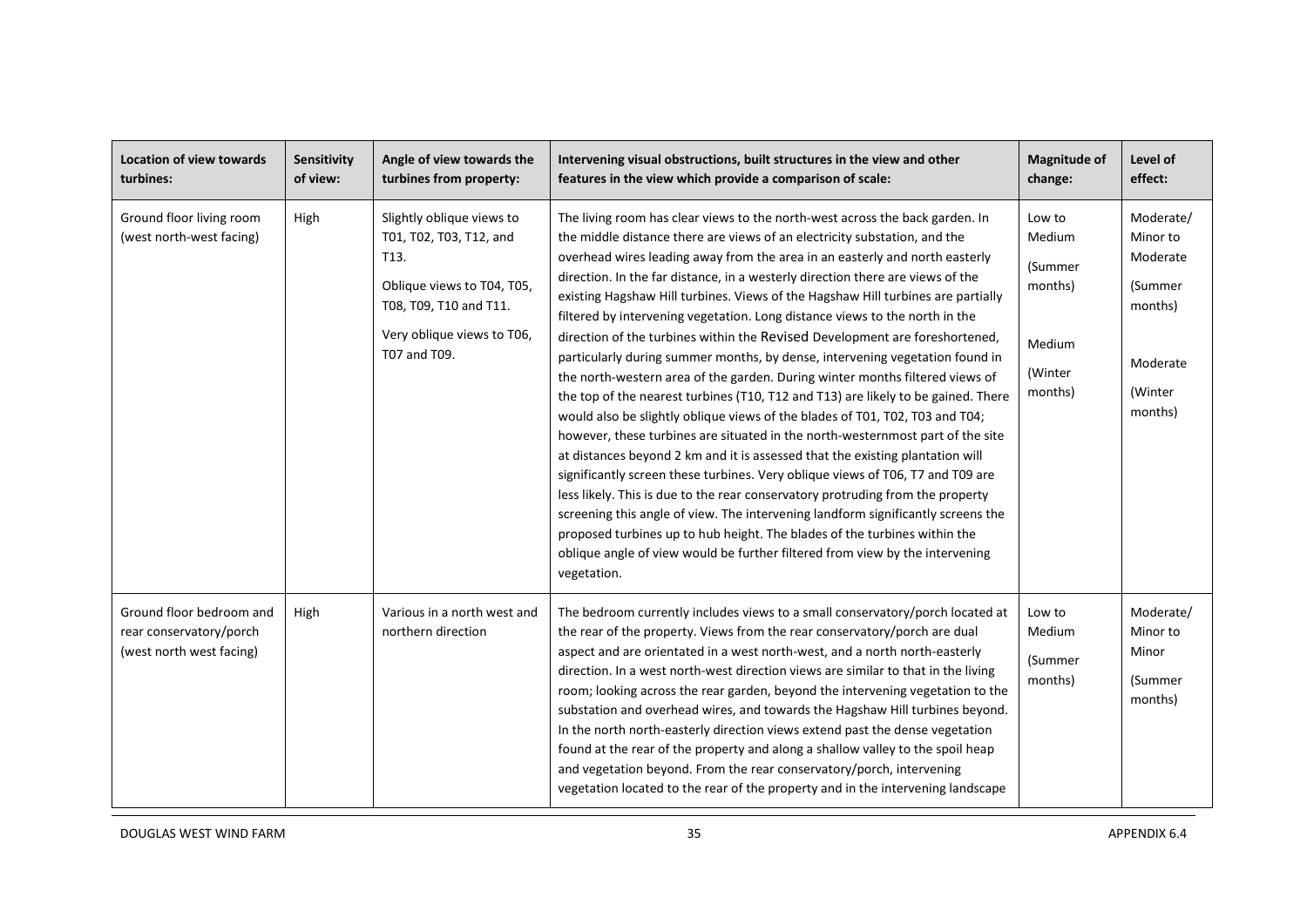| <b>Location of view towards</b><br>turbines:                     | Sensitivity<br>of view: | Angle of view towards the<br>turbines from property:                                                                                                                               | Intervening visual obstructions, built structures in the view and other<br>features in the view which provide a comparison of scale:                                                                                                                                                                                                                                                                                                                                                                                                                                                                                                                                                                                                                                                                                                                                                                                                                                                                                                                                                                                                                                                                                                                                                                                                                                                                                                                                                                                                                                         | <b>Magnitude of</b><br>change:                            | Level of<br>effect:                                                        |
|------------------------------------------------------------------|-------------------------|------------------------------------------------------------------------------------------------------------------------------------------------------------------------------------|------------------------------------------------------------------------------------------------------------------------------------------------------------------------------------------------------------------------------------------------------------------------------------------------------------------------------------------------------------------------------------------------------------------------------------------------------------------------------------------------------------------------------------------------------------------------------------------------------------------------------------------------------------------------------------------------------------------------------------------------------------------------------------------------------------------------------------------------------------------------------------------------------------------------------------------------------------------------------------------------------------------------------------------------------------------------------------------------------------------------------------------------------------------------------------------------------------------------------------------------------------------------------------------------------------------------------------------------------------------------------------------------------------------------------------------------------------------------------------------------------------------------------------------------------------------------------|-----------------------------------------------------------|----------------------------------------------------------------------------|
|                                                                  |                         |                                                                                                                                                                                    | will filter views of the turbines during the summer months. Much of the<br>intervening vegetation is deciduous and therefore views of the turbines are<br>likely to be available during the winter months. Glimpsed, slightly oblique views<br>of T01, T02, T03 and T04 (at distances beyond 2.2 km) may be visible; however,<br>such views would be significantly limited by the intervening plantation. Further<br>glimpsed views of the remaining turbines are likely to be screened by the spoil<br>heap up to hub height with the exception of T10, T11, T12, and T13.<br>Intervening vegetation on the spoil head provides further filtering of views of<br>the blades.                                                                                                                                                                                                                                                                                                                                                                                                                                                                                                                                                                                                                                                                                                                                                                                                                                                                                                | Medium to<br>High<br>(Winter<br>months)                   | Moderate<br>(Winter<br>months)                                             |
| Ground floor front<br>conservatory (north north-<br>east facing) | High                    | Direct views to T07 and<br>T09.<br>Slightly oblique views of<br>T05, T06, T08, and T10.<br>Oblique views of T01, T02,<br>T03, T04 and T11.<br>Very oblique view to T12<br>and T13. | The front conservatory provides views in a north north-easterly direction. The<br>views from the front conservatory are primarily directed towards the north-<br>east across the side garden and beyond along a shallow valley which runs<br>adjacent to Blackwood Cottage. Views along the properties driveway are also<br>available from the conservatory. Long distance views are foreshortened by the<br>spoil heap to the north of the property. Vegetation which is located in the<br>northern section of the garden provides significant filtering of views to the<br>north during summer months.<br>The intervening landform and spoil heap provide a high degree of screening of<br>views of the proposed turbines. Intervening vegetation within the landscape,<br>especially the coniferous plantations and the vegetation surrounding the spoil<br>heap, provide significant additional filtering and screening of views of the<br>proposed turbines with just the blades of the turbines likely to be visible above<br>the intervening vegetation.<br>During summer months, intervening vegetation will significantly filter views<br>from the front conservatory, however, as this vegetation is deciduous, filtered<br>views of the proposed turbines are likely to be available during winter months.<br>Oblique and very oblique views towards the remaining turbines are filtered by<br>the intervening vegetation during summer months. During winter, views of the<br>closer turbines to this property, particularly T10 in the slightly oblique view at | Low<br>(Summer<br>months)<br>Medium<br>(Winter<br>months) | Moderate/<br>minor<br>(Summer<br>months)<br>Moderate<br>(Winter<br>months) |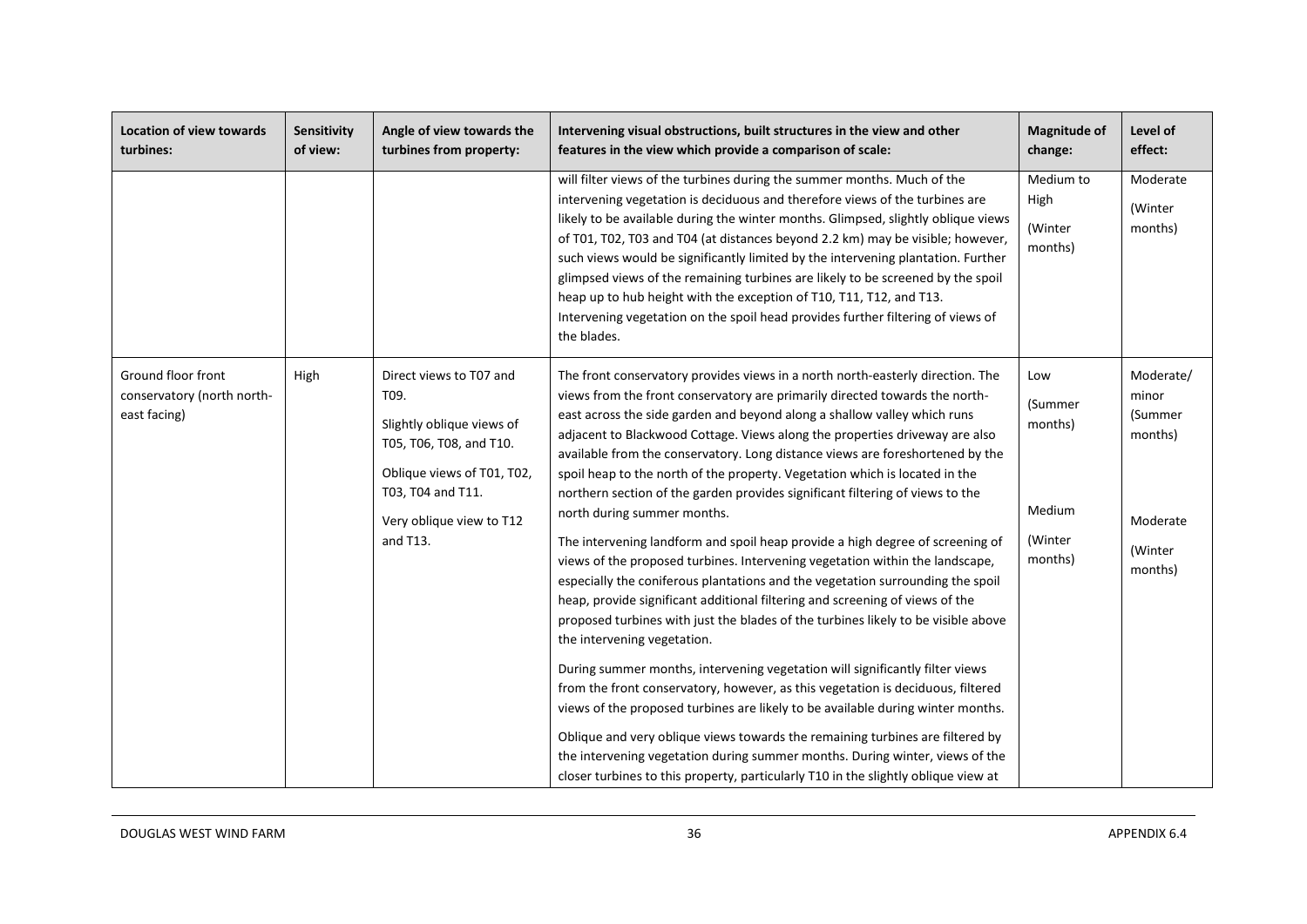| <b>Location of view towards</b><br>turbines: | Sensitivity<br>of view: | Angle of view towards the<br>turbines from property: | Intervening visual obstructions, built structures in the view and other<br>features in the view which provide a comparison of scale:                                                                                                                                                                                                                                                                                                                                                                                                                                                                                                                                                                                                                                                                                                                                                                      | <b>Magnitude of</b><br>change:                                                    | Level of<br>effect:                                                                    |
|----------------------------------------------|-------------------------|------------------------------------------------------|-----------------------------------------------------------------------------------------------------------------------------------------------------------------------------------------------------------------------------------------------------------------------------------------------------------------------------------------------------------------------------------------------------------------------------------------------------------------------------------------------------------------------------------------------------------------------------------------------------------------------------------------------------------------------------------------------------------------------------------------------------------------------------------------------------------------------------------------------------------------------------------------------------------|-----------------------------------------------------------------------------------|----------------------------------------------------------------------------------------|
|                                              |                         |                                                      | an approximate distance of 887 m is likely to be available through and above<br>the vegetation.                                                                                                                                                                                                                                                                                                                                                                                                                                                                                                                                                                                                                                                                                                                                                                                                           |                                                                                   |                                                                                        |
| Garden                                       | High                    | Various                                              | Views from the side garden located to the north of the property are fairly<br>enclosed by vegetation surrounding the perimeters of the garden, particularly<br>vegetation in the north western corner. Some longer distance views to the<br>north are gained through a gap in the vegetation on the northern perimeter of<br>the garden. Views extend along the shallow valley which runs along the<br>western boundary of the Blackwood Cottage property. Intervening landform<br>provides screening of the turbines up to hub height. Views of the blades of the<br>nearest turbines are likely to be gained above the spoil heap and vegetation.<br>However, intervening vegetation will filter or heavily filter views of the<br>remaining turbines during summer months. During winter months, views of the<br>lower parts of the turbines (turbine towers) will remain screened by the<br>landform. | Medium to<br>Low<br>(Summer<br>months)<br>Medium to<br>High<br>(Winter<br>months) | Moderate/<br>minor to<br>Minor<br>(Summer<br>months)<br>Moderate<br>(Winter<br>months) |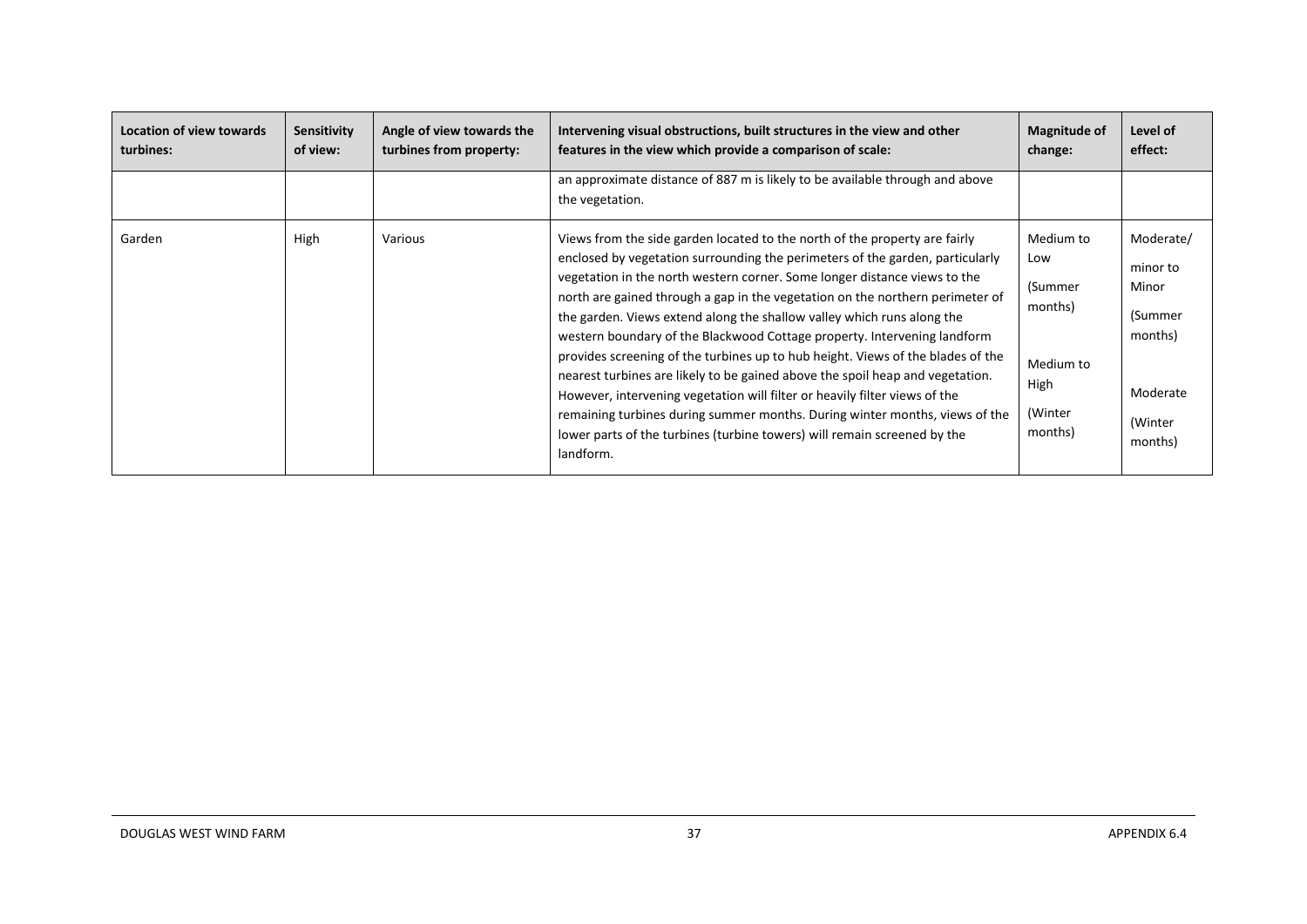Views in a south south-westerly direction from this property will remain unaffected by the addition of the proposed turbines. There are no windows on the north western facade of the main property; therefore, the bedroom will remain unaffected by the addition of the turbines.

#### **Comments/overall opinion:**

The property is financially involved in the Revised Development. This property is a bungalow, with all windows located on the ground floor. It is possible to see how much screening the existing vegetation currently provides to the Hagshaw Hill turbines. Vegetation within the curtilage of the property and further vegetation to the north-west outside of the curtilage will largely screen views of the proposed turbines during the summer months, particularly those at distance from the property. It is acknowledged that there would be views of the closer turbines during winter months, when the deciduous vegetation within the garden and intervening landscape provides less filtering of views of the proposed turbines. Overall, the property will experience a worst case medium to low magnitude of change in the view during the summer months, resulting in a worst-case moderate to moderate/minor effect. During winter months, the property will experience a medium to high magnitude of change in the view, resulting in a worst-case moderate level of effect. This is primarily due to the proximity of the turbines to the property. The **moderate** level of effect identified is considered to be significant in EIA terms. However, the introduction of the Revised Development would not result in an overbearing effect on the property due to the distance between the proposed turbines and the property itself.